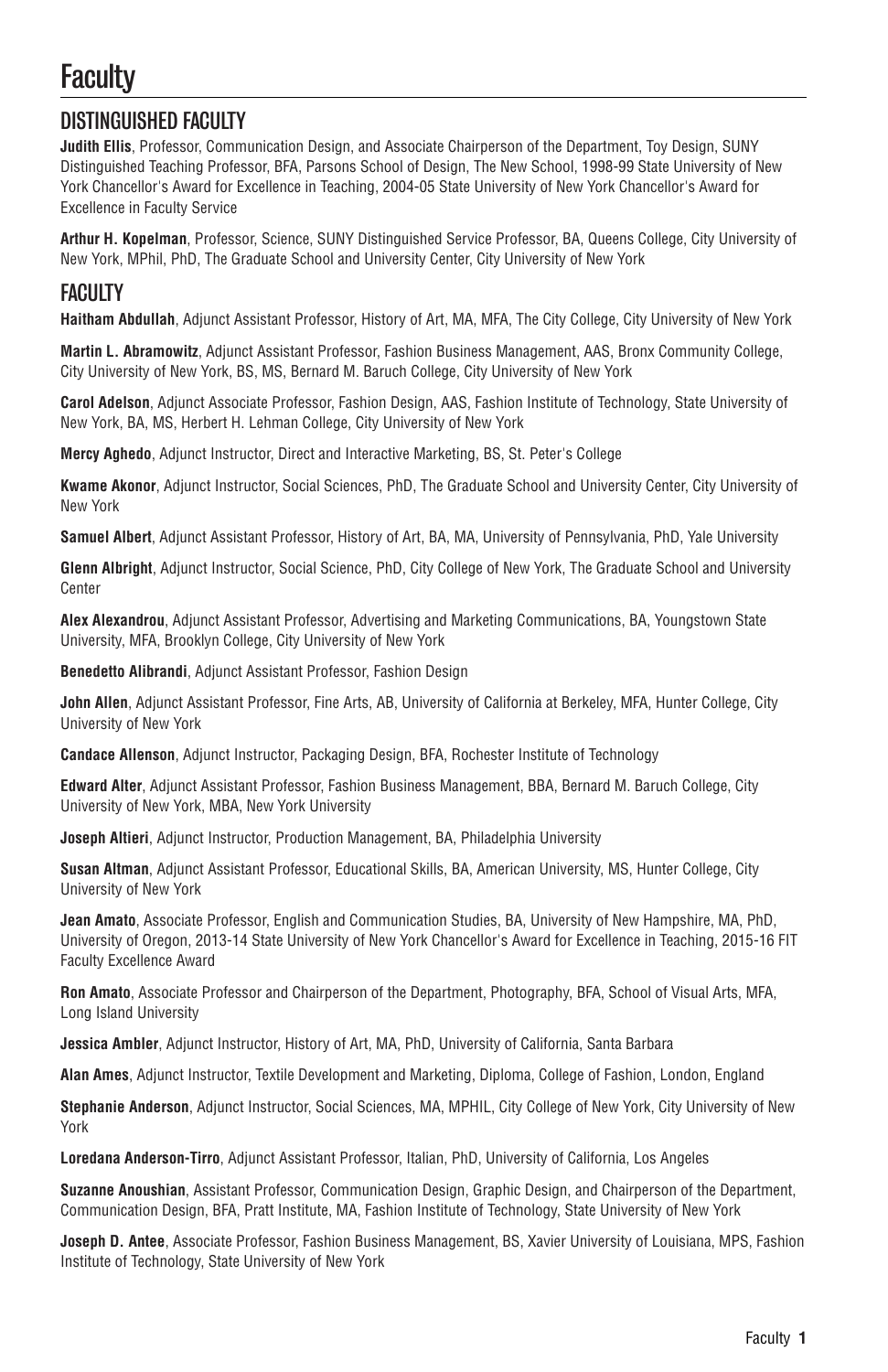**Carlos Aponte**, Adjunct Instructor, Illustration, AAS, Fashion Institute of Technology, State University of New York

**Barbara Arata-Gavere**, Adjunct Assistant Professor, Fashion Design, AAS, Fashion Institute of Technology, State University of New York, BA, Certificate, Jersey City State College

**Vincent Arcilesi**, Professor, Fine Arts, BFA, University of Oklahoma, BFA, MFA, School of the Art Institute of Chicago

**Gregory J. Arend**, Adjunct Assistant Professor, Fashion Business Management, BA, Iowa Wesleyan College, MA, New York University

**Kathlin Argiro**, Adjunct Instructor, Fashion Design, BFA, Parsons School of Design, The New School

**Alexandra Armillas**, Assistant Professor, Fashion Design, AAS, Fashion Institute of Technology, State University of New York, BS, Empire State College, State University of New York

**Roberta Aronoff**, Adjunct Instructor, Science and Math, BA, MA, City College of New York, City University of New York

**Kristen Aronsson**, Adjunct Instructor, Accessories Design, BA, Cornell University, MID, Pratt Institute

**Carmen Artigas**, Adjunct Instructor, Internship Studies, BA, Istituto Marangoni, Milan

**Raphael Aryeh**, Assistant Professor, Fashion Business Management, BA, The Hebrew University of Jerusalem, MBA, Bernard M. Baruch College, City University of New York

**Gina Asaro-Collura**, Adjunct Instructor, Communication Design and Advertising Design, AAS, BFA, Fashion Institute of Technology, State University of New York

**Genevieve Ascencio**, Adjunct Instructor, Advertising, Marketing and Communications, BA, New York University

**Irina Ast**, Adjunct Instructor, Fashion Design, BFA, Fashion Institute of Technology, State University of New York

**Julia Aviles**, Adjunct Instructor, Fashion Design, AAS, BFA, Fashion Institute of Technology, State University of New York

**Paul Babineau**, Adjunct Assistant Professor, Fashion Business Management, BS, Pennsylvania State University

**Karen Bachmann**, Adjunct Assistant Professor, Jewelry Design, BFA, Pratt Institute, MA, Purchase College, State University of New York

**Cliff Bachner**, Adjunct Assistant Professor, Packaging Design, BFA, The Cooper Union for the Advancement of Science and Art

**Ronald Bacsa**, Assistant Professor, Communication Design, Advertising Design, AAS, New York City Community College, BA, Empire State College, State University of New York

**Lori Bae**, Adjunct Instructor, Fashion Business Management, BS, Boston University

**Frances Baer**, Adjunct Assistant Professor, American History, BA, Stony Brook, State University of New York, MA, Buffalo State College, PhD, University of Alabama

**Adele Bahn**, Adjunct Assistant Professor, Sociology, BA, Hunter College, City University of New York, PhD, The Graduate School and University Center, City University of New York

**Peter-Tolin Baker**, Adjunct Instructor, Visual Presentation and Exhibition Design, BA, San Francisco State University

**Christian Baldia**, Adjunct Instructor, Direct and Interactive Marketing, BA, University of Pittsburgh, MPPM, Harvard **University** 

**Elizabeth Balla**, Adjunct Instructor, English and Communication Studies, MA, Brooklyn College, City University of New York

**Christine Ballesteros**, Adjunct Instructor, Science and Math

**Jerome M. Baraz**, Adjunct Assistant Professor, Psychology, BA, Brooklyn College, City University of New York, MA, City College, City University of New York

**William L. Barcham**, Adjunct Professor, History of Art, BA, Hunter College, City University of New York, MA, PhD, New York University, 2003-04 State University of New York Chancellor's Award for Excellence in Scholarship

**Peter Bardazzi**, Adjunct Instructor, Photography, BFA, Pratt Institute, MFA, Yale University

**Amanda Barlow**, Adjunct Instructor, International Trade and Marketing, BS, Fashion Institute of Technology, State University of New York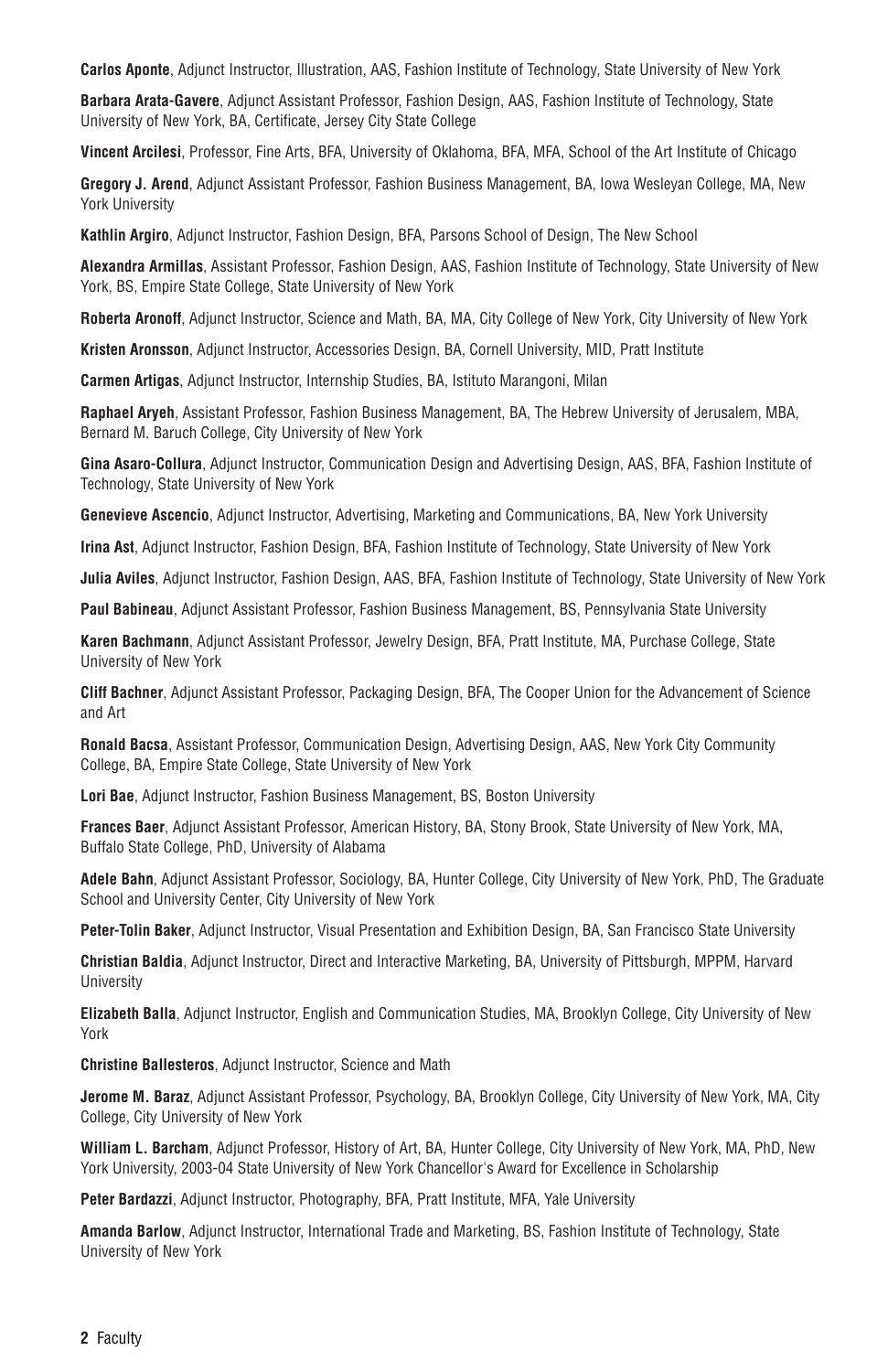**Renaldo Barnette**, Adjunct Assistant Professor, Fashion Design, Certificate, Fashion Institute of Design and Merchandising

**Laurie Barr**, Adjunct Instructor, Fashion Design, AAS, BS, Fashion Institute of Technology, State University of New York

**Richard A. Barth**, Adjunct Assistant Professor, Jewelry Design, BA, Amherst College, MFA, Pratt Institute

**Carol Bartley**, Adjunct Instructor, Production Management, BS, Fashion Institute of Technology, State University of New York

**Anna Bartosz**, Adjunct Assistant Professor, Textile Development and Marketing, Diploma, Budapest Textile Technicum, Hungary

**Eveline Baseggio-Omiccioli**, Adjunct Instructor, History of Art

**Sharlot Battin**, Adjunct Assistant Professor, Accessories Design, BA, Brigham Young University

**Rachel Baum**, Assistant Professor and Associate Chairperson of the Department, History of Art, BA, Bryn Mawr College, MA, PhD, Harvard University

**Rebecca Bauman**, Assistant Professor, Modern Language and Cultures, BA, Vassar College, MA, MPhil, PhD, Columbia University

**Susan Adamo Baumbach**, Adjunct Instructor, Toy Design, BA, New York University

**Robin Baxter**, Adjunct Instructor, Fashion Business Management, BPhil, Northwestern University, MBA, Rutgers, The State University of New Jersey

**Deborah Beard**, Assistant Professor and Associate Chairperson of the Department, Technical Design, AAS, Fashion Institute of Design and Merchandising, BS, Empire State College, State University of New York

**Anna Beaulieu**, Adjunct Assistant Professor, Textile Development and Marketing, BS, Fashion Institute of Technology, State University of New York, MA, Brooklyn College, City University of New York

**Jonathan Becker**, Adjunct Instructor, Toy Design, BA, New York University, JD, Quinnipiac School of Law

**Andrea Beeman**, Adjunct Instructor, Film, Media and Performing Arts, BA, Georgetown University, MA, New York **University** 

**Elida C. Behar**, Adjunct Instructor, Fashion Business Management, BS, Fordham University

**Jasmine Bellamy**, Adjunct Instructor, Fashion Business Management, BS, Syracuse University, MBA, Fordham University

**Mohamed Ben Zid**, Adjunct Instructor, Science and Math, MA, City College, City University of New York

**Anastasia Ben-Gurion**, Adjunct Associate Professor, Internship Studies, BA, Barnard College, Columbia University, MS, Cornell University

**Robert Bencal**, Adjunct Instructor, Fashion Business Management, BA, Ithaca College

**Joshua Benghiat**, Adjunct Instructor, Visual Presentation and Exhibition Design, BA, University of Chicago, MFA, New York University

**Bjorn Bengtsson**, Adjunct Instructor, Fashion Business Management, BS, Lunds University

**Daniel Benkendorf**, Associate Professor and Associate Chairperson of the Department, Social Sciences, BS, University of Florida, MPhil, PhD, The Graduate School and University Center, City University of New York, 2012-13 State University of New York Chancellor's Award for Excellence in Teaching

**Glenn Bennett**, Adjunct Assistant Professor, Communication Design, BArch, Pratt Institute

**Alexandra Bennett**, Adjunct Instructor, English and Communication Studies, BA, University of Missouri-Kansas City, MFA, The New School

**Jennifer Bentivegna**, Adjunct Instructor, Fashion Business Management, AAS, BS, Fashion Institute of Technology, State University of New York

**Craig Berger**, Assistant Professor and Chairperson of the Department, Visual Presentation and Exhibition Design, BArch, Pennsylvania State University, MBA, Temple University

**Christopher Berger**, Adjunct Assistant Professor, Internship Studies, BFA, New York University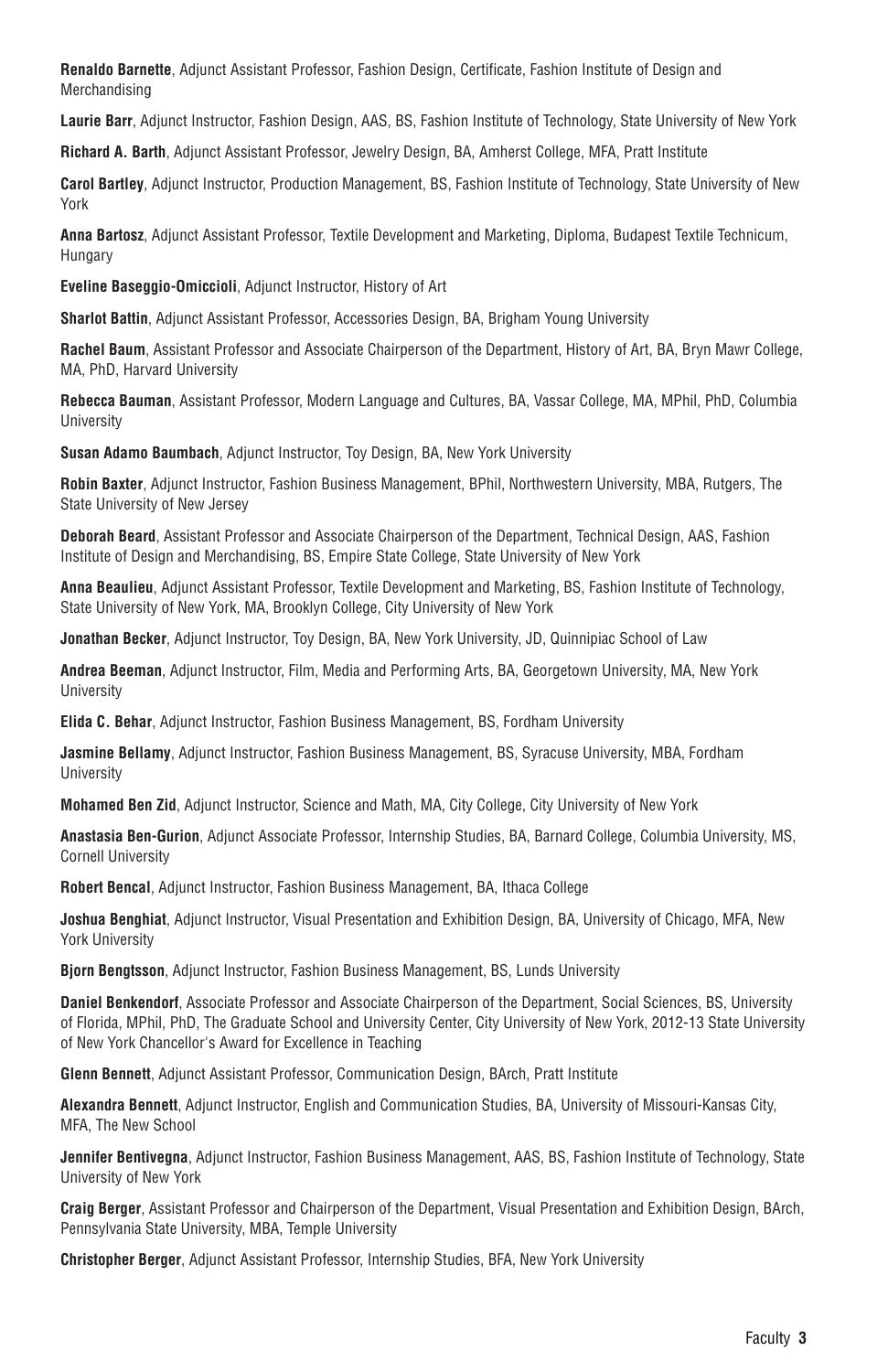**Celia J. Bergoffen**, Adjunct Assistant Professor, History of Art, BFA, Concordia University, MA, PhD, New York University

**Erin Berkery-Rovner**, Adjunct Instructor, Internship Studies, BA, Binghamton, State University of New York, MFA, Eugene Lang College, The New School

**Ceceilia Berkowitz**, Adjunct Instructor, Social Science, MPA, Rutgers University, The State University of New Jersey

**Noga Bernstein**, Adjunct Instructor, Art History, MA, Columbia University

**Isabella Bertoletti**, Professor and Chairperson of the Department, Modern Languages and Cultures, BA, Queens College, City University of New York, PhD, The Graduate School and University Center, City University of New York, 2009-10 State University of New York Chancellor's Award for Excellence in Teaching

**Leonard Bess**, Assistant Professor, Fashion Design, AAS, Fashion Institute of Technology, State University of New York, BS, Empire State College, State University of New York

**Eugenie Bietry**, Adjunct Instructor, Social Science, BA, MA, MPhil, PhD, Columbia University

**Stephanie Bird**, Professor, Film, Media and Performing Arts, BA, Adelphi University, MS, Hunter College, City University of New York, 1996-97 State University of New York Chancellor's Award for Excellence in Teaching

**Lana Bittman**, Assistant Professor, Library, BA, Washington University, MS, Rutgers, The State University of New Jersey

**Mark-Evan Blackman**, Assistant Professor, Menswear, BA, University of Pennsylvania

**Pilar Blanco-Ruiz**, Associate Professor and Assistant Chairperson of the Department, Modern Languages and Cultures, BA, Brooklyn College, City University of New York, MA, MPhil, New York University, 2008-09 State University of New York Chancellor's Award for Excellence in Teaching

**Camille Block**, Adjunct Instructor, Fashion Design, AAS, Fashion Institute of Technology, State University of New York

**Sam Bloom**, Adjunct Instructor, Modern Languages and Cultures, BA, MPhil, PhD, Columbia University

**Leslie Blum**, Assistant Professor and Assistant Chairperson of the Department, Communication Design, and Assistant Professor, Graphic Design, BArch, Pratt Institute

**Terry Blum**, Assistant Professor and Director, Computer Graphics, BFA, Boston University School of Fine Arts

**Anna Blume**, Professor, History of Art, and Associate Chairperson, Art History and Museum Professions, BA, Williams College, PhD, Yale University, 2011-12 State University of New York Chancellor's Award for Excellence in Teaching

**Todd Blumenthal**, Assistant Professor, Fashion Merchandising Managment, AAS, Fashion Institute of Technology, State University of New York, BS, College at Old Westbury, State University of New York

**Catherine Bobenhausen**, Adjunct Instructor, Sustainable Interior Environments, BA, Purchase College, State University of New York, MS, New Jersey Institute of Technology

**Thomas Bock**, Adjunct Instructor, Production Management, BA, Indiana University East

**Evgeny Bogomolov**, Adjunct Instructor, Interior Design, BFA, Fashion Institute of Technology, State University of New York

**Robert Bohn**, Adjunct Instructor, Advertising and Marketing Communications, MBA, St. John's University

**Virginia Bonofiglio**, Assistant Professor and Associate Chairperson of the Department, Cosmetics and Fragrance Marketing, BA, Hunter College, City University of New York

**Martha Bordman**, Adjunct Assistant Professor, Educational Skills, BS, New York University, MA, Hunter College, City University of New York

**Brie Bouslaugh**, Adjunct Instructor, English and Communication Studies, BFA, Emerson College, MFA, Columbia **University** 

**Daisy Bow**, Adjunct Instructor, Modern Languages and Cultures, MA, PhD, New York University

**Michael Bowen**, Adjunct Instructor, Film and Media, BA, Goddard College, MA, Brown University, PhD, New York **University** 

**Patrick Boylan**, Adjunct Instructor, Fashion Design, AAS, Fashion Institute of Technology, State University of New York

**Mark Bradin**, Adjunct Assistant Professor, Interior Design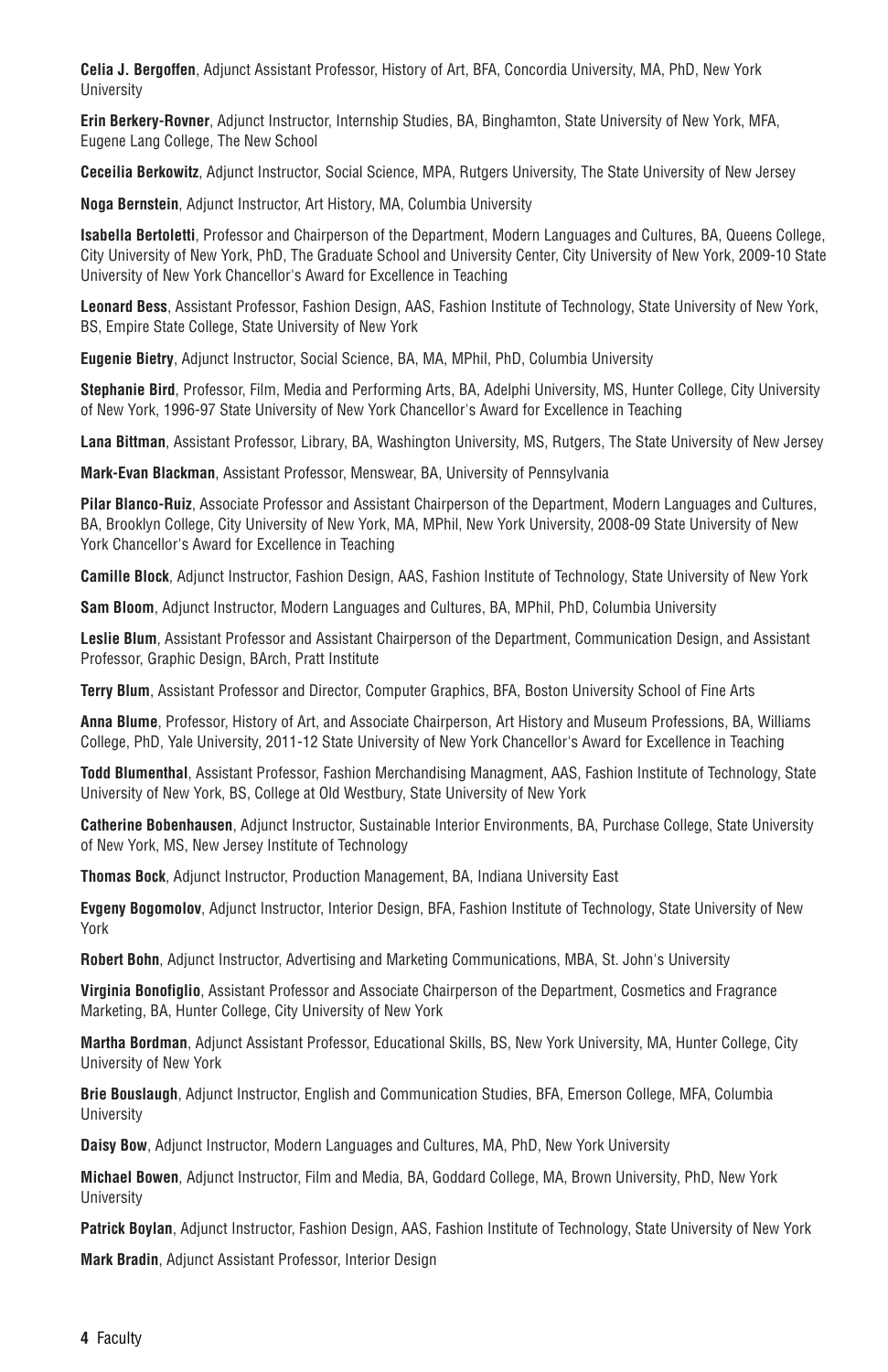**Janet L. Brav**, Professor, Advertising and Marketing Communications, BA, Ithaca College, MS, Syracuse University, 2005-06 State University of New York Chancellor's Award for Excellence in Teaching

**Jeffrey Brewer**, Adjunct Assistant Professor, English and Communication Studies, BS, University of Oregon, MA, Portland State University, MFA, City College, City University of New York

**Mary Bridgman**, Adjunct Assistant Professor, Fashion Design, AAS, Parsons School of Design, The New School, BA, Connecticut College

**Steven Broadway**, Adjunct Assistant Professor, Fashion Design, BFA, Parsons School of Design, The New School

**Jill Brodeur**, Adjunct Instructor, Accessories Design, AAS, BFA, Fashion Institute of Technology, State University of New York

**David Brogna**, Assistant Professor, Home Products Development, BA, Queens College, City University of New York, BFA, Parsons School of Design, The New School

**Charlotte Brown**, Professor, Educational Skills, BA, Clark University, MA, Teachers College, Columbia University, 2009-10 State University of New York Chancellor's Award for Excellence in Faculty Service

**Laticha Brown**, Instructor, Fashion Business Management, BS, Hampton University

**Mary Brown**, Adjunct Instructor, History of Art, BA, University of Washington

**Theresa Brown**, Adjunct Instructor, Educational Skills, MA, New Jersey City University

**Neil Brownlee**, Adjunct Assistant Professor, Advertising and Marketing Communications, Direct and Interactive Marketing, BA, Herbert H. Lehman College, City University of New York

**Michele Wesen Bryant**, Adjunct Assistant Professor, Fashion Design, BFA, Syracuse University

**Jeffrey Buchman**, Professor, Advertising and Marketing Communications, BA, Buffalo, State University of New York, MS, Brooklyn College, City University of New York, 2007-08 State University of New York Chancellor's Award for Excellence in Faculty Service

**Jotham Burnett**, Adjunct Instructor, International Trade and Marketing, BA, University of Chicago, MS, Georgia Southern **University** 

**Theresa Burns**, Adjunct Instructor, Graduate Illustration, MFA, Sarah Lawrence College

**Kelly Burton**, Adjunct Instructor, International Trade and Marketing, BA, University of Toronto

**Katelyn Burton**, Assistant Professor, English and Communication Studies, BS, MA, Pittsburg State University, PhD, University of Rhode Island

**Fredrick Bush**, Adjunct Assistant Professor, Communication Design, Graphic Design, BS, Empire State College, State University of New York

**Erika Bush**, Adjunct Instructor, Fashion Business Management, MBA, Duquesne University

**Lynn Cabot-Puro**, Adjunct Assistant Professor, Communication Design, Graphic Design, BA, Fairleigh Dickinson University, MA, Fashion Institute of Technology

**John Jay Cabuay**, Adjunct Assistant Professor, Illustration, BFA, Fashion Institute of Technology, State University of New York

**Andrew Calimano**, Adjunct Instructor, Direct and Interactive Marketing, BS, State University of New York at Fredonia, MS, New York University

**Anne Callahan**, Adjunct Instructor, Communication Design, BA, Middlebury College, MS, Massachusetts Institute of **Technology** 

**Marta Cammarano**, Adjunct Instructor, Cosmetics and Fragrance Marketing, MPS, Fashion Institute of Technology, State University of New York, PhD, Columbia University

**Cara Cannella**, Adjunct Instructor, English and Communication Studies, BA, Boston College, MFA, The New School

**Ann Cantrell**, Assistant Professor, Fashion Business Management, BA, Denison University

**Robert Caplan**, Assistant Professor, Fashion Business Management, BA, Buffalo, State University of New York, MA, Seton Hall University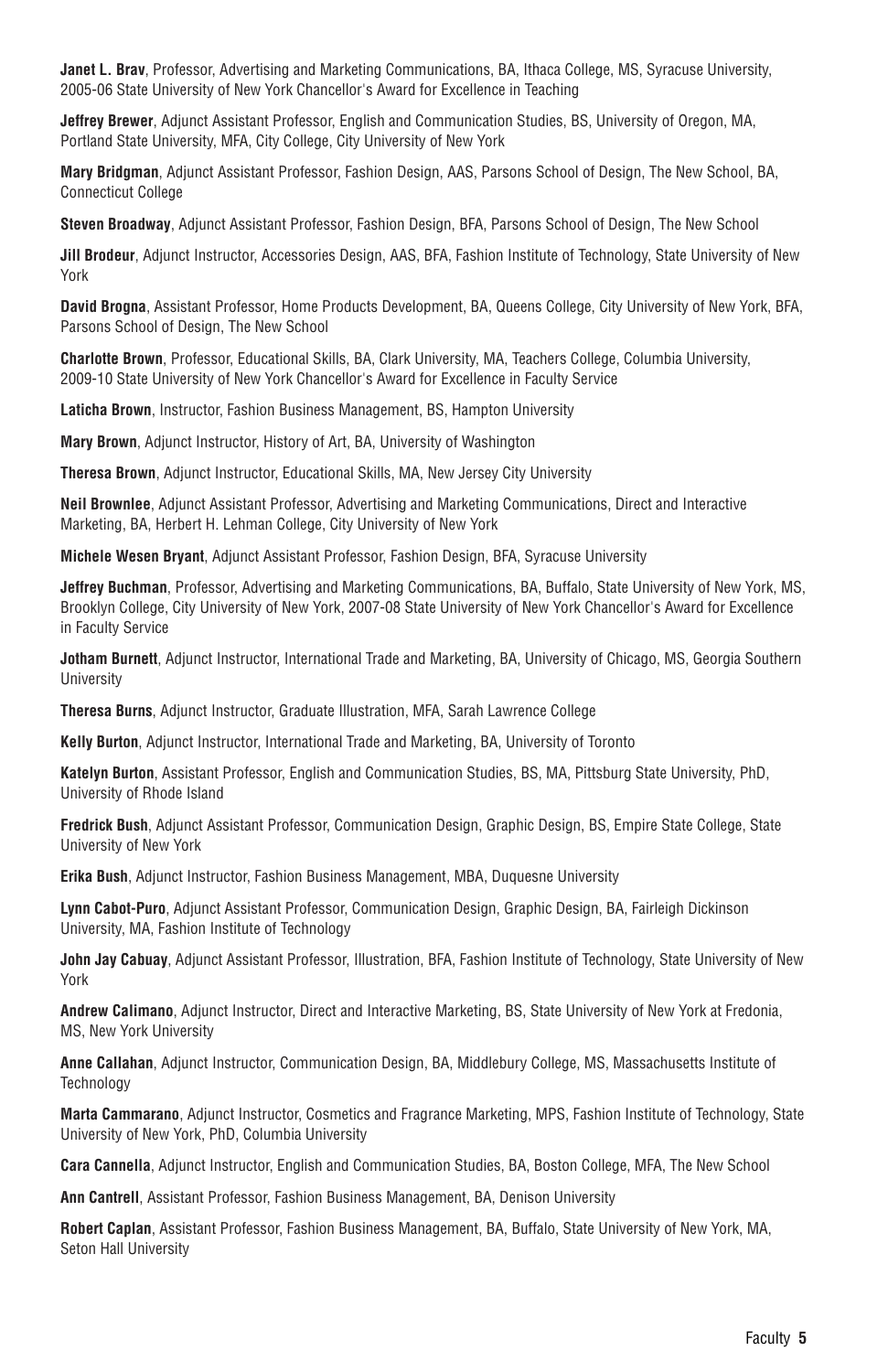**John Capo**, Adjunct Instructor, Advertising and Marketing Communications, BFA, Purchase College, State University of New York

**Mary Capozzi**, Adjunct Assistant Professor, Fashion Design, AAS, Fashion Institute of Technology, State University of New York

**Tony Capparelli**, Adjunct Assistant Professor, Illustration, BFA, School of Visual Arts

**Dominic J. Carbone**, Adjunct Assistant Professor, Psychology, BS, Fordham University, MA, Columbia University, MS, PhD, Cornell University

**Nelly Carbonell-Corujo**, Assistant Professor, Fashion Design, AAS, Fashion Institute of Technology, State University of New York, BS, Empire State College, State University of New York

**Breanna Carlson**, Adjunct Assistant Professor, Interior Design, BA, BFA, University of Minnesota, MArch, Southern California Institute of Architecture, MSAAD, Columbia University

**Michael Carman**, Adjunct Assistant Professor, English and Communication Studies, BA, Columbia University, MFA, Sarah Lawrence College

**Anne Carpenter**, Adjunct Instructor, Textile/Surface Design, BFA, Fashion Institute of Technology, State University of New York

**Shawn Grain Carter**, Associate Professor, Fashion Business Management, BA, University of Virginia, MA, Fashion Institute of Technology, State University of New York

**Michael Casey**, Assistant Professor and Assistant Chairperson of the Department, Fashion Design, BFA, University of Texas at Austin

**Andrea Casson**, Acting Assistant Professor, Modern Languages and Cultures, BA, Brandeis University, MA, New York University

**Salvatore Catalano**, Associate Professor, Illustration, BA, Empire State College, State University of New York

**Sultan Catto**, Adjunct Instructor, Science and Math, MS, MPhil, PhD, Yale University

**Allison Ceraso**, Adjunct Instructor, Communication Design, BA, Hofstra University

**Alicia Cerrone**, Assistant Professor, Fashion Design, AAS, Fashion Institute of Technology, State University of New York, BFA, Empire State College, State University of New York

**Peter Wai Chan**, Assistant Professor, Production Management, AAS, BS, Fashion Institute of Technology, State University of New York, MS, MBA, University of Illinois, MPS, Cornell University

**Jin Sun Chang**, Adjunct Instructor, English and Communication Studies, BA, Eugene Lang College, MA, New York University

**Chloe Chapin**, Adjunct Instructor, Fashion Design, BFA, Cornish College of The Arts, MFA, Yale University

**Sonja Chapman**, Adjunct Assistant Professor, International Trade and Marketing, BA, City University of New York, License for US Custom House Broker

**Medina Charifova**, Adjunct Instructor, Fashion Design

**Praveen Chaudhry**, Professor, Social Sciences, BA, MA, MPhil, University of Delhi, PhD, University of Pennsylvania

**Carolina Chaves**, Adjunct Instructor, Modern Languages and Cultures, MA, City College, City University of New York

**Dawn Chesko**, Adjunct Instructor, Fashion Business Management, BA, Kent State University

**Gene Chin**, Adjunct Assistant Professor, Computer Graphics, BA, Columbia University

**Vasilios Christofilakos**, Assistant Professor, Accessories Design, AAS, Fashion Institute of Technology, State University of New York, BA, Empire State College, State University of New York

**Claudio Cina**, Adjunct Instructor, Fashion Design, BFA, Parsons School of Design, The New School

**Deanna Clark**, Adjunct Instructor, International Trade and Marketing, BA, University of California, Berkeley, MA, University of Malta, JD, Tulane Law School

**Marvin E. Clawson**, Adjunct Instructor, Interior Design, BArch, Louisiana Tech University, MS, Columbia University

**Stedroy Cleghorne**, Adjunct Assistant Professor, Photography, Certificate, Digital Film Academy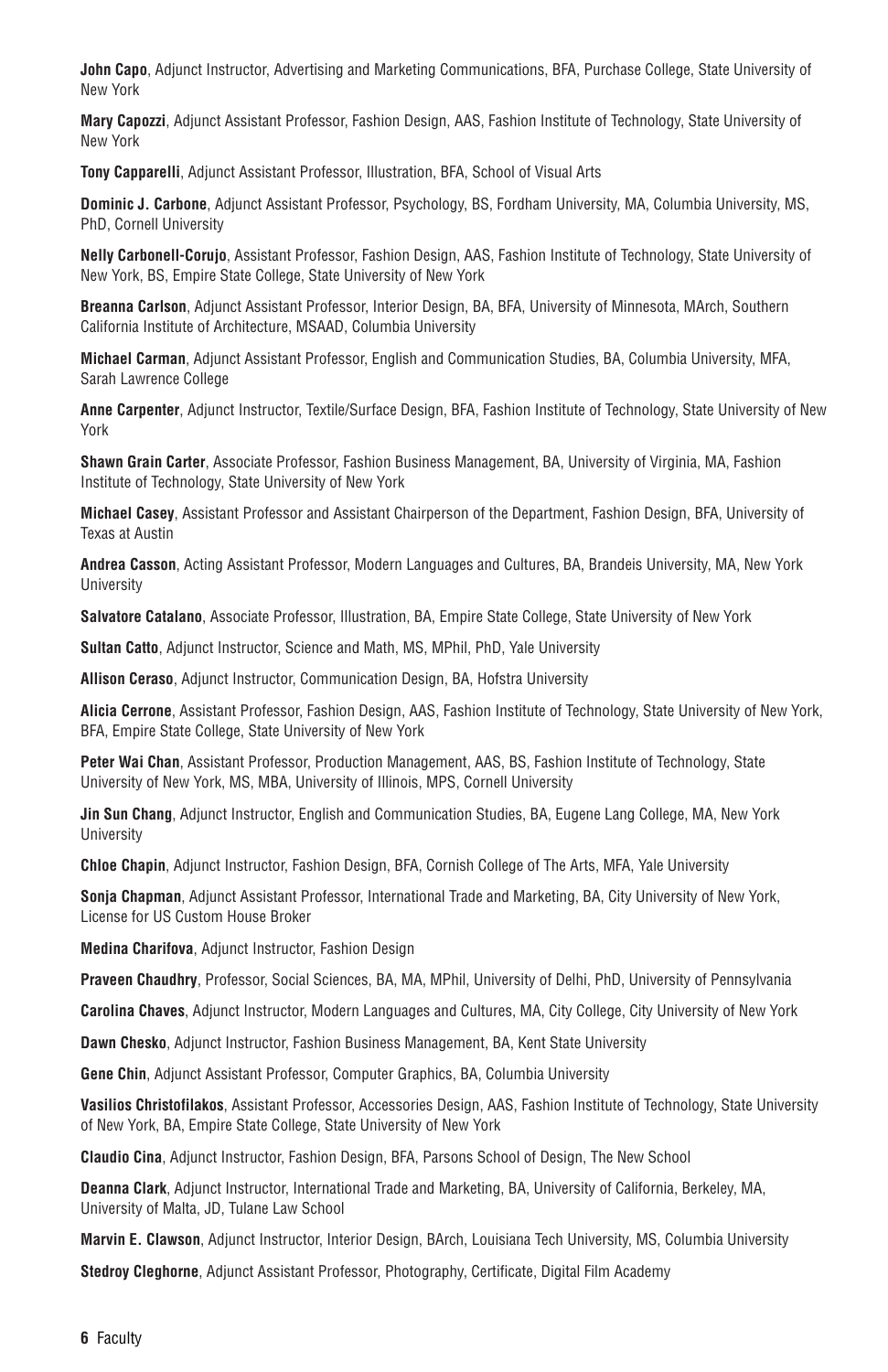**Paul C. Clement**, Associate Professor, Economics, and Chairperson of the Department, Social Sciences, BS, MA, Brooklyn College, City University of New York, MA, PhD, The New School

**Doug Clouse**, Adjunct Instructor, Communication Design, BS, University of North Carolina, MA, Bard Graduate Center

**Michael Coan**, Assistant Professor, Jewelry Design, Diploma, Gemological Institute of America, BA, State University of New York at Albany

**Leslie Cober-Gentry**, Adjunct Instructor, Illustration, BFA, Syracuse University, MFA, University of Hartford

**Terance Coffee**, Adjunct Instructor, Advertising and Marketing Communications, BA, Clark Atlanta University

**Anne Coggan**, Adjunct Instructor, Interior Design, BA, Bennington College, MArch, Southern California Institute of Architecture

**Linda Cohen**, Assistant Professor, Production Management, AAS, BFA, Fashion Institute of Technology, State University of New York

**Steven Cohn**, Adjunct Instructor, Fashion Business Management, BA, New York University, JD, Brooklyn Law School, LLM, New York University Law School

**Michael Cokkinos**, Professor, Advertising and Marketing Communications, BA, MA, Hunter College, City University of New York

**Daniel James Cole**, Adjunct Assistant Professor, Fashion Design, BA, University of Washington, MFA, New York **University** 

**Rebecca Collier**, Adjunct Instructor, English and Communication Studies, BA, Columbia College Chicago, MA, New York University, MBA, Laboratory Institute of Merchandising

**John Connelly**, Adjunct Instructor, Art Market, BA, Hunter College, City University of New York

**Christopher Consorte**, Adjunct Instructor, Direct and Interactive Marketing, BS, St. John's University, MS, New York **University** 

**Daniel Cooper**, Adjunct Assistant Professor, American History, Music, BA, Columbia College, MMus, The New England Conservatory, MFA, Princeton University

**Renee Yates Cooper**, Professor and Assistant Chairperson of the Department, Fashion Business Management, BS, Morgan State University, MPS, Fashion Institute of Technology, State University of New York, 2011-12 State University of New York Chancellor's Award for Excellence in Faculty Service

**Wendell Cooper**, Adjunct Instructor, Film, Media and Performing Arts, BA, George Washington University

**Suzanne Cora**, Adjunct Instructor, Home Products Development, AAS, BS, Fashion Institute of Technology, State University of New York

**Sean Cormier**, Associate Professor, Textile Development and Marketing, AAS, Fashion Institute of Technology, State University of New York, BS, University of Phoenix

**Ivan Cornejo**, Adjunct Instructor, Advertising and Marketing Communications, MBA, New York Institute of Technology

**Jacques Cornell**, Adjunct Instructor, Pre-College Programs, BS, American University

**Victor Corona**, Adjunct Instructor, Social Science, BA, Yale University, MA, MPhil, PhD, Columbia University

**Valerie Corr**, Adjunct Assistant Professor, Fashion Design, AAS, BS, Fashion Institute of Technology, State University of New York

**Prudence M. Costa**, Adjunct Assistant Professor, English and Communication Studies, BA, Wellesley College, MA, MPhil, PhD, Columbia University

**Mary Costantini**, Adjunct Instructor, Visual Presentation and Exhibition Design, BA, Caldwell College, MA, Dominican **University** 

**Lawrence Covitt**, Adjunct Instructor, Fashion Business Management, BA, State University of New York at Albany

**Todd C. Cox**, Adjunct Instructor, Textile Development and Marketing, BS, Philadelphia College of Textiles and Science

**Sherad Cravens**, Adjunct Instructor, Advertising and Marketing Communications, BS, University of North Texas, MBA, Duke University

**Alejandro Crawford**, Adjunct Instructor, Entrepreneurship, BA, Cornell University, MBA, Dartmouth College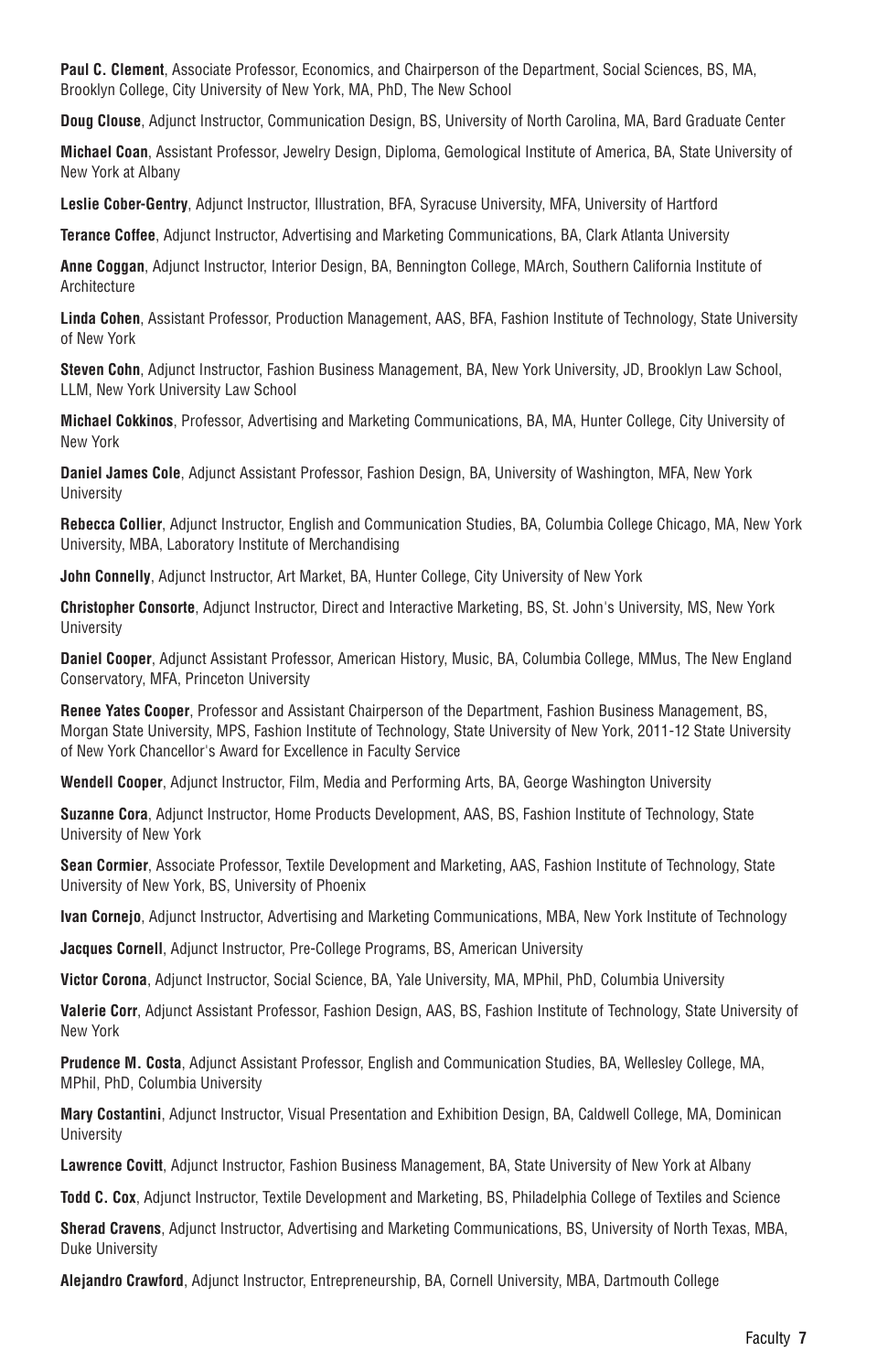**Maureen Crilly**, Adjunct Assistant Professor, Interior Design, BS, University of Kansas, BFA, California College of Art

**Ruben Cruz**, Assistant Professor, Fashion Design, AAS, Fashion Institute of Technology, State University of New York, BS, Empire State College, State University of New York

**Frank Csoka**, Assistant Professor, Communication Design, Certificate, Parsons School of Design, The New School

**Christopher Culler**, Adjunct Instructor, Social Science, BA, Villanova University, MBA, Fairleigh Dickinson University

**Kim Cunningham**, Assistant Professor, Social Sciences, BA, New York University, PhD, The Graduate Center, City University of New York

**Shanna Cupples**, Adjunct Instructor, Fashion Design, AAS, BFA, Fashion Institute of Technology, State University of New York

**Karen Curinton-Rippy**, Adjunct Assistant Professor, Fashion Design, AAS, BFA, Fashion Institute of Technology, State University of New York

**Steven Cutting**, Adjunct Assistant Professor, Fashion Design, BFA, Fashion Institute of Technology, State University of New York

**Carolyn A. D'angelo**, Adjunct Assistant Professor, Fashion Business Management, Home Products Development, BBA, MBA, Pace University

**Greg D'onofrio**, Adjunct Instructor, Communication Design, AAS, Dean College, BA, University of Connecticut

**Alyson Daikalo**, Adjunct Assistant Professor, Accessories Design, AAS, Union County College, AAS, BFA, Fashion Institute of Technology, State University of New York

**Dean Dalfonzo**, Adjunct Instructor, Fine Arts, BA, University of Maryland Baltimore County, MFA, New York Academy of Art

**Linda Daly**, Adjunct Assistant Professor, Textile/Surface Design, BA, Newark State College, MFA, Instituto Allende, University of Mexico

**Carole Daner**, Adjunct Assistant Professor, Accessories Design

**Eric Daniels**, Associate Professor and Chairperson of the Department, Interior Design, BArch, Pratt Institute

**Deborah S. David**, Assistant Professor, Advertising and Marketing Communications, BA, The City College, City University of New York, PhD, Columbia University

**Donna David**, Associate Professor, Communication Design, Graphic Design, BS, The Ohio State University, MFA, Parsons School of Design, The New School

**Dana Davis**, Adjunct Assistant Professor, Sociology, BA, University of Maryland, MPH, Hunter College, City University of New York, PhD, The Graduate School and University Center, City University of New York

**Susan M. Daykin**, Professor, Fine Arts, BFA, Washington University, St. Louis, MFA, Indiana University, 1994-95 State University of New York Chancellor's Award for Excellence in Teaching

**George De Feis**, Adjunct Instructor, Direct and Interactive Marketing, BS, Cooper Union, MBA, Baruch College, City University of New York, DPS, Pace University

**Jung-Whan (Marc) De Jong**, Associate Professor, Social Sciences, BA, MA, University of Amsterdam, MA, University of London, MA, PhD, University of Southern California, 2013-14 State University of New York Chancellor's Award for Excellence in Teaching

**Dana De Lara**, Adjunct Instructor, Photography, AAS, Fashion Institute of Technology, State University of New York

**Diane De Mers**, Professor, Fashion Design, AAS, BFA, Fashion Institute of Technology, State University of New York

**Jean De Niro**, Adjunct Assistant Professor, English and Communication Studies, BA, Nathaniel Hawthorne College, MA, New York University, Certificate, New York University

**Justine De Young**, Assistant Professor, History of Art, BA, Williams College, MA, Northwestern University, PhD, Northwestern University

**Diane DePaolis**, Adjunct Instructor, Advertising Design, BFA, Parsons School of Design, The New School

**Christopher Dean**, Adjunct Instructor, Direct and Interactive Marketing, AAS, Fashion Institute of Technology, State University of New York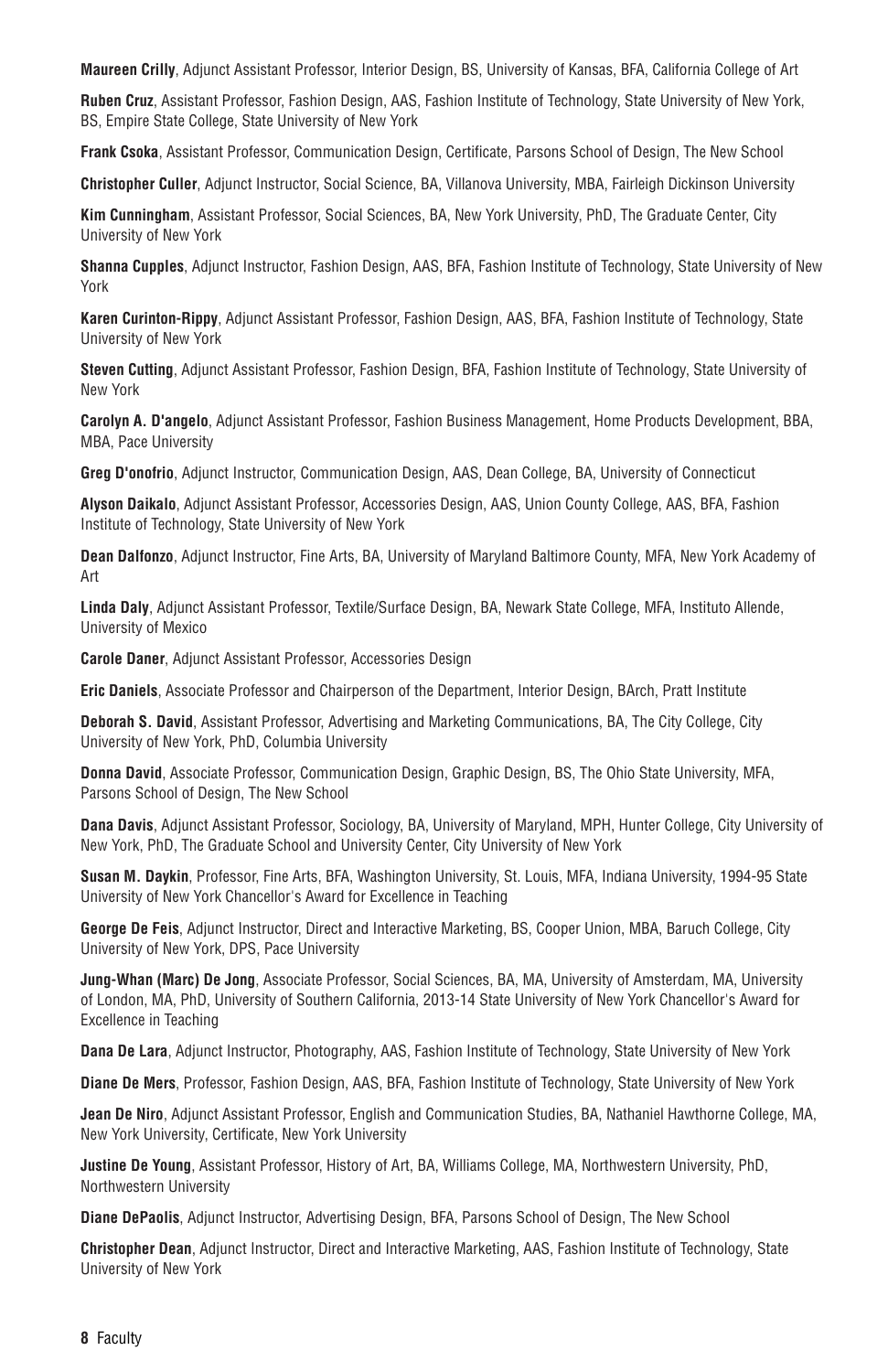**Diane A. Deangelis**, Adjunct Assistant Professor, Interior Design, BFA, Pratt Institute

**D.l. Debbie Deas**, Adjunct Assistant Professor, Computer Graphics, BFA, Syracuse University

**Michelle Defeo**, Adjunct Instructor, Direct and Interactive Marketing, BS, Rutgers, The State University of New Jersey, MBA, Columbia University

**Roberta Degnore**, Adjunct Instructor, Social Sciences, BA, Wayne State University, MPHIL, City College of New York

**Juan J. Delacruz**, Adjunct Assistant Professor, Economics, BA, National Autonomous University of Mexico, MA, MPhil, New School University, PhD, New School for Social Research

**Gerard Dellova**, Adjunct Instructor, Fashion Design, AAS, BFA, Fashion Institute of Technology, State University of New York

**Lawrence Delson**, Adjunct Instructor, International Trade and Marketing, BA, Clark University

**Andrea Demarco**, Adjunct Instructor, Internship Studies, MA, Fordham University

**Jean Jacques Demerjian**, Adjunct Assistant Professor, Fashion Design

**Joseph R. Denaro**, Adjunct Assistant Professor, Illustration, Certificate, Parsons School of Design

**Ann Denton**, Associate Professor, Textile Development and Marketing, BA, Denison University, MA, University of Florida

**Diane Depaolis**, Adjunct Instructor, Communication Design, BFA, Parsons School of Design, The New School

**Richard Des Jardins**, Adjunct Assistant Professor, Interior Design

**Douglas Devita**, Adjunct Assistant Professor, Advertising Design, Communication Design, BFA, Fashion Institute of Technology, State University of New York

**Christopher Devito**, Adjunct Instructor, Advertising and Marketing Communications, BFA, Syracuse University

**Dave Devries**, Adjunct Instructor, Illustration, BFA, Syracuse University

**Ann Dey**, Adjunct Instructor, Fashion Business Management, BS, University of Illinois

**Jill Didonato**, Adjunct Instructor, English and Communication Studies, BA, MA, Barnard College, MFA, Columbia **University** 

**Gregory Dietrich**, Adjunct Instructor, Interior Design, BA, University of California, Los Angeles, MS, Columbia University

**Vincent Difate**, Professor, Graduate Illustration, MA, Syracuse University

**Bernard Dillard**, Associate Professor, Mathematics, BA, Morehouse College, MAT, Emory University, MS, University of Maryland

**Eleanor M. Dipalma**, Adjunct Associate Professor, Film, Media and Performing Arts, BA, Hofstra University, MS, Hunter College, City University of New York, PhD, New York University

**Dennis Divincenzo**, Adjunct Instructor, Communication Design, BFA, Pratt Institute

**Kacper Dolatowski**, Adjunct Instructor, Interior Design, BFA, Rochester Institute of Technology

**Angela Domsitz**, Adjunct Instructor, International Trade and Marketing, AAS, Kirtland Community College

**Terry Donofrio**, Adjunct Instructor, Fashion Business Management, BS, Pratt Institute, MS, Northeastern University, PhD, Polytechnic Institute of New York University

**Lisa Donofrio-Ferrezza**, Associate Professor, Fashion Design, BFA, Fashion Institute of Technology, State University of New York, MA, New York University, Certificate, Parsons School of Design

**Bil Donovan**, Adjunct Associate Professor, Illustration, AAS, Fashion Institute of Technology, State University of New York, BFA, School of Visual Arts

**Marie Dormuth**, Adjunct Instructor, Textile/Surface Design, BFA, Philadelphia College of Art, MFA, Pratt Institute

**Daria Dorosh**, Adjunct Professor, Fashion Design, AAS, Fashion Institute of Technology, State University of New York, PhD, University of East London, Certificate, The Cooper Union for the Advancement of Science and Art, 2004-05 State University of New York Chancellor's Award for Excellence in Scholarship and Creative Activities

**Didier Dorot**, Adjunct Associate Instructor, Photography, BFA, Middle Tennessee State University, MFA, Pratt Institute

**Wendell Dorris**, Adjunct Assistant Professor, Computer Graphics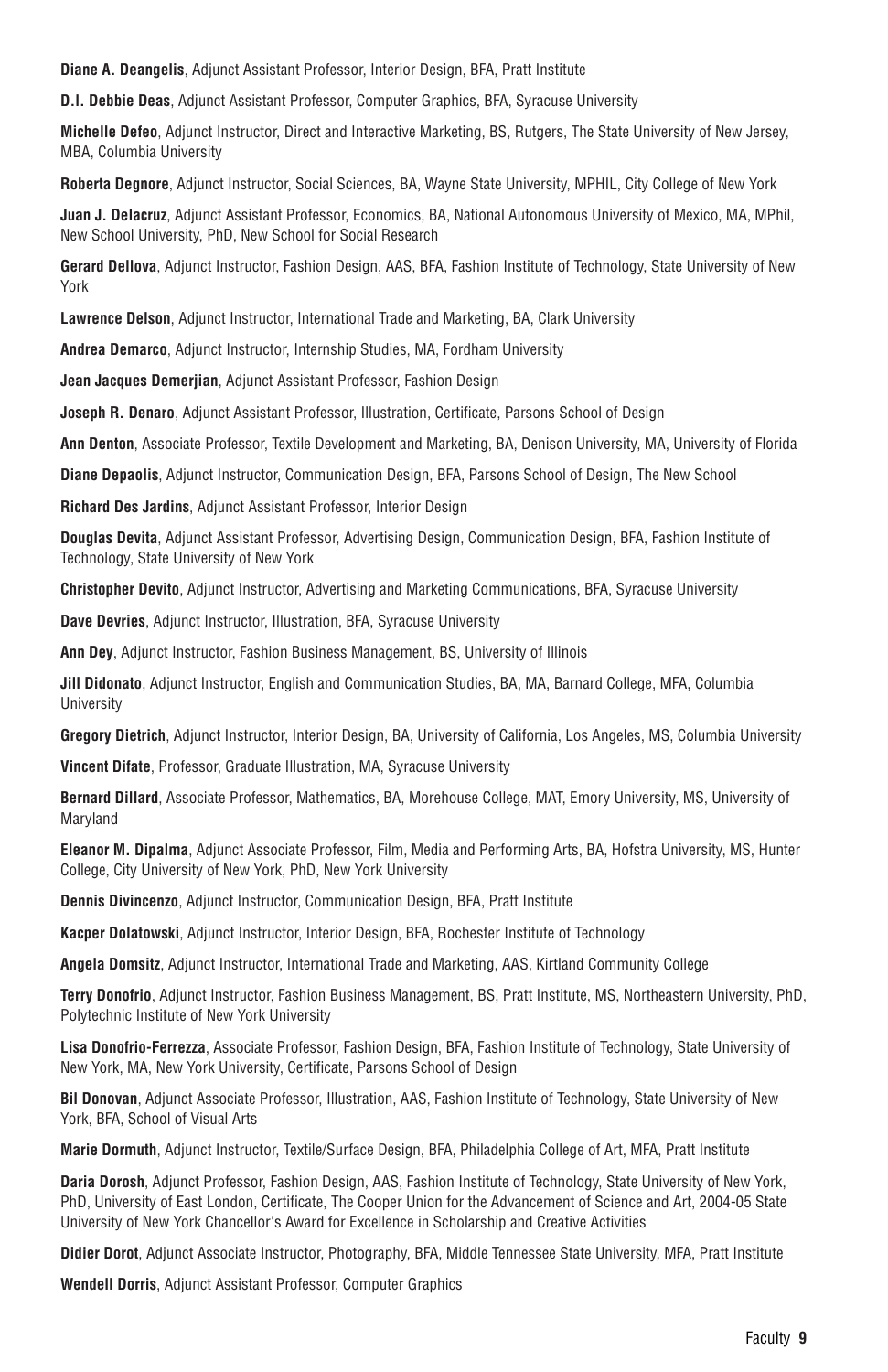**Paul Dowd**, Adjunct Instructor, Toy Design, BS, Cornell University

**John Dowling**, Assistant Professor and Assistant Chairperson of the Department, Textile/Surface Design

**Robin Drake**, Adjunct Instructor, Visual Presentation and Exhibition Design, BS, Pratt Institute

**Mikelle Drew**, Adjunct Instructor, Fashion Design, BS, University of Delaware

**Marie Driscoll**, Adjunct Instructor, International Trade and Marketing, BA, Hofstra University, MBA, Baruch College, City University of New York

**David J. Drogin**, Associate Professor and Chairperson of the Department, History of Art, BA, Wesleyan University, MA, PhD, Harvard University, 2008-09 State University of New York Chancellor's Award for Excellence in Teaching

**Donald Dubuisson**, Adjunct Assistant Professor, English and Communication Studies, MFA, Sarah Lawrence College

**Jana Duda**, Adjunct Instructor, Photography, BA, University of South Florida

**Mari Dumett**, Adjunct Professor, Art Market, BA, Indiana University, MA, University of British Columbia, PhD, Boston **University** 

**Paul Durso**, Adjunct Instructor, Social Science, BA, University of Pennsylvania, MA, The City College of New York, City University of New York

**Jaye Edelstein-Gimpel**, Adjunct Instructor, Fashion Design, AAS, BFA, Fashion Institute of Technology, State University of New York

**Nancy Eder**, Adjunct Assistant Professor, History of Art, MA, New York University

**Marianne Eggler**, Adjunct Assistant Professor, History of Art, BA, University of Rochester, MPhil, The Graduate School and University Center, City University of New York

**Joel Ehrlich**, Adjunct Instructor, Advertising and Marketing Communications, BA, Lehman College, City University of New York

**Anne-Michele Eisenstein**, Adjunct Instructor, Film, Media and Performing Arts, MA, M.Ed, Queens College, City University of New York

**Justine El-khazen**, Adjunct Instructor, English and Communication Studies, BA, University of Pennsylvania, MA, University of California Davis, MA, New York University

**Roberta Elins**, Professor, Advertising and Marketing Communications, AB, Vassar College, MA, The New School for Social Research, 2002-03 State University of New York Chancellor's Award for Excellence in Teaching

**Keith Ellenbogen**, Assistant Professor, Photography, BS, Arizona State University, MFA, Parsons School of Design, The New School

**Howard Ellis**, Adjunct Instructor, Textile Development and Marketing, BS, Philadelphia University

**Richard Elmer**, Adjunct Assistant Professor, Illustration, BFA, School of Visual Arts

**Rosalba Emanuel**, Adjunct Instructor, Fashion Design, AAS, Fashion Institute of Technology, State University of New York, BFA, Parsons School of Design

**Brian Emery**, Associate Professor, Photography, BArch, Virginia Polytechnic Institute and State University, MFA, Rochester Institute of Technology

**Castulo Encarnacion**, Adjunct Instructor, Fashion Design

**Joan Endres**, Adjunct Instructor, Fashion Design, AA, Parsons School of Design, The New School

**Mary Epner**, Adjunct Instructor, Fashion Business Management, AA, Black Hawk College

**Bradley Erickson**, Adjunct Instructor, Fashion Design, BFA, Parsons School of Design, The New School

**Nunzio G. Esposito**, Adjunct Instructor, Direct and Interactive Marketing, Advertising and Marketing Communications, BFA, Montclair State University

**Thomas Evans**, Assistant Professor, Fine Arts, BA, MFA, University of Minnesota

**Sean Fader**, Adjunct Instructor, Photography

**Laura Falcone**, Adjunct Instructor, Fashion Design, AAS, Fashion Institute of Technology, State University of New York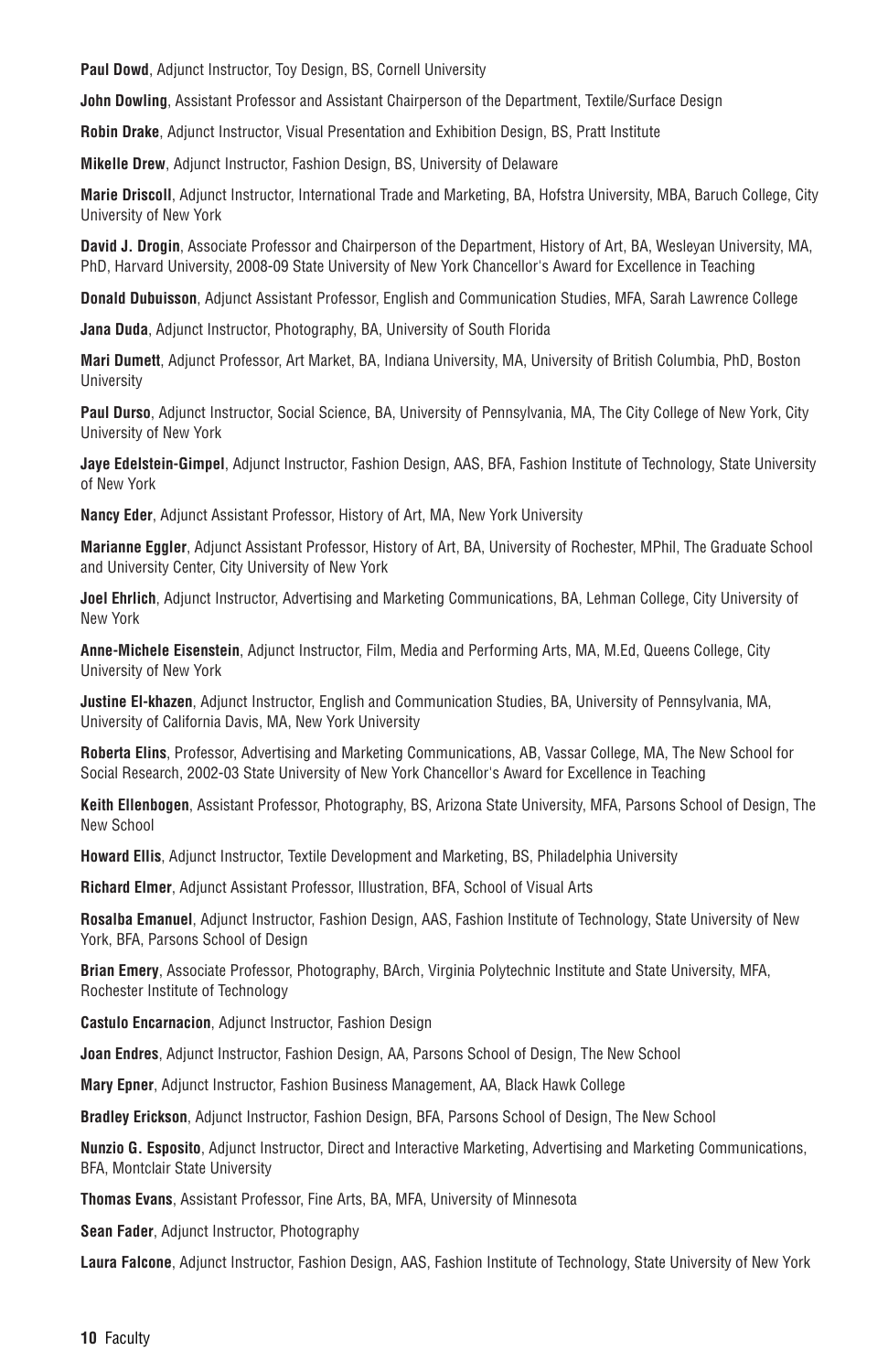**Eric Fallen**, Adjunct Assistant Professor, English and Communication Studies, MFA, Brooklyn College, City University of New York

**Frank Farnham**, Adjunct Assistant Professor, Advertising and Marketing Communications, BS, Boston University

**Brad Farwell**, Assistant Professor, Photography, BA, Yale University, MFA, The School of the Art Institute of Chicago

**Teresa Fasolino**, Adjunct Assistant Professor, Illustration, Certificate, School of Visual Arts

**Marian Faux**, Adjunct Assistant Professor, Enterprise Center, BA, Purdue University

**Mario Federici**, Associate Professor and Chairperson of the Department, Production Management, AAS, Fashion Institute of Technology, State University of New York, BS, MA, Empire State College, State University of New York, 2005-06 State University of New York Chancellor's Award for Excellence in Faculty Service

**Jean Feinberg**, Assistant Professor, Fine Arts, BS, Skidmore College, MA, Hunter College, City University of New York

**Sandra Ferrara**, Adjunct Assistant Professor, Fashion Design, AAS, Fashion Institute of Technology, State University of New York

**Mary Ann C. Ferro**, Assistant Professor, Fashion Design, AAS, Fashion Institute of Technology, State University of New York, BS, Empire State College, State University of New York

**Evan Fielman**, Adjunct Instructor, Science and Math, MS, Tulane University

**Oscar Fikar**, Adjunct Instructor, History of Art, BA, MA, MPhil, PhD, Columbia University

**Daniel Filippone**, Adjunct Instructor, Illustration, BFA, Fashion Institute of Technology, State University of New York, MFA, New York Academy of Art

**Nicole Finigan-Ndzibah**, Adjunct Instructor, Fashion Business Management, AS, BS, Johnson and Wales University

**Anne Finkelstein**, Adjunct Associate Professor, Visual Presentation and Exhibition Design, BA, Bard College, MFA, Hunter College, City University of New York, 2015-16 State University of New York Chancellor's Award for Excellence in Adjunct Teaching

**Linda Finnerty**, Associate Professor, Advertising and Marketing Communications, BS, Fordham University, Diploma, Hofstra University, 2008-09 State University of New York Chancellor's Award for Excellence in Teaching

**Terrance Fiore**, Adjunct Instructor, Direct and Interactive Marketing, BA, Hofstra University, MA, New York University

**Lauren Bavoso Flood**, Adjunct Instructor, Toy Design, AAS, AAS, BFA, Fashion Institute of Technology, State University of New York

**Odilia Flores**, Adjunct Instructor, International Trade and Marketing, BA, University of California, Santa Barbara, MBA, Baruch College, City University of New York

**Charles D. Flug**, Adjunct Instructor, Fashion Business Management, BBS, Pace University

**Michael Flynn**, Adjunct Instructor, Interior Design, BFA, Pratt Institute

**Theodore Folke**, Adjunct Instructor, English and Communication Studies, MFA, Dramatiska Institutet, Stockholm, MA, Institute of Literary Science, University of Lund, Lund

**Lourdes Font**, Associate Professor, History of Art, BA, Middlebury College, MA, PhD, New York University, 2010-11 State University of New York Chancellor's Award for Excellence in Scholarship and Creative Activities

**Susan A. Forbes**, Associate Professor, Interior Design, BA, University of California, Berkeley, Graduate Certificate, Parsons School of Design, CID, ASID, IALD, IDEC

**Isabel Fowlkes Childs**, Adjunct Instructor, History of Art, PhD, New York University

**Frank Fraley**, Adjunct Instructor, Jewelry Design, AAS, Fashion Institute of Technology, State University of New York, AAS, New York University

**Kathleen Francis**, Adjunct Instructor, Fashion and Textile Studies, BS, Farmingham State College

**Glenda Frank**, Adjunct Assistant Professor, English and Communication Studies, MA, Brooklyn College, City University of New York, PhD, The Graduate School and University Center, City University of New York

**John J. Fraser**, Assistant Professor and Assistant Chairperson of the Department, Advertising and Marketing Communications, BA, State University of New York at Albany, MBA, Capella University, 2013-14 State University of New York Chancellor's Award for Excellence in Teaching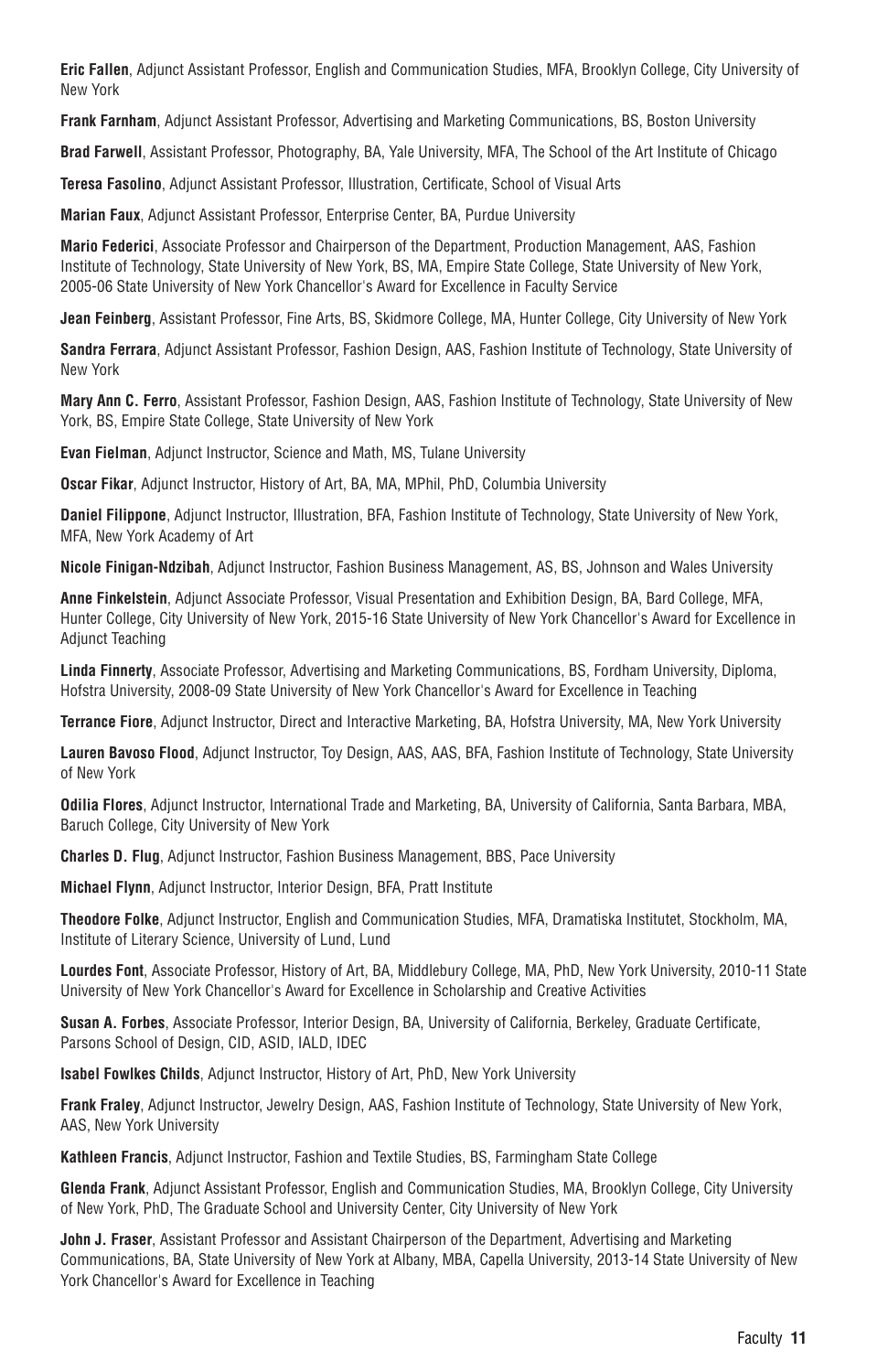**Bill Freeman**, Adjunct Assistant Professor, Communication Design, Graphic Design, BFA, Yale University, Certificate, American Academy of Dramatic Arts

**Sara Freeman**, Adjunct Instructor, English and Communication Studies, MFA, Columbia University

**Gordon Frey**, Assistant Professor, Interior Design, BA, Gettysburg College, MDiv, Union Theological Seminary, MA, Fashion Institute of Technology, State University of New York

**Herbert Frichner**, Adjunct Assistant Professor, Fashion Business Management, BBA, The City College, City University of New York

**Fang Fu**, Adjunct Assistant Professor, Modern Languages and Cultures, BA, MEd, Columbia University/Teacher's College

**Joanne Galanos**, Adjunct Assistant Professor, Fashion Design, AAS, AAS, BFA, Fashion Institute of Technology, State University of New York, BFA, School of Visual Arts, MFA, New York Academy of Figurative Art

**Lawrence Galante**, Adjunct Associate Professor, Film, Media and Performing Arts, BA, Hunter College, City University of New York, MA, Hofstra University, PhD, Westbrook University

**Shana Gallager Lindsay**, Adjunct Assistant Professor, History of Art, BA, University of Oregon, PhD, Graduate School and University Center, City University of New York

**Cynthia Gallagher**, Assistant Professor, Fine Arts, BFA, Philadelphia University of the Arts, MFA, Queens College, City University of New York

**Jason Gallagher**, Adjunct Instructor, English and Communication Studies, BA, Webster University, MA, University of Nebraska

**Dean Gamanos**, Adjunct Instructor, Enterprise Center, BA, MBA, Columbia University

**Michael Gambino**, Adjunct Instructor, Communication Design, AAS, BFA, Fashion Institute of Technology, State University of New York

**Michael Gambino**, Adjunct Instructor, Advertising Design, AAS, BFA, Fashion Institute of Technology, State University of New York

**Ellen Gang**, Adjunct Instructor, Internship Studies, AAS, Fashion Institute of Technology, State University of New York, BA, Brooklyn College, City University of New York

**George J. Ganiaris**, Adjunct Professor, Textile Development and Marketing, BS, Randolph Macon College, MS, Institute of Textile Technology

**Rebecca Garcia**, Adjunct Instructor, Science and Math, MPhil, PhD, The City College of New York, City University of New York

**Stephan Gardner**, Adjunct Instructor, Illustration, MA, Fashion Institute of Technology, State University of New York

**Wildajean Gardner**, Adjunct Assistant Professor, Fashion Design, AAS, Fashion Institute of Technology, State University of New York

**Judith Garnar-Wortzel**, Adjunct Assistant Professor, Computer Graphics, AAS, BFA, Fashion Institute of Technology, State University of New York

**Pearl Gartner**, Adjunct Instructor, Jewelry Design, BA, Lehman College, City University of New York

**J. Vincenzo Gatto**, Adjunct Instructor, Fashion Business Management, BS, Fordham University

**Sarah Gaydos**, Adjunct Instructor, Communication Design, BFA, The University of the Arts

**Amakoe Gbedemah**, Adjunct Instructor, Science and Math, MA, Queens College, City University of New York

**Catherine Geib**, Assistant Professor, Fashion Business Management, AAS, Fashion Institute of Technology, State University of New York, BS, BA, State University of New York, College of Oneonta

**Kiersten Geiger**, Adjunct Instructor, Advertising and Marketing Communications, BA, Muskingum College

**Scott Gentile, II**, Adjunct Instructor, Science and Math, BA, MA, Boston College

**Patrice George**, Associate Professor, Textile Development and Marketing, BA, University of Michigan

**Sylvie Germain-Covey**, Adjunct Instructor, Fine Arts, BA, Empire State College, State University of New York, MFA, Hunter College, City University of New York

**Nancy Gesimondo**, Adjunct Instructor, Interior Design, BA, Queens College, City University of New York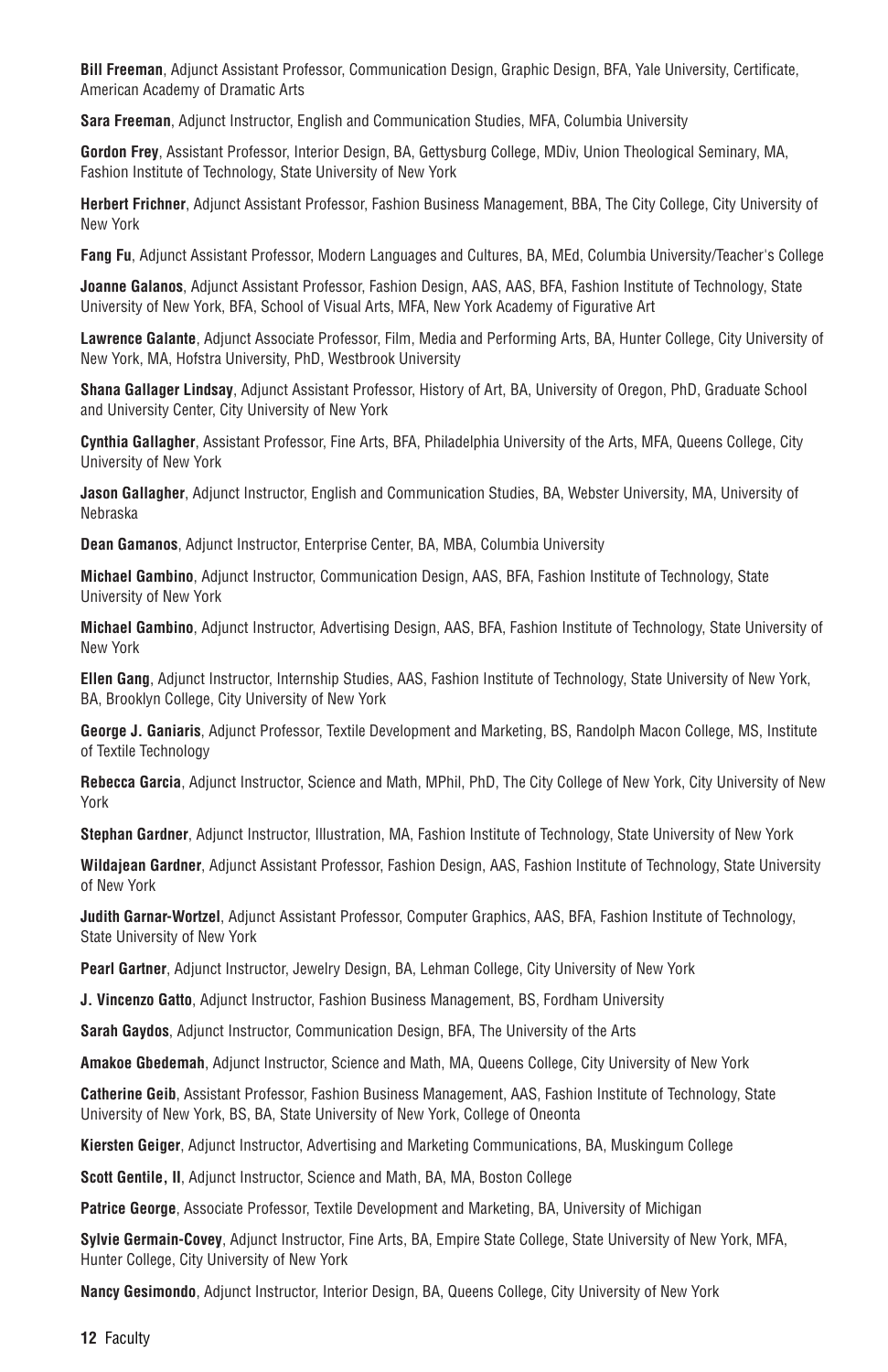**Benjamin Gest**, Adjunct Instructor, Photography

**Hafizah Geter**, Adjunct Instructor, English and Communication Studies, BA, Clemson University, MFA, Columbia College Chicago

**Dobriana Gheneva**, Adjunct Instructor, Fashion Design, AAS, BFA, Fashion Institute of Technology, State University of New York

**Jessica Giancotti**, Adjunct Instructor, Home Products Development, BS, Fashion Institute of Technology, State University of New York

**Janice Giardina**, Adjunct Assistant Professor, Fashion Design, BFA, Fashion Institute of Technology, State University of New York

**Salvatore Giardina**, Adjunct Assistant Professor, Textile Development and Marketing, AAS, BS, Fashion Institute of Technology, State University of New York

**Henry Gibson**, Professor, Science and Math, BS, New York University, MBA, Columbia University, EdD, Teachers College, Columbia University

**Deon Gibson**, Adjunct Instructor, Social Science, MA, Brooklyn College, City University of New York, MS, Eugene Lang College, The New School

**Sarah Gilbert**, Adjunct Instructor, Technical Design, AAS, Fashion Institute of Technology, State University of New York, BS, Buffalo State College, State University of New York

**Melinda Gist-Lorenz**, Adjunct Instructor, International Trade and Marketing, BA, Southern Methodist University, MBA, Thunderbird, The American Graduate School of International Management

**Chrysoula Gitsoulis**, Adjunct Instructor, Social Science, BA, Rutgers University, PhD, The City College of New York, City University of New York

**Keith Godard**, Adjunct Instructor, Communication Design, Graphic Design, BFA, London College of Printing, MFA, Yale **University** 

**Susanne Goetz**, Assistant Professor, Textile/Surface Design, BA, University of Applied Science, Muenchberg, MSc, North Carolina State University, Certificate, De Montfort University

**Asli Gokhan**, Professor, English and Communication Studies, MA, University of Akron, PhD, University of Pittsburgh

**Barry M. Gold**, Adjunct Instructor, Advertising and Marketing Communications, BS, University of Florida

**Nathaniel Gold**, Adjunct Instructor, Illustration, BFA, MA, MFA, Fashion Institute of Technology, State University of New York

**K. Meira Goldberg**, Adjunct Instructor, Film, Media and Performing Arts, BA, University of California, Los Angeles, MFA, EdD, Temple University

**Zehava Goldberg**, Adjunct Assistant Professor, History of Art, BA, Hofstra University, MA, Hunter College, City University of New York, MPhil, The Graduate School and University Center, City University of New York

**Mark Goldblatt**, Professor and Chairperson of the Department, Educational Skills, BA, Queens College, City University of New York, PhD, The Graduate School and University Center, City University of New York, 2006-07 State University of New York Chancellor's Award for Excellence in Teaching

**Alice Goldstein**, Assistant Professor, Fashion Business Management, BA, Brooklyn College, City University of New York

**Ellen R. Goldstein**, Professor, Accessories Design, BA, Hofstra University, 2002-03 State University of New York Chancellor's Award for Excellence in Teaching, 2005-06 State University of New York Chancellor's Award for Excellence in Faculty Service

**Paul Goldstein**, Adjunct Instructor, Advertising and Marketing Communications, MBA, Babson College

**Mark Golubow**, Adjunct Assistant Professor, English and Communication Studies, MA, New York University

**Gustavo Gonzalez**, Adjunct Assistant Professor, Photography, BA, The City College, City University of New York

**Regan Good**, Adjunct Instructor, English and Communication Studies, MFA, University of Iowa

**John Goodwin**, Adjunct Assistant Professor, Computer Graphics, BA, California State University, Fullerton, MA, University of California, Los Angeles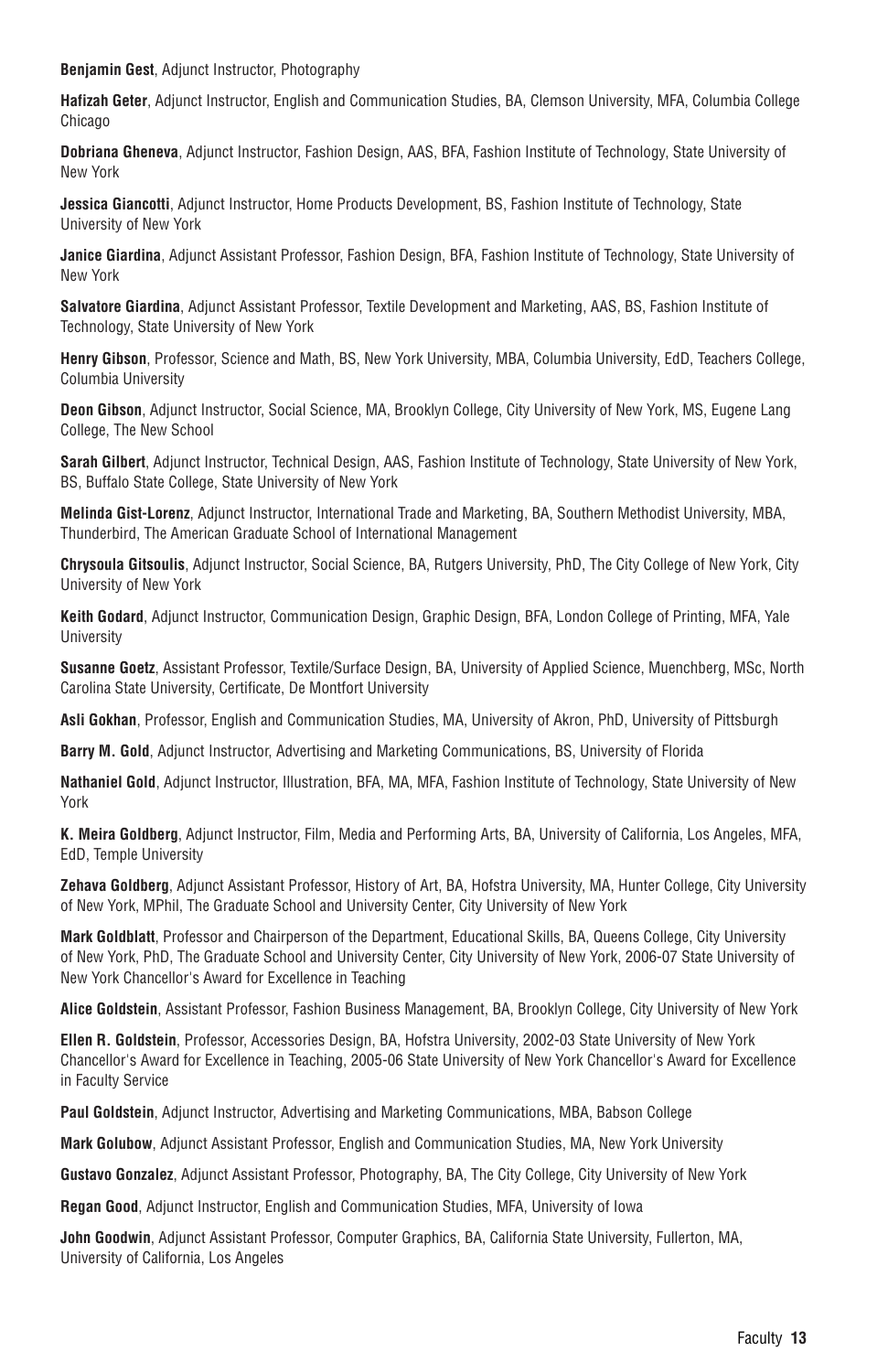**Preeti Gopinath**, Adjunct Instructor, Textile Development and Marketing, Professional Education Diploma, National Institute of Design, India

**Brachah Goykadosh**, Adjunct Instructor, English and Communication Studies, BA, MA, Brooklyn College, City University of New York, JD, Cardozo School of Law

**Trudie Grace**, Adjunct Assistant Professor, History of Art, BA, Sarah Lawrence College, MA, Columbia University, PhD, The Graduate School and University Center, City University of New York

**Shana Gradie**, Adjunct Instructor, Cosmetics and Fragrance Marketing, AAS, BS, Fashion Institute of Technology, State University of New York

**Sondra Graff**, Adjunct Associate Professor, Communication Design, Graphic Design, AAS, Parsons School of Design, The New School

**Edgar Grana**, Adjunct Instructor, Computer Graphics, BA, Washington and Jefferson College, MFA, University of Iowa, MM, The Julliard School

**Michael Gray**, Adjunct Instructor, Communication Design, BFA, Ohio University Chillicothe

**Marian Grealish-Forino**, Adjunct Assistant Professor, Textile Development and Marketing, BS, Fashion Institute of Technology, State University of New York

**Amanda Greatens Wyrzykiewicz**, Assistant Professor, Cosmetics and Fragrance Marketing, BS, Butler University

**Elizabeth Greenwood**, Adjunct Instructor, English and Communication Studies, BA, University of San Francisco, MS TESOL, Lehman College, City University of New York, MFA, Columbia University

**Mark Greiz**, Adjunct Instructor, International Trade and Marketing, BBA, Hofstra University, MBA, University of Hawaii

**Joseph Gresia**, Adjunct Assistant Professor, Menswear

**Bernadette Grinley**, Adjunct Instructor, Fashion Design, AAS, BFA, Fashion Institute of Technology, State University of New York

**Karen Groner**, Adjunct Instructor, Fashion Design, BFA, Parson School of Design, BFA, Hunter College, City University of New York

**Naomi Gross**, Professor and Assistant Chairperson of the Department, Fashion Business Management, BA, Oberlin College, MA, Fashion Institute of Technology, State University of New York, 2005-06 State University of New York Chancellor's Award for Excellence in Teaching

**Craig Gugel**, Adjunct Assistant Professor, Advertising and Marketing Communications, BA, University of Windsor, Ontario, Canada, BS, Fashion Institute of Technology, State University of New York, MA, Empire State College, State University of New York

**Rudy Gutierrez**, Adjunct Instructor, Graduate Illustration, BA, Pratt Institute

**James C. Gutman**, Adjunct Instructor, Textile Development and Marketing, EdM, Harvard University

**Hee Han**, Adjunct Instructor, Technical Design, AAS, Fashion Institute of Technology, State University of New York, BA, EWHA Womans University, South Korea, MS, Sungshin Women's University, South Korea

**Jennifer Han**, Adjunct Instructor, Fashion Business Management, BS, Syracuse University

**Michelle Handelman**, Associate Professor, Film and Media, BFA, San Francisco Art Institute, MFA, Bard College

**Barbara Hanlon**, Assistant Professor, Illustration, Certificate, Parsons School of Design, The New School

**Shaghayegh Harbi**, Adjunct Assistant Professor, Science and Math, MS, PhD, New York University

**Leigh Harbin**, Adjunct Instructor, English and Communication Studies, MA, University of Illinois, Urbana

**Phyllis Harbinger**, Adjunct Assistant Professor, Interior Design, AAS, Fashion Institute of Technology, State University of New York, BA, Syracuse University, ASID, CID

**Janet Harouse**, Adjunct Instructor, Science and Math, PhD, University of Pennsylvania

**Chelsea Harriman**, Adjunct Instructor, Fashion Design , MFA, Rutgers, The State University of New Jersey

**Beth Harris**, Adjunct Assistant Professor, History of Art, MA, University College of London, PhD, Graduate School and University Center, City University of New York

**Brian R. Hart**, Adjunct Instructor, Packaging Design, BFA, Long Island University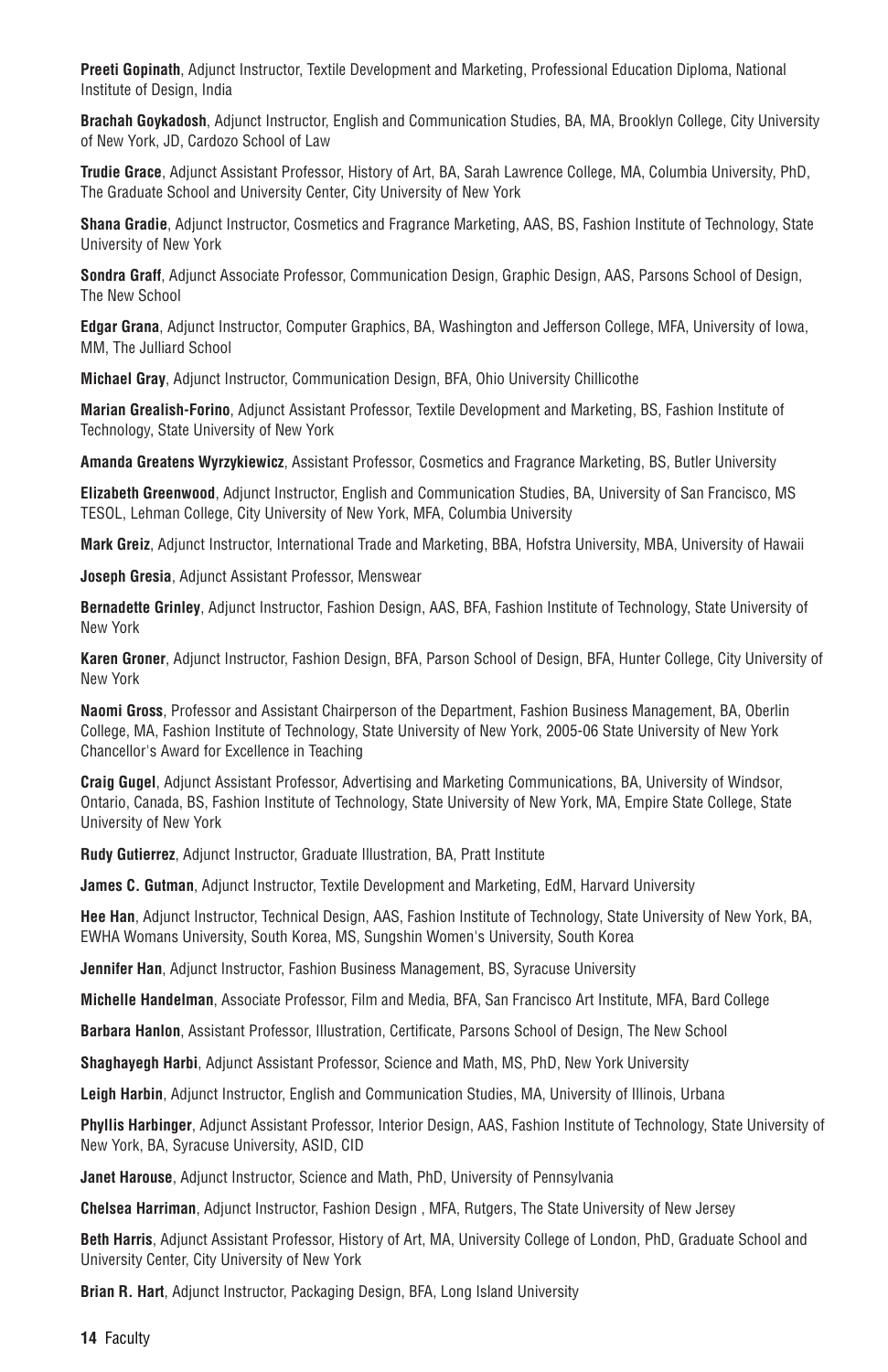**Stephanie Hart**, Adjunct Assistant Professor, Educational Skills, BA, Finch College, MA, New York University

**Katherine Hartling**, Adjunct Instructor, Social Science, BS, University of California, Berkeley

**Caroline Harvey**, Adjunct Instructor, Communication Design, MS, Pratt Institute

**Dale Megan Healey**, Adjunct Instructor, English and Communication Studies, BA, University of California, Santa Cruz, MFA, Columbia University

**Cornelia Hediger**, Adjunct Instructor, Photography, BFA, MFA, Rutgers, The State University of New Jersey

**Lesley Heller**, Adjunct Instructor, Fashion Business Management, BA, Tufts University

**Hayward Henderson**, Adjunct Instructor, Direct and Interactive Marketing, BS, Fashion Institute of Technology, State University of New York

**Holly Henderson**, Adjunct Assistant Professor, Textile/Surface Design, AAS, Fashion Institute of Technology, State University of New York

**Patricia Henry**, Adjunct Assistant Professor, Photography, BS, Fashion Institute of Technology, State University of New York

**Stan Henry**, Adjunct Assistant Professor, Communication Design, BFA, Kansas City Art Institute

**Deborah Hernandez**, Adjunct Assistant Professor, Textile/Surface Design, AAS, BFA, Fashion Institute of Technology, State University of New York

**Ellen Hess**, Adjunct Assistant Professor, Textile/Surface Design, BA, State University of New York at Albany, MA, College of New Rochelle

**Ron Hester**, Adjunct Instructor, Communication Design, Graphic Design, BFA, Ohio State University

**Susan Hopper Hewitt**, Adjunct Instructor, Packaging Design, BFA, MA, California College of Arts

**George Hicks**, Adjunct Instructor, English and Communication Studies, BA, Harvard University

**Mark Higden**, Assistant Professor, Fashion Business Management, BFA, Southeastern Massachusetts University

**Max Hilaire**, Assistant Professor, Photography, AAS, Fashion Institute of Technology, State University of New York, BA, Queens College, City University of New York

**Allen Hochman**, Adjunct Assistant Professor, Photography, BA, Hunter College, City University of New York

**Sari Hochman**, Adjunct Instructor, Fashion Business Management, BA, Indiana University

**Theodore Hoffman**, Adjunct Assistant Professor, Textile Development and Marketing, BS, Lowell Technological Institute

**Margaret Holt**, Adjunct Assistant Professor, Fashion Design, AAS, Fashion Institute of Technology, State University of New York, BA, Queens College, City University of New York

**Peter Honig**, Adjunct Instructor, Textile Development and Marketing, BS, North Carolina State University

**Avery Horowitz**, Adjunct Instructor, Social Science, BA, Brooklyn College, City University of New York, MPhil, PhD, City University of Seattle

**Dephine Horvath**, Assistant Professor, Cosmetics and Fragrance Marketing, MB, University of Paris, MS, University of Orleans, France

**Kim Hryniewicz**, Adjunct Instructor, Fashion Design, AAS, Fashion Institute of Technology, State University of New York, BS, Kansas State University

**Bing Hu**, Adjunct Instructor, Fine Arts, BFA, Shanghai Teachers University, MFA, Purchase College, State University of New York

**Leesa Hubbell**, Adjunct Instructor, Internship Studies, BA, Xavier University

**Patrick Hughes**, Adjunct Instructor, Textile/Surface Design

**Elizabeth Hunter**, Adjunct Instructor, Advertising and Marketing Communications, BS, Fordham University

**Michael Hyde**, Associate Professor and Acting Assistant Chairperson, English and Communication Studies, Adjunct Assistant Professor, Graduate Illustration, BA, University of Pennsylvania, MFA, Columbia University, PhD, New York University, 2004-05 State University of New York Chancellor's Award for Excellence in Teaching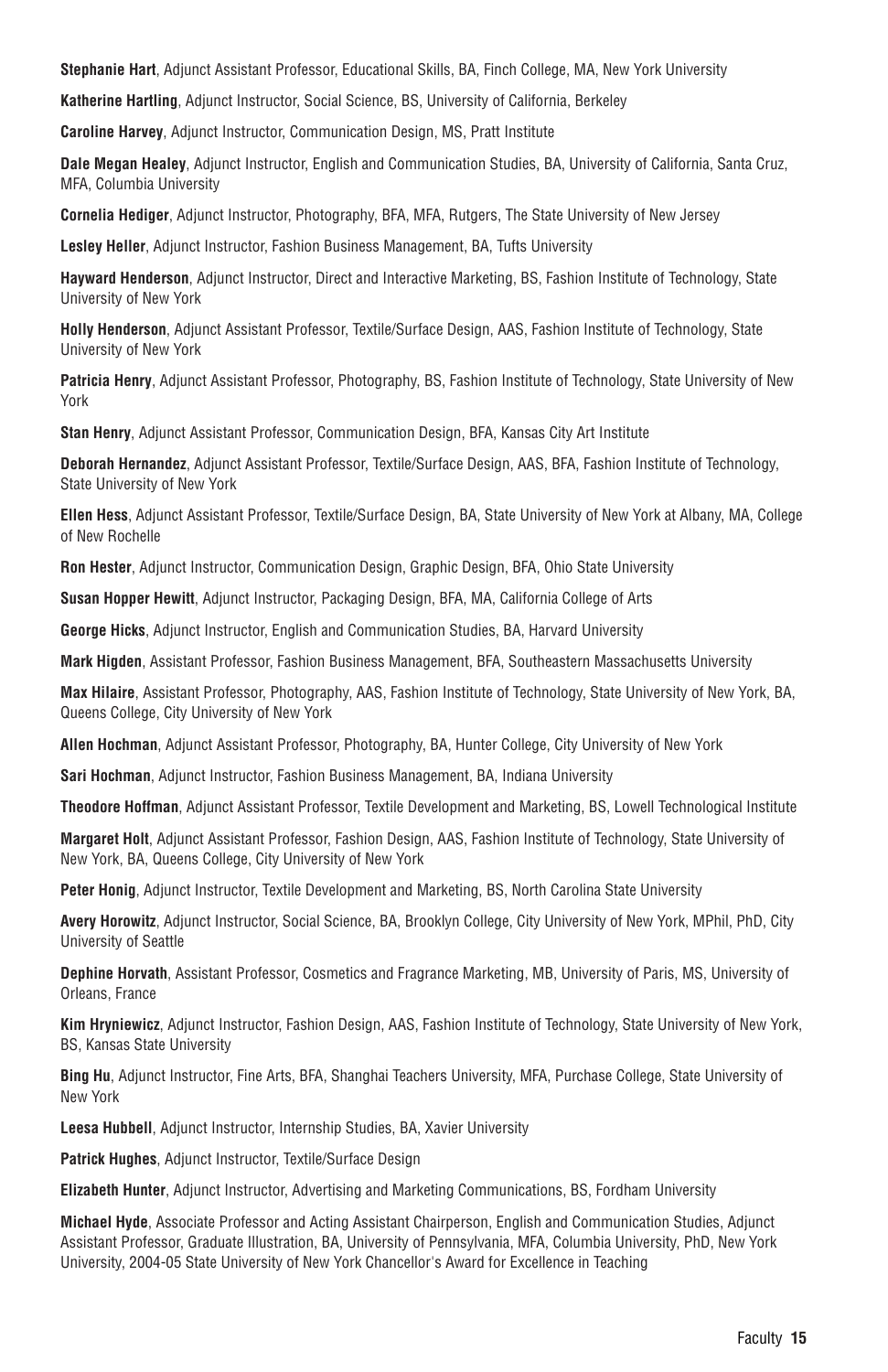**Patricia Iacobazzo**, Adjunct Assistant Professor, English and Communication Studies, BA, Brooklyn College, City University of New York, MA, Long Island University

**Rita Idelson**, Adjunct Instructor, Science and Math, BS, Brooklyn College, City University of New York, MA, Hunter College, City University of New York

**Sabine Illes**, Adjunct Associate Instructor, Fashion Design, AAS, Fashion Institute of Technology, State University of New York

**Akiko Inui**, Adjunct Instructor, International Trade and Marketing, MA, Boston University

**Lauren B. Isaacson-Lev**, Adjunct Assistant Professor, Advertising and Marketing Communications, BS, Fashion Institute of Technology, State University of New York, MS, Mercy College

**Sergey Isayenko**, Adjunct Instructor, Film, Media and Performing Arts, BA, St. John's University

**Mohammad Islam**, Adjunct Instructor, Science and Math, MA, The City College of New York, City University of New York

**Tanjila Islam**, Adjunct Instructor, International Trade and Marketing

**Jennifer Jackson**, Adjunct Instructor, Internship Studies, BA, University of Massachusetts, Amherst

**Patrick Jackson**, Adjunct Instructor, Educational Skills, BA, West Chester University, MA, State University of New York at Binghamton, MFA, Fairleigh Dickinson University

**Julia Jacquette**, Assistant Professor, Fine Arts, BS, Skidmore College, MFA, Hunter College, City University of New York

**Jean Jacullo**, Associate Professor, Fashion Business Management, BS, University of Delaware, MPS, Fashion Institute of Technology, State University of New York

**Ellen Jaffee**, Adjunct Associate Professor, French, BA, State University of New York at Buffalo, MS, Georgetown University

**Linda James**, Instructor, Advertising and Marketing Communications, BBA, MBA, Bernard M. Baruch College, City University of New York

**Saundra James**, Adjunct Instructor, Fashion Business Management, BS, California State University, Dominguez Hills

**Barbara L. Janoff**, Associate Professor, English and Communication Studies, BA, University of Pennsylvania, MA, PhD, Columbia University

**Lucy Jensen**, Adjunct Assistant Professor, Communication Design, BFA, Fashion Institute of Technology, State University of New York

**Robert Jessel**, Adjunct Assistant Professor, Fine Arts, BFA, Kansas City Art Institute

**Ruth Jeyaveeran**, Assistant Professor, Textile Surface Design, AAS, Fashion Institute of Technology, State University of New York, BFA, University of Michigan

**Guillermo Jimenez**, Associate Professor, International Trade and Marketing, BA, Harvard University, JD University of California, Berkeley

**Clare F. Johnson**, Professor, Math, BS, Spring Hill College, MA, Duquesne University, PhD, Columbia University

**Hamilton Johnson**, Adjunct Assistant Professor, Computer Graphics, BA, Oberlin College

**Ingrid Johnson**, Professor, Textile Development and Marketing, Home Products Development, BS, Philadelphia College of Textile and Science, MA, North Carolina State University, 2008-09 State University of New York Chancellor's Award for Excellence in Faculty Service

**Lynda Johnson**, Adjunct Assistant Professor, Advertising and Marketing Communications, AAS, Fashion Institute of Technology, State University of New York

**Marilyn Johnson**, Adjunct Instructor, Packaging Design, BFA, University of Kansas

**Maurice J. Johnson**, Associate Professor, Fashion Business Management, BA, University of Wisconsin at Madison, MA, Cornell University

**Michael Johnson**, Adjunct Assistant Professor, English and Communication Studies, MFA, Yale University

**Hubert Johnson**, Adjunct Instructor, Science and Math, BS, MS, Central Connecticut State University, EdM, EdD, Columbia University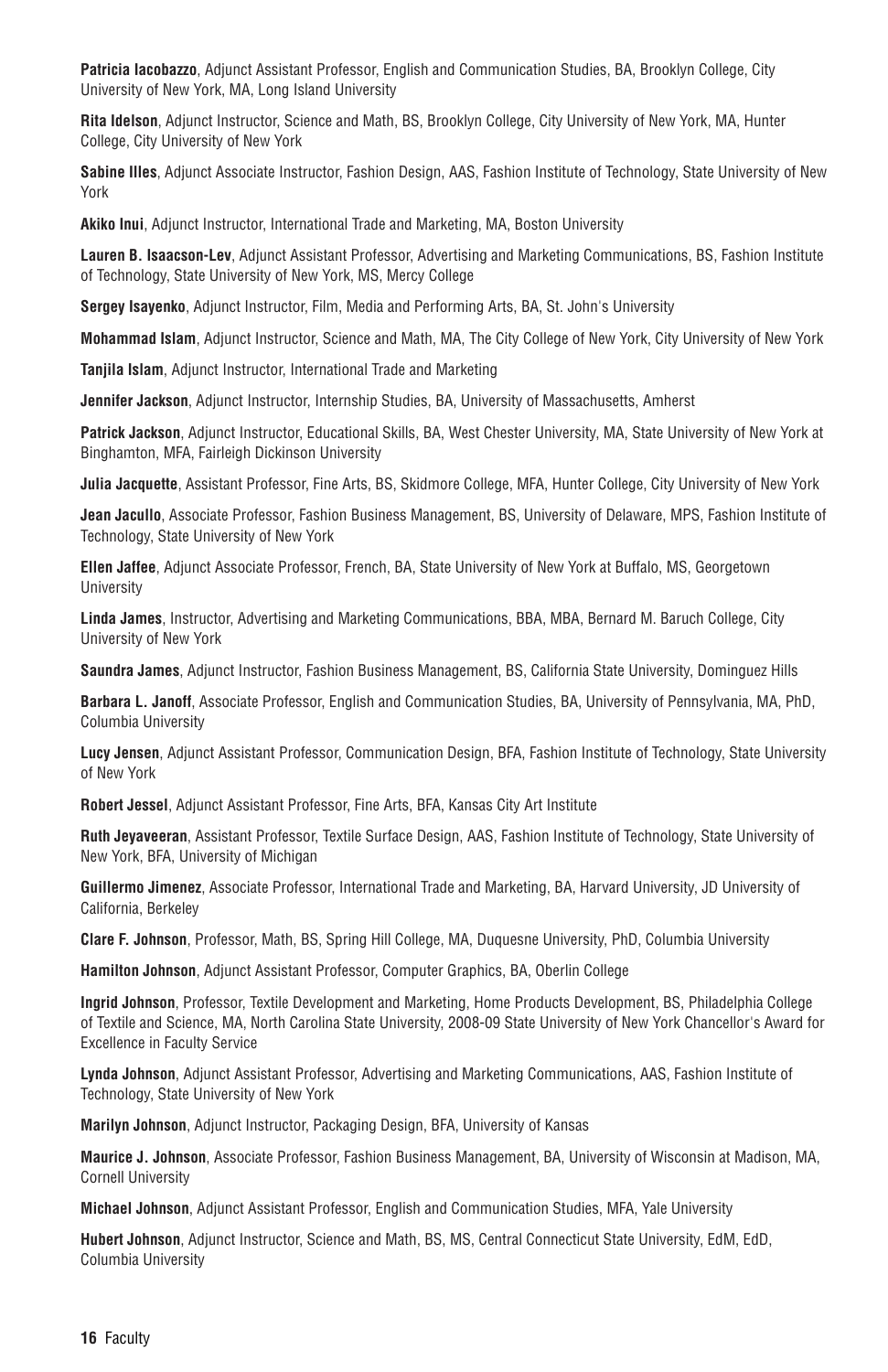**Peter Johnston**, Adjunct Assistant Professor, Interior Design, BS, Arizona State University, MArch, University of California, Los Angeles

**Aaron Jones**, Adjunct Instructor, Science and Math, BE, The City College of New York, City University of New York

**Monika Jonevski**, Adjunct Instructor, Fashion Business Management, BA, Michigan State University, MBA, Loyola University, Chicago

**Jay Jorgenson**, Adjunct Instructor, Science and Math, PhD, Stanford University

**Claude Joseph**, Adjunct Instructor, Social Science, MPA, Long Island University

**Sigrid Junkermann**, Adjunct Assistant Professor, Science and Math, BA, Berlin Free University

**Orlando Justo**, Adjunct Instructor, Social Science, MA, The City College of New York, City University of New York

**Humayun Kabir**, Adjunct Instructor, Social Science, MA, The City College of New York, City University of New York

**Robert Kahn**, Adjunct Assistant Professor, Computer Graphics, BFA, New York University

**Georgia Kalivas**, Adjunct Associate Professor, Textile Development and Marketing, AAS, BS, Fashion Institute of Technology, State University of New York, MAEd, National Louis University

**Takashi Kamiya**, Professor, Interior Design, AAS, BFA, Fashion Institute of Technology, State University of New York, IDEC, IIDA, NCIDQ, 2015-16 State University of New York Chancellor's Award for Excellence in Teaching

**Courtney Kampa**, Adjunct Instructor, English and Communication Studies, BA, University of Virginia, MFA, Columbia University

**Brian Kaplan**, Adjunct Instructor, Interior Design, BArch, Pratt Institute

**Susan Kaplan**, Adjunct Instructor, Interior Design, BA, BArch, The City College of New York, City University of New York

**Stacey Karesh**, Adjunct Assistant Professor, Advertising and Marketing Communications, BS, University of South Carolina

**Eileen Karp**, Assistant Professor and Chairperson of the Department, Fashion Design, AAS, Fashion Institute of Technology, State University of New York, BS, North Dakota State University, MSEd, Certificate, California State University, East Bay

**Rebecca Karpus**, Adjunct Assistant Professor, Internship Studies, BFA, Pratt Institute

**Arnold Karr**, Adjunct Assistant Professor, Advertising and Marketing Communications, BA, Carnegie Mellon University

**Mary Kassner**, Adjunct Assistant Professor, Production Management, AAS, BS, Fashion Institute of Technology, State University of New York, MBA, Dowling College

**Yoko Katagiri**, Adjunct Instructor, Social Science, MPhil, The City College of New York, City University of New York

**Terry Katz**, Adjunct Instructor, Advertising and Marketing Communications, BS, New York Institute of Technology, MA, New York University

**Bernard Kaufman**, Adjunct Instructor, Fashion Business Management, BS, Long Island University

**Yuniya Kawamura**, Professor, Sociology, Diploma, Bunka School of Fashion, Japan, AAS, Fashion Institute of Technology, BA, Sophia University, Japan, MA, PhD, Columbia University, 2006-07, State University of New York Chancellor's Award for Excellence in Scholarship and Creative Activities

**Rebecca Kelly**, Professor, Fashion and Textile Studies, Adjunct Instructor, History of Art, BA, MS, University of Rhode Island

**Arnetta Kenney**, Adjunct Assistant Professor, Textile/Surface Design

**Elizabeth Kenney**, Adjunct Instructor, Textile/Surface Design, BFA, California State University

**Barbara Kerin**, Assistant Professor, Fashion Design, BFA, Washington University, MS, Bank Street College of Education, Parsons School of Design

**Amish Khalfan**, Adjunct Instructor, Science and Math, MA, Hunter College, City University of New York, PhD, The Graduate School and University Center, City University of New York

**Joseph Kilrain**, Adjunct Instructor, Communication Design, AS, Art Institute

**Julia Kim**, Instructor, Math, MA, MS, Teachers College, Columbia University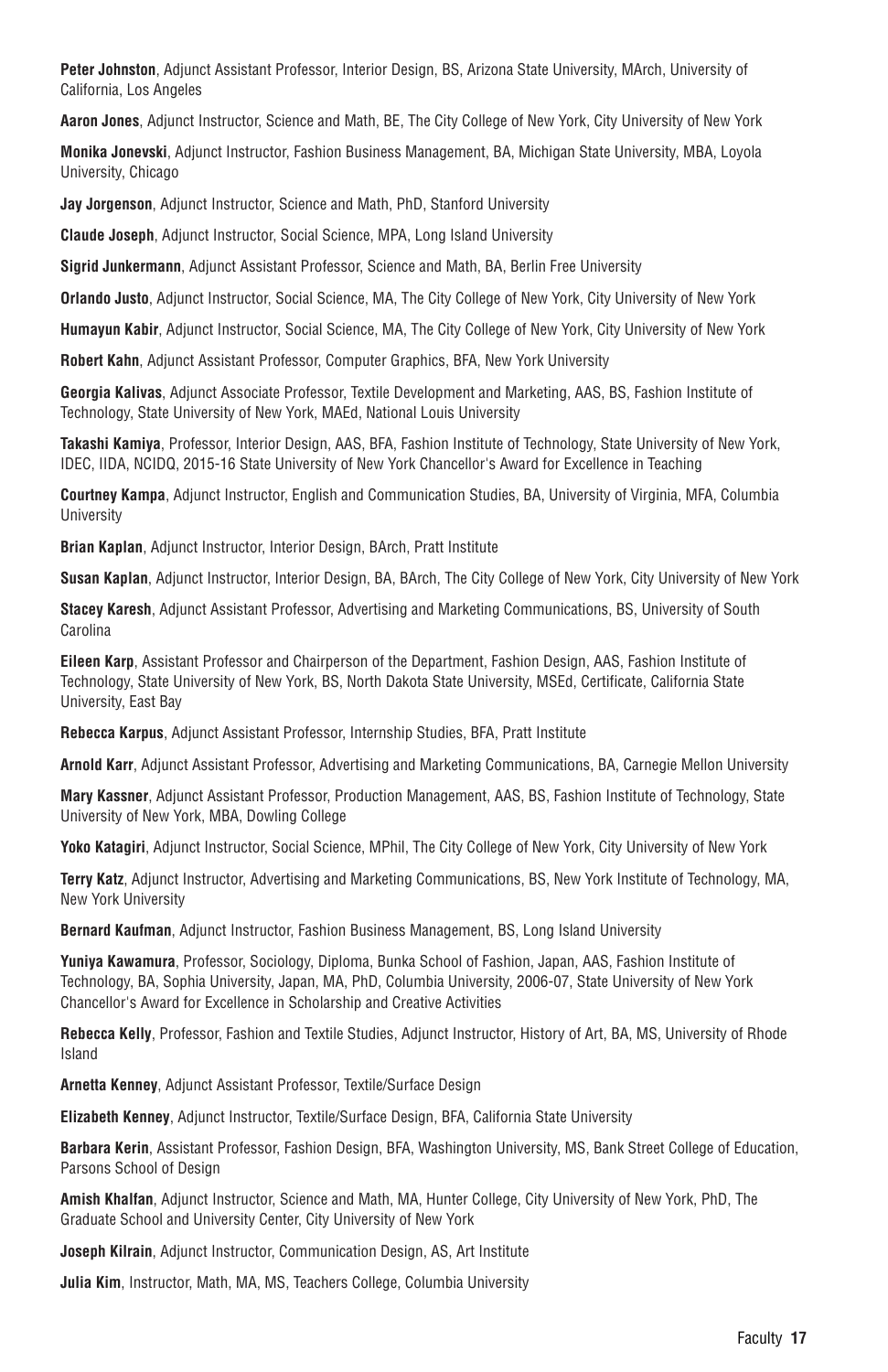**Jennifer Kim**, Adjunct Instructor

**Elvin Kince**, Associate Professor, Communication Design, Graphic Design, BFA, University of Cincinnati, MFA, Yale University School of Art

**Kenneth D. King**, Adjunct Instructor, Fashion Design, BFA, Central State University

**Anna Kiper**, Adjunct Assistant Professor, Fashion Design, AAS, Fashion Institute of Technology, BFA, Moscow College of Art and Technology

**David S. Klein**, Adjunct Instructor, Entrepreneurship , MBA, American University

**Daniel Klein**, Adjunct Instructor, Fashion Business Management, BA, Fairfield University, MPS, Iona College

**Nomi Dale Kleinman**, Assistant Professor, Textile/Surface Design, BFA, Rhode Island School of Design

**Stanley Kleinman**, Adjunct Assistant Professor, Fashion Business Management, BBA, The City College, City University of New York

**Marianne Klimchuk**, Professor and Associate Chairperson of the Department, Packaging Design, BA, Wesleyan University, MS, Pratt Institute, 2004-05 State University of New York Chancellor's Award for Excellence in Teaching

**Stanley Klotz**, Adjunct Assistant Professor, Fashion Business Management

**Eva Kneip**, Adjunct Instructor, Science and Math, BBA, University of Wisconsin Oshkosh, MS, University of Florida

**Patrick Knisley**, Assistant Professor, English and Communication Studies, and Acting Dean of Liberal Arts, AB, Harvard College, MA, PhD, University of Colorado

**Johannes Knoops**, Associate Professor, Interior Design, BArch, Pratt Institute, MArch, Yale University, AIA, FAAR

**Nobuko Kodama**, Adjunct Instructor, Modern Languages and Cultures, MA, Seton Hall University, MA, City University of Seattle, PhD, New York University

**Shelley E. Kohan**, Assistant Professor, Fashion Business Management, AAS, Fashion Institute of Technology, State University of New York, BS, University of San Francisco

**Lauren Kois**, Adjunct Instructor, Social Sciences, BA, James Madison University, MA, New York University

**Anthony Kokinos**, Adjunct Assistant Professor, Illustration

**William Kommalan**, Adjunct Instructor, Fashion Design, BFA, Rhode Island School Design

**Anne Kong**, Associate Professor, Visual Presentation and Exhibition Design, AAS, Fashion Institute of Technology, State University of New York, BS, State University of New York, Empire State College

**Harriet Korman**, Adjunct Assistant Professor, Fine Arts, BA, Queens College, City University of New York

**Ray Kosarin**, Adjunct Instructor, Computer Graphics, BA, Princeton University

**Igor Kozlenko**, Adjunct Assistant Professor, Menswear, BA, Odessa Fashion School of Design and Tailoring

**Sandra Krasovec**, Professor, Packaging Design, BFA, Northern Illinois University, 2006-07 State University of New York Chancellor's Award for Excellence in Teaching

**Jonathan Kravetz**, Adjunct Instructor, English and Communication Studies, MA, New York University

**Richard Krisburg**, Adjunct Instructor, Advertising and Marketing Communications, BA, MBA, State University of New York at Binghamton

**Ken Krug**, Adjunct Assistant Professor, Textile/Surface Design, BFA, San Francisco Art Institute

**Su Ku**, Adjunct Instructor, Fashion Design, AAS, Fashion Institute of Technology, State University of New York, BA, Yale University, MA, Harvard University, MA, Columbia University

**Thaddeus Kubis**, Adjunct Instructor, Advertising and Marketing Communications, BA, University of Massachusetts at Amherst

**Maxime Kudinov**, Adjunct Instructor, Science and Math, BS, City University of New York

**Mark Kurdziel**, Adjunct Instructor, Fine Arts, BFA, Fashion Institute of Technology, State University of New York

**Amy Kurzweil**, Adjunct Instructor, English and Communication Studies, BA, Stanford University

**Nawshin Kutub**, Adjunct Instructor, Social Science, BA, Barnard College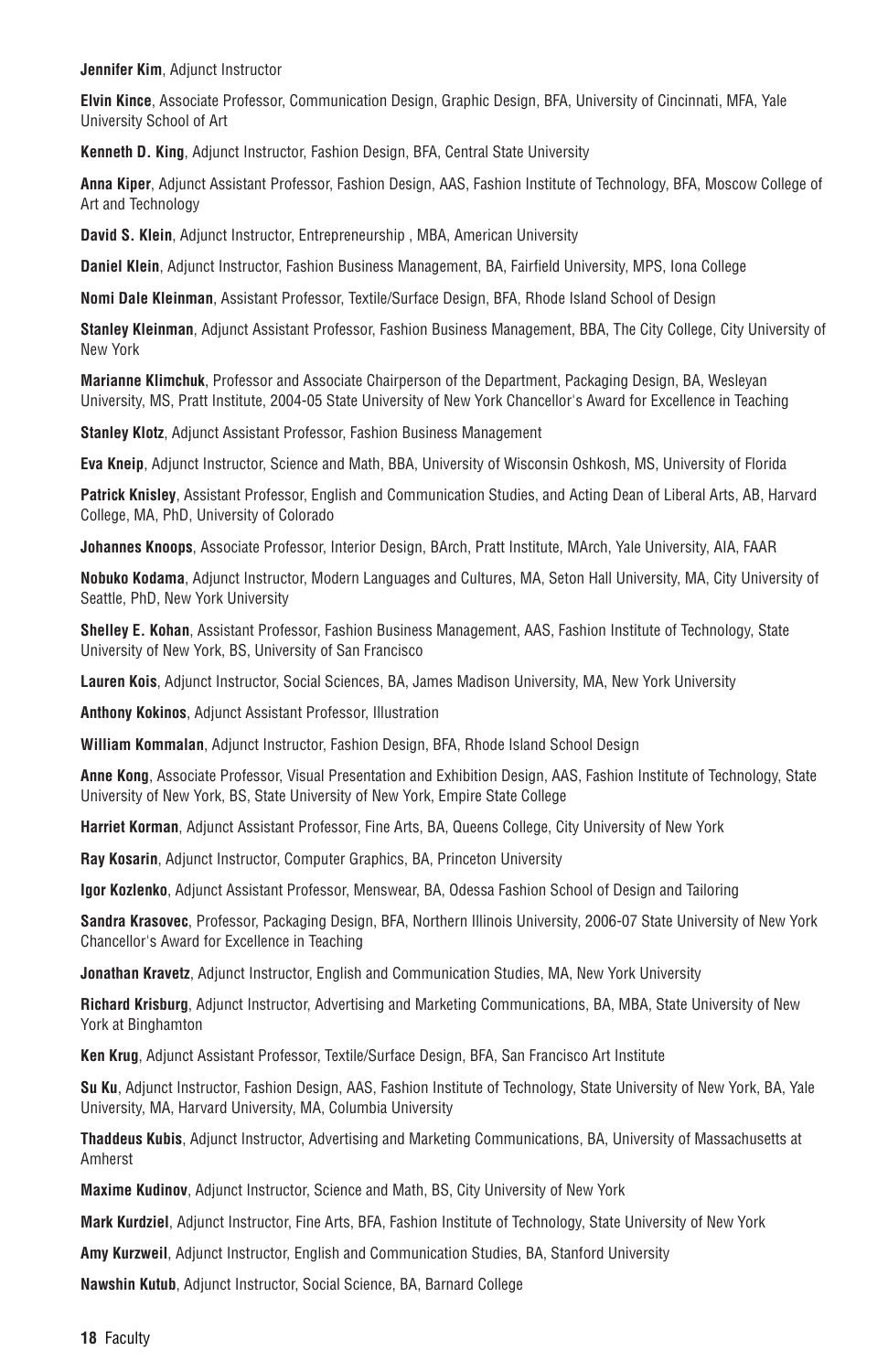**Judy Kwong-chen**, Adjunct Instructor, Fashion Business Management, BA, Baruch College, City University of New York

**Victor La**, Adjunct Instructor, Science and Math, BS, University of California at Riverside

**Bernadette La Borne**, Adjunct Instructor, Advertising and Marketing Communications, MA, Baruch College, City University of New York

**Robert Lafayette**, Adjunct Instructor, Direct and Interactive Marketing, BBA, Pace University, MBA, Fairleigh Dickinson University, MEd, MPhil, PhD, Columbia University

**Ray Lago**, Adjunct Instructor, Illustration, BFA, Kean University

**Chad Laird**, Adjunct Assistant Professor, History of Art, AA, Pensacola Jr. College, BA, Florida State University, MA, Stony Brook, State University of New York

**Paul Jeffrey Lamarre**, Adjunct Instructor, Computer Graphics, BA, Pennsylvania State University

**Nicholas Lamia**, Adjunct Instructor, Fine Arts

**Gary L. Lampley**, Adjunct Assistant Professor, Fashion Business Management, BS, University of Tennessee, MA, Empire State College, State University of New York

**Sonja Lamut**, Assistant Professor, Illustration, BFA, University of Arts, Belgrade, Yugoslavia, MFA, Hunter College, City University of New York

**Darra Landman**, Adjunct Assistant Professor, English and Communication Studies and Educational Skills, BA, University of California at Los Angeles, MA, University of California at Irvine

**Gloria Lang**, Adjunct Assistant Professor, Home Products Development, BS, Cornell University

**Lawrence Langham**, Associate Professor, Visual Presentation and Exhibition Design, BID, Pratt Institute

**Michael Lapthorn**, Adjunct Instructor, Exhibition Design, MFA, New York University

**William Larmer**, Adjunct Instructor, Fashion Design, AAS, Fashion Institute of Technology, State University of New York

**John Larosa**, Adjunct Instructor, Advertising and Marketing Communications, BBA, Baruch College, City University of New York

**Roy Lau**, Adjunct Instructor, Production Management, BA, BS, Polytechnic Institute of New York University

**Eric Kwan Ta Lau**, Adjunct Instructor, Communication Design, BFA, Parsons School of Design

**Athena Lazarides**, Adjunct Instructor, Fashion Business Management, BA, Queens College, City University of New York, MIA, Columbia University

**Neal Leavitt**, Adjunct Instructor, Fashion Business Management, AAS, Fashion Institute of Technology, State University of New York, BS, Central Connecticut State University

**Shannon M. Leddy**, Adjunct Instructor, Interior Design, AAS, BFA, MA, Fashion Institute of Technology, State University of New York

**Dennis Lee**, Adjunct Assistant Professor, Textile/Surface Design and Fabric Styling, AAS, Broome Community College at Binghamton, AAS, Fashion Institute of Technology, State University of New York, BS, Empire State College, State University of New York

**Mary Ann Lee**, Adjunct Assistant Professor, Patternmaking Technology, BA, University of Washington

**Jea Ho Lee**, Adjunct Instructor, Fashion Design, BFA, Fashion Institute of Technology, State University of New York

**Sophia Lee**, Adjunct Instructor, Fashion Design, BFA, Fashion Institute of Technology, State University of New York

**Jee-eun Lee**, Adjunct Instructor, Communication Design, AAS, BFA, Fashion Institute of Technology, State University of New York

**Yumi Lee**, Adjunct Instructor, Science and Math, MA, Columbia University

**Yvonne Lee-Urena**, Adjunct Assistant Professor, Fashion Design

**Ronald Lem**, Adjunct Instructor, Interior Design, BArch, Pratt Institute, MS, Columbia University

**Joseph Lembo**, Assistant Professor, Interior Design, BFA, New School University

**John Lembo**, Adjunct Instructor, Educational Skills, MA, Hunter College, City University of New York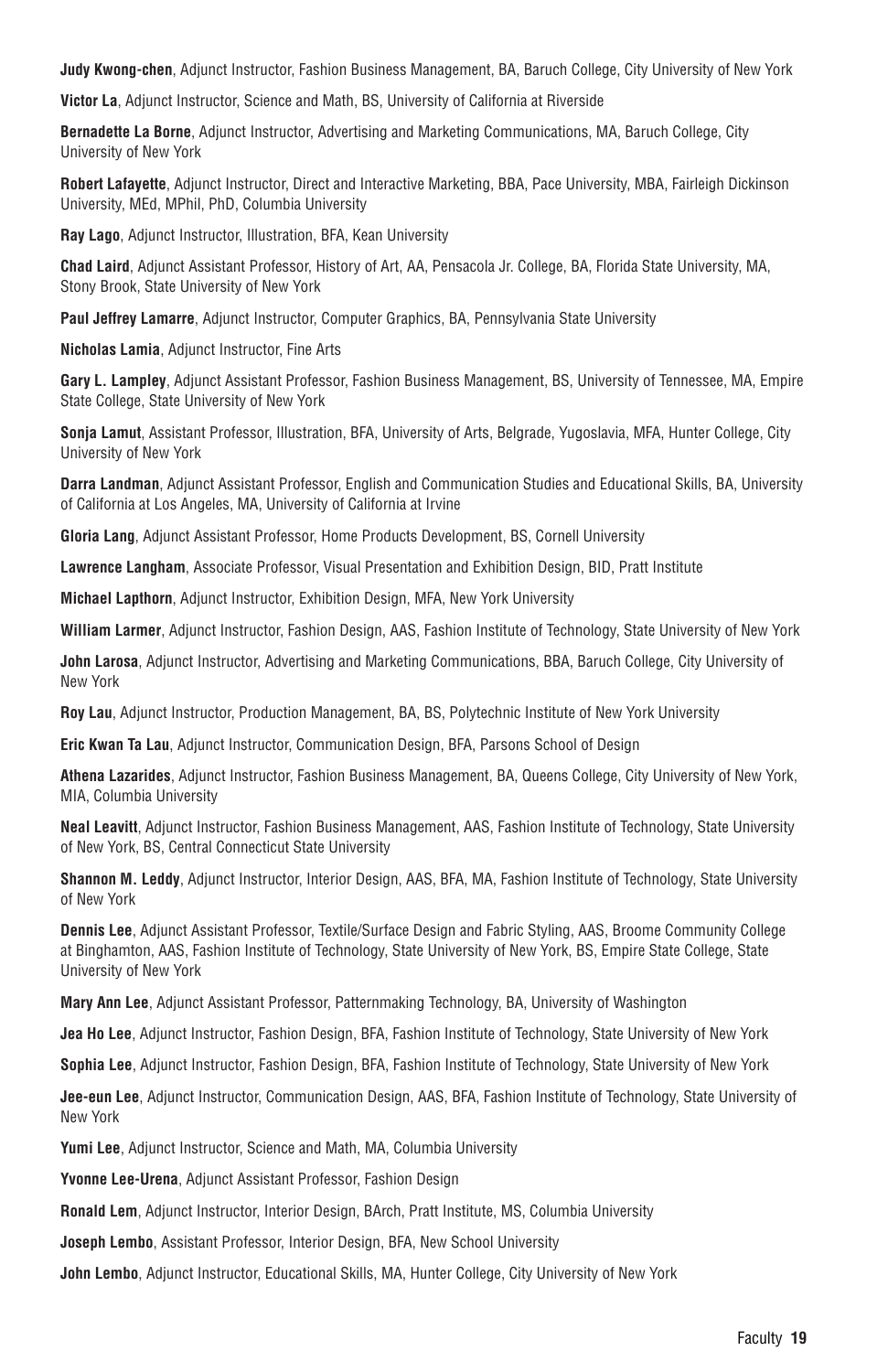**Amy Lemmon**, Professor, English and Communication Studies, BA, Ohio Wesleyan University, MA, PhD, University of Cincinnati, 2004-05 State University of New York Chancellor's Award for Excellence in Teaching

**Rocco Leonardis**, Adjunct Associate Professor, Interior Design, BArch, Pratt Institute, MFA, New York Academy of Figurative Art, RA, RIBA, NCARB

**Allison Kyle Leopold**, Assistant Professor, Advertising and Marketing Communications, BA, George Washington University, MA, The Graduate School and University Center, City University of New York

**Tisa Lynn Lerner**, Adjunct Associate Professor, Communication Design, Graphic Design, BFA, MFA, Pratt Institute

**Murray Levi**, Adjunct Instructor, Sustainable Interior Environments

**Yasemin Levine**, Professor, Political Science and World Affairs, and Chairperson of the Department, Social Sciences, BA, Franklin and Marshall College, MA, Boston University, PhD, The Graduate School and University Center, City University of New York, 2005-06 State University of New York Chancellor's Award for Excellence in Teaching

**Jeanne L. Levinson**, Adjunct Instructor, Textile/Surface Design, BS, New Bedford Institute of Technology

**Robert Levy**, Adjunct Instructor, Enterprise Center, BS, Temple University

**Richard Levy**, Adjunct Instructor, Communication Design, BA, Temple University

**Donald Levy**, Adjunct Instructor, Fashion Business Management, BA, MBA, New York University

**Ted Lewis**, Adjunct Instructor, Film, Media and Performing Arts, BA, Hunter College, City University of New York, MA, New York University, MS, Queens College, City University of New York

**Adam Li**, Adjunct Instructor, Science and Math, AA, Borough of Manhattan Community College, City University of New York, BBA, Baruch College, City University of New York, MA, Hunter College, City University of New York

**Satomi Li**, Adjunct Instructor, Modern Languages and Cultures, BA, New York University

**Joseph C. Liddicoat**, Adjunct Assistant Professor, Science, BA, Wayne State University, MA, Dartmouth College, PhD, University of California, Santa Cruz

**J. Evelyne Liebmann**, Adjunct Assistant Professor, Fashion Business Management, BA, Adelphi University

**Michelle Liebowitz**, Adjunct Instructor, Direct and Interactive Marketing, BA, Queens College, City University of New York

**Kristin Lilley**, Adjunct Instructor, Communication Design, BA, University of New Hampshire, MS, Pratt Institute

**Zhao Lin**, Adjunct Instructor, Science and Math, AS, Borough of Manhattan Community College, City University of New York, BS, Polytechic Institute of New York University, MA, Hunter College, City University of New York

**Yueh-ling Lin**, Adjunct Assistant Professor, Technical Design, AAS, Parsons School of Design, BA, Feng Chia University, Taiwan

**Philippa Lindenthal**, Associate Professor, Fashion Design, BA (Diplom Univ.), University of Applied Sciences, Hamburg, Master of Arts, Royal College of Art, London

**Anne Elizabeth Lindsey**, Adjunct Instructor, English and Communication Studies, PhD, Purdue University

**Janet Linville**, Adjunct Assistant Professor, Accessories Design, BA, BS, State University of New York College at **Oneonta** 

**Carol Litt**, Professor, Textile/Surface Design, AAS, Fashion Institute of Technology, State University of New York, BA, Empire State College, State University of New York

**Robin Litwinsky**, Assistant Professor and Chairperson of the Department, Fashion Business Management, BA, Rider University, MS, Thomas Edison State College

**Dik Liu**, Adjunct Instructor, Fine Arts, MFA, Yale University

**Andy Liu**, Assistant Professor, BFA, Fashion Institute of Technology, State University of New York, Postgraduate Degree, L'Institut Francais de la Mode, Paris

**Nancy Loeber**, Adjunct Instructor, Communication Design

**Sharon Kramer Loew**, Adjunct Instructor, Visual Presentation and Exhibition Design, BFA, The Cooper Union for the Advancement of Science and Art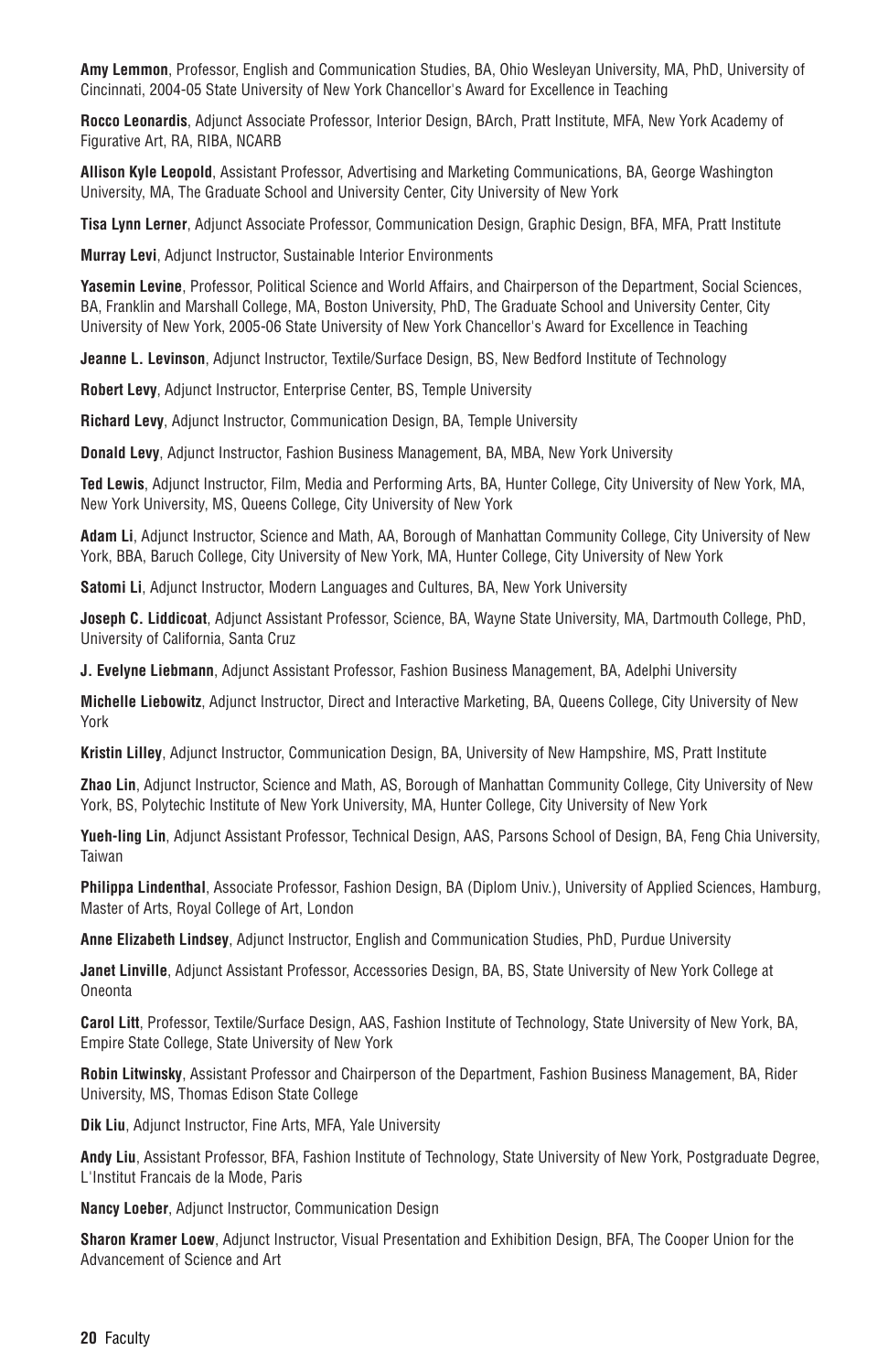**Dolores Lombardi**, Adjunct Assistant Professor, Fashion Design, AAS, Parsons School of Design, BA, MA, Brooklyn College, City University of New York

**Jason V. Lombardo**, Adjunct Instructor, Packaging Design, BFA, Fashion Institute of Technology, State University of New York

**Tamara Lomman**, Adjunct Instructor, Fashion Design, AAS, Fashion Institute of Technology, State University of New York

**Thomas Long**, Adjunct Instructor, Science and Math, MA, San Francisco State University

**Frank Lord, Esq.**, Adjunct Assistant Professor, Fashion Business Management, BBA, MS, Bernard M. Baruch College, City University of New York, JD, Seton Hall University

**Jerry Lore**, Adjunct Instructor, Advertising and Marketing Communications, BA, MS, Stevens Institute of Technology

**Albert Lorenz**, Adjunct Instructor, Graduate Illustration, BArch, Pratt Institute, MArch, Columbia University

**LaDonna Love**, Adjunct Associate Professor, Fashion Business Management, AAS, Fashion Institute of Technology, State University of New York, BS, Howard University, MA, Columbia University

**William Low**, Associate Professor, Illustration, BFA, Parsons School of Design, MA, Syracuse University

**Susanna Luckey**, Assistant Professor, Fashion Design, BFA, Parsons School of Design

**Mario Lupia**, Adjunct Associate Professor, Fashion Design, BA, Empire State College, State University of New York

**Lila MacLellan**, Adjunct Instructor, English and Communication Studies, BA, Concordia University, MFA, The New School

**Kevin Macdonald**, Adjunct Instructor, Social Science, PhD, Stony Brook University, The State University of New York

**Lynn Mackenzie**, Adjunct Assistant Professor, Modern Languages and Cultures, MA, MPHIL, Columbia University

**Sean Macnintch**, Adjunct Instructor, Interior Design, AS, Capital Community College, BA, State University of New York, College of Environmental Science and Forestry

**Kathleen Maggio**, Adjunct Instructor, Fashion Design, MA, Columbia University

**Thomas A. Maguire**, Adjunct Instructor, Toy Design, BFA, Rochester Institute of Technology

**Shannon Maher**, Assistant Professor and Acting Associate Chairperson of the Department, Home Products Development, BA, Marymount University

**Michael Maione**, Adjunct Assistant Professor, Modern Languages and Cultures, BA, St. Lawrence University, MA, Middlebury College, PhD, University of Conncticut, UPBD

**Joseph J. Maiorca**, Associate Professor, Psychology, BA, Herbert H. Lehman College, City University of New York, MA, Fordham University

**Kam Mak**, Professor and Assistant Chairperson of the Department, Illustration, BFA, School of Visual Arts

**Eric Malijan**, Adjunct Instructor, Science and Math, MA, Hunter College, City University of New York

**Suman V. Mallipattana**, Adjunct Assistant Professor, French, Diplome, Paul Valery University, France, MA, PhD, Karnatak University, India

**Nicole Malone**, Adjunct Instructor, Accessories Design, AAS, BFA, Fashion Institute of Technology, State University of New York

**Raymond Mancini**, Adjunct Instructor, Communication Design, BFA, Syracuse University, MS, Pratt Institute

**Chad Mandeles**, Adjunct Assistant Professor, History of Art, BA, Rutgers, The State University of New Jersey, PhD, The Graduate School and University Center, City University of New York, UAPC

**William Manfredi**, Adjunct Assistant Professor, Jewelry Design, BA, St. Francis College

**Alan Manheim**, Adjunct Instructor, Science and Math, BA, Queens College, MA, Columbia University School of General Studies, MS, Adelphi University

**Kenneth Mann**, Adjunct Instructor, Science and Math, BA, State University of New York, Albany, MS, Pace University, MS, Florida State University

**Hune Margulies**, Adjunct Instructor, Social Science, BA, Adelphi University, MA, Fordham University, MS, Hunter College, City University of New York, PhD, Columbia University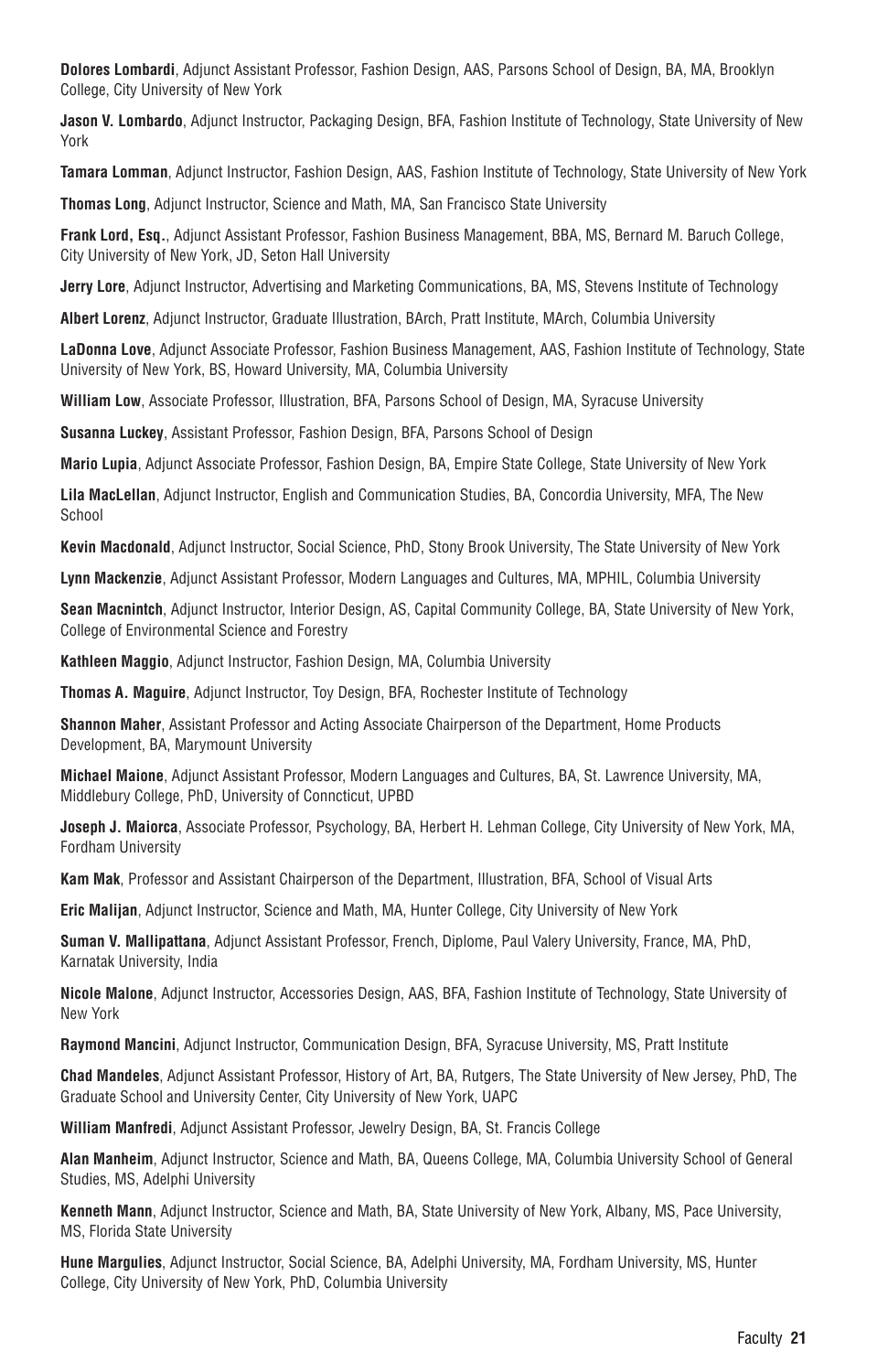**Sheila Marks**, Adjunct Instructor, Fashion Design, BFA, Pratt Institute, MA, Hunter College, City University of New York

**Toby Markulin**, Adjunct Instructor, Fashion Design, BFA, Moore College of Art and Design

**Sandra Markus**, Professor, Fashion Design, AAS, Fashion Institute of Technology, State University of New York, BA, McGill University, MFA, University of Illinois, ME, Teachers College, Columbia University

**Elena M. Martinez**, Adjunct Assistant Professor, Spanish, BA, University of Puerto Rico, MA, PhD, New York University

**Margarita Martinez**, Adjunct Instructor, Film, Media and Performing Arts, BA, City University of New York, Lehman College

**Mariela Martinez Jimenez**, Adjunct Instructor, Modern Languages and Cultures, MPhil, The Graduate School and University Center, City University of New York, MA, Brooklyn College, City University of New York

**Francine Martini**, Instructor, Interior Design, BA, The College of New Jersey, MPS, Pratt Institute

**Anthony Martino**, Adjunct Assistant Professor, Fine Arts, BFA, Maryland Institute, College of Art, MFA, Parsons School of Design, MFA, The New School for Social Research

**Joseph Masibay**, Adjunct Instructor, Toy Design, BFA, University of Illinois

**Carol Massa**, Adjunct Assistant Professor, Communication Design, AA, Miami Dade Community College

**Lori A. Massaro**, Associate Professor, Fashion Business Management, AAS, Nassau Community College, BA, New York University, MPS, Fashion Institute of Technology, State University of New York, 2012-13 State University of New York Chancellor's Award for Excellence in Teaching

**Rene Mathez**, Associate Professor, Science and Math, BA, Yale University, MS, New Jersey Institute of Technology, MS, Massachusetts Institute of Technology

**Akiyo Matsuoka**, Adjunct Instructor, Jewelry Design, AAS, The New School, BA, Otsuma Women's University, Tokyo, Japan

**Layo Mayoli**, Adjunct Instructor, Photography

**Monica McClure**, Adjunct Instructor, English and Communication Studies, BA, DePauw University, MFA, New York **University** 

**Jane McCracken**, Adjunct Instructor, Fashion Business Management, BS, Philadelphia College of Textiles and Science

**Steven McDermott**, Adjunct Instructor, Internship Studies, AA, Fashion Institute of Technology, State University of New York

**Tedd McDonah**, Adjunct Instructor, Jewelry Design, MFA, Arizona State University

**Shanna McKinnon**, Adjunct Instructor, Fashion Business Management, BA, Rutgers, The State University of New Jersey, MBA, Baruch College, City University of New York

**Jill McNamara**, Adjunct Instructor, Fashion Design, AAS, Fashion Institute of Technology, State University of New York

**Arlene Mehlman**, Adjunct Assistant Professor, Film, Media and Performing Arts, BS, MS, Brooklyn College, City University of New York MSW, Rutgers, The State University of New Jersey

**Niyati Mehta**, Adjunct Instructor, Communication Design, BFA, Manhattanville College, MS, Pratt Institute

**Anthony Mekel**, Adjunct Instructor, Interior Design, BArch, Pratt Institute

**Steven D. Melick**, Adjunct Instructor, Packaging Design, Certificate, duCret School of Art

**Joan Melnick**, Professor, Interior Design, AAS, Fashion Institute of Technology, BS, MS, State University of New York, College at New Paltz

**James Mendolia**, Adjunct Assistant Professor, Fashion Business Management, AAS, BS, Fashion Institute of Technology, State University of New York

**Larry Menna**, Adjunct Assistant Professor, American History, BA, MA, MPhil, PhD, Columbia University

**Diana Mesh**, Adjunct Instructor, Interior Design, BA, Adelphi University

**Janice Rovito Messinger**, Assistant Professor, Fashion Business Management, BA, St. Joseph's University

**Madeleine Meyerson**, Adjunct Assistant Professor, Educational Skills, BA, Augusta College, MA, Hunter College, City University of New York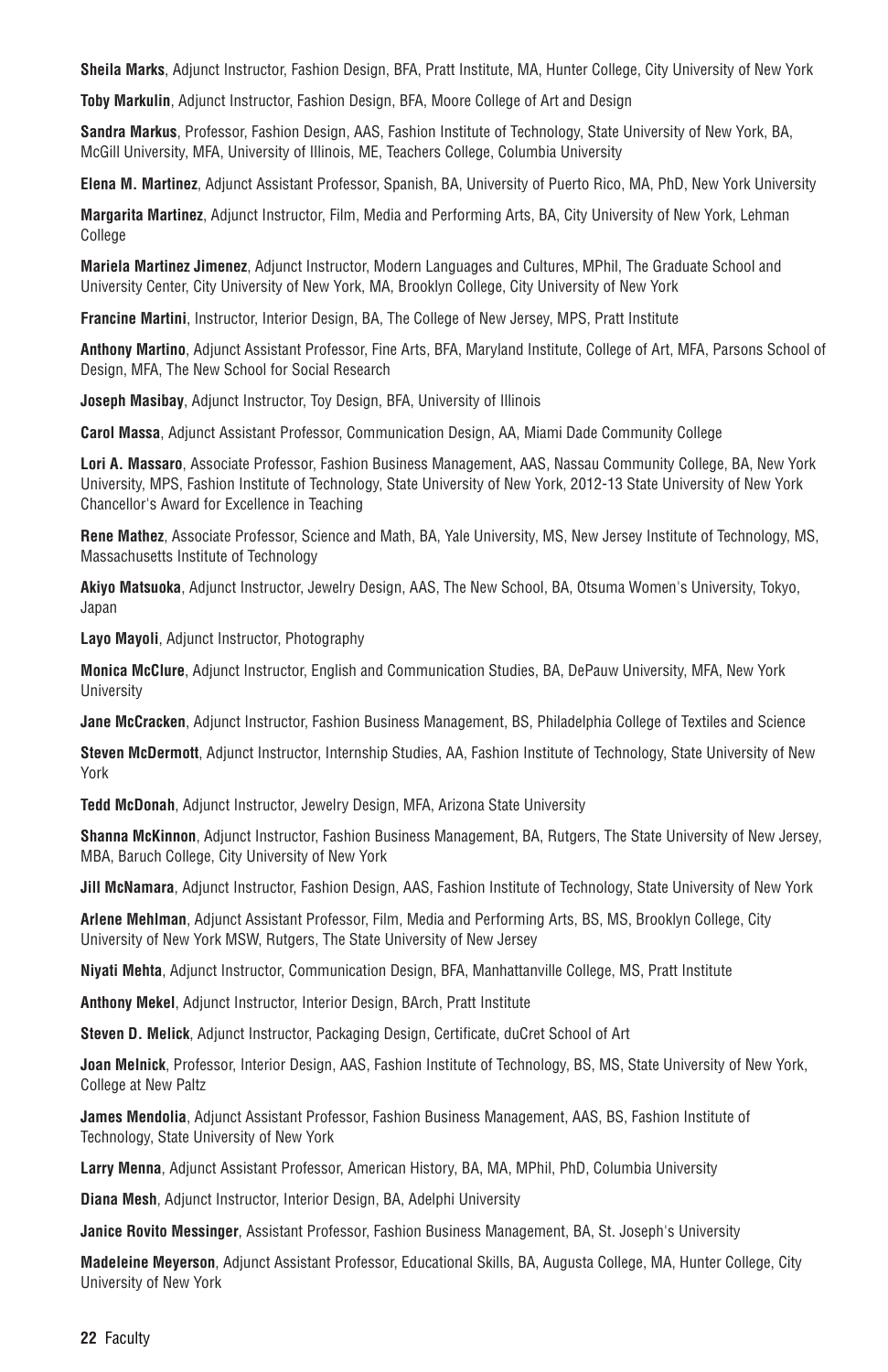**Katherine J. Michaelsen**, Professor, History of Art, Art Market, BA, MA, PhD, Columbia University

**Marlene Middlemiss**, Assistant Professor, Fashion Design, AAS, Fashion Institute of Technology, State University of New York, BS, Buffalo State College, State University of New York

**Karen Middleton**, Assistant Professor, Fashion Design, AAS, Fashion Institute of Technology, State University of New York, BFA, Parsons School of Design

**Margaret A. Miele**, Assistant Professor, Psychology, BS, The City College, City University of New York, MA, Hunter College, City University of New York, 1999-2000 State University of New York Chancellor's Award for Excellence in **Teaching** 

**Maria Mieles Lechtrecker**, Adjunct Assistant Professor, Modern Languages and Cultures, MA, The City College, City University of New York

**Nicole Migeon**, Adjunct Instructor, Interior Design, BS, Syracuse University, MArch, New Jersey Institute of Technology

**Madeline Millan**, Assistant Professor, Moden Languages and Cultures, PhD, Stony Brook, The State University of New York

**Barry Miller**, Adjunct Instructor, Fashion Business Management, BS, Colorado State University

**Michael Miller**, Adjunct Instructor, Social Science, BA, Southern Connecticut State University

**Yevgeniy Milman**, Adjunct Instructor, Science and Math, BA, MA, Hunter College, City University of New York

**Erica Milton**, Adjunct Instructor, Fashion Business Management, BS, Columbia Union College

**John Mincarelli**, Adjunct Instructor, Fashion Business Management, BA, Wagner College, MA, New York University

**Yishai Minkin**, Adjunct Instructor, Illustration, BFA, School of Visual Arts

**Eileen Mislove**, Adjunct Assistant Professor, Textile/Surface Design, BFA, The Cooper Union for the Advancement of Science and Art

**Daniel Modell**, Adjunct Instructor, Film, Media and Performing Arts, BA, New York University, MA, University of Texas, Austin

**Elizabeth Mole**, Adjunct Instructor, Accessories Design, BFA, Massachusetts College of Art

**Maria Montalvo**, Adjunct Instructor, Modern Languages and Cultures, MA, Hunter College, City University of New York

**Anwar Montasir**, Adjunct Instructor, Communication Design, BFA, University of Arizona, MFA, Vermont College Union Institute and University

**Luigi Montesano**, Adjunct Assistant Professor, Accessories Design

**William Mooney**, Professor and Chairperson of the Department, Film, Media and Performing Arts, BA, Boston University, MA, Pennsylvania State University, PhD, University of Iowa

**Jessica Mooney**, Adjunct Instructor, Internship Studies, AAS, Fashion Institute of Technology, State University of New York, BS, Cornell University, MS, Stony Brook, The State University of New York

**Marguerite Moore**, Adjunct Assistant Professor, Enterprise Center, BBA, MBA, Pace University

**Josephine Morales**, Adjunct Instructor, Interior Design, BFA, Fashion Institute of Technology, State University of New York

**Vincent Morales**, Adjunct Instructor, Technical Design, AAS, BS, Fashion Institute of Technology, State University of New York

**Erica Moretti**, Assistant Professor, Modern Languages and Cultures, BA, Universita degli Studi di Firenze, Florence, American Studies Diploma, Smith College, PhD, Brown University

**Trina Morris**, Adjunct Instructor, Internship Studies, BA, Tennessee State University

**Vicki Moss**, Adjunct Instructor, English and Communication Studies, BA, The City College of New York, City University of New York, MA, The Graduate School and University Center, City University of New York, UAPC, MA, Colorado State University at Fort Collins

**Anita Mott**, Adjunct Assistant Professor, Communication Design, Graphic Design

**Alexander Moudrov**, Adjunct Instructor, English and Communication Studies, BA, Hunter College, City University of New York, PhD, The Graduate School and University Center, City University of New York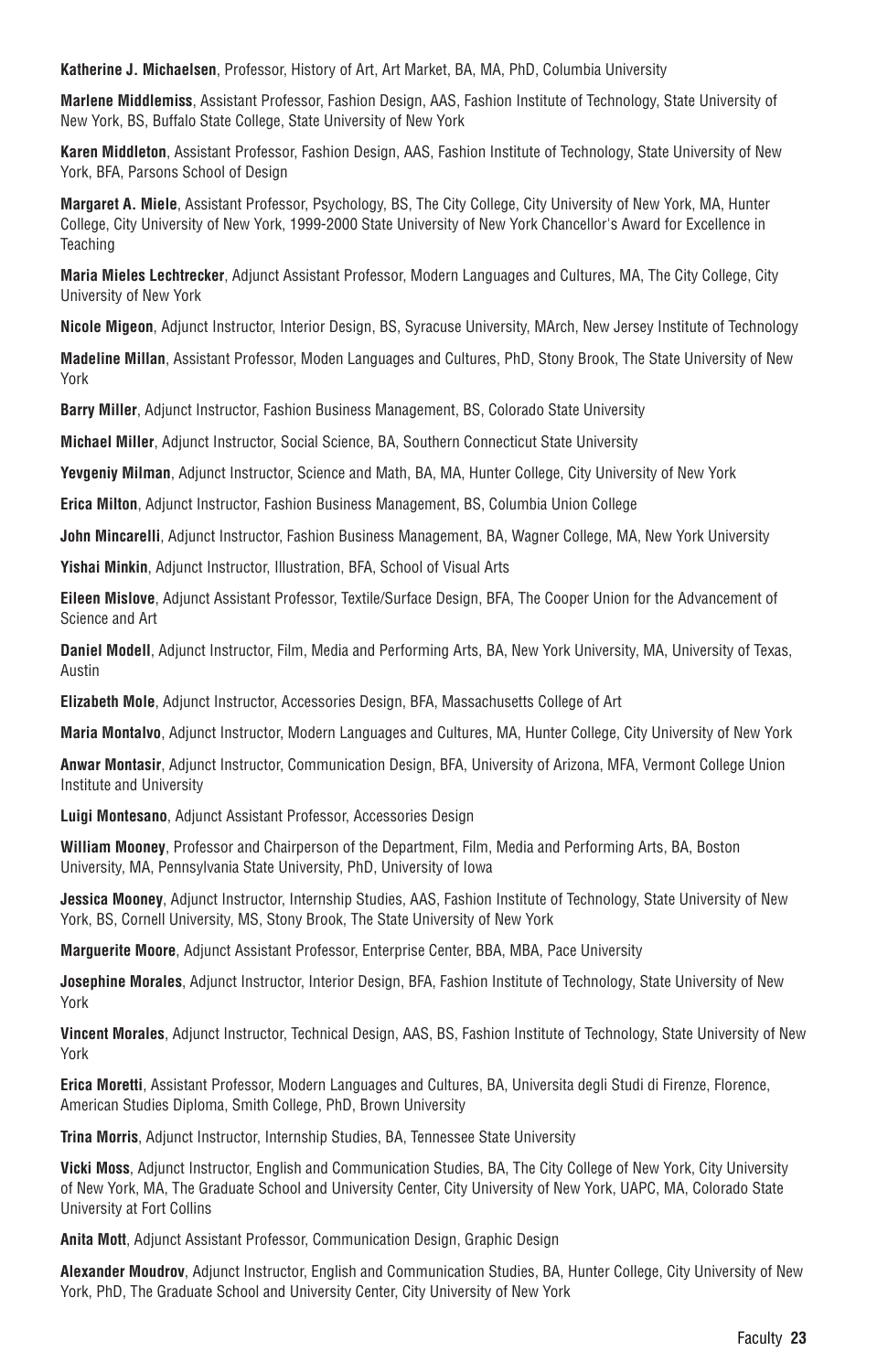**Marshall W. Mount**, Adjunct Assistant Professor, History of Art, BA, Columbia College, MA, PhD, Columbia University

**Linda Muglia**, Adjunct Assistant Professor, Fashion Design, AAS, Fashion Institute of Technology, State University of New York

**Donald Mulligan**, Adjunct Assistant Professor, Communication Design, BFA, University of Illinois

**Sarah Mullins**, Assistant Professor and Chairperson of the Department, Accessories Design, AAS, Fashion Institute of Technology, State University of New York, BA, Burlington College

**Hilda Mundo-Lopez**, Adjunct Assistant Professor, Spanish, BA, University of Puerto Rico at Rio Piedras, MA, Stony Brook, The State University of New York, MPhil, New York University

**Ed Murr**, Adjunct Instructor, Illustration, BFA, Purchase College, State University of New York, MA, MFA, Fashion Institute of Technology, State University of New York

**James Murray**, Adjunct Instructor, Production Management, BS, Fairfield University, MBA, Fordham University

**Shireen Musa**, Assistant Professor, International Trade and Marketing, BS, Fashion Institute of Technology, State University of New York, MBA, Saint Peter's College

**Raoul Nacinovich**, Adjunct Professor, Film, Media and Performing Arts, BS, MS, The City College of New York, City University of New York

**Shilpi Nagarsheth**, Adjunct Instructor, Science and Math, BS, University of Houston, MA, Columbia University

**Alison Nagasue**, Instructor, Jewelry Design, BFA, University of Wisconsin, MFA, Cranbrook Academy of Art

**Mariko Narasaki**, Adjunct Instructor, Modern Language and Cultures, MA, San Francisco State University

**Richie Narvaez**, Adjunct Instructor, English and Communication Studies, BA, Stony Brook, The State University of New York

**Marie Nasta**, Adjunct Assistant Professor, English and Communication Studies, MFA, University of Iowa

**Tom Nastos**, Adjunct Professor, Global Fashion Management, BA, Fashion Institute of Technology, State University of New York

**Gregory Nato**, Adjunct Instructor, Fashion Design, AAS, Fashion Institute of Technology, State University of New York

**Kathy Neely**, Assistant Professor, Computer Graphics, BA, Temple University

**Kim Nelson**, Assistant Professor, Jewelry Design, AAS, Fashion Institute of Technology, State University of New York, BS, Utah State University

**Don Newcomb**, Adjunct Assistant Professor, Fashion Design, BFA, University of Utah, MFA, Carnegie Mellon University

**John Newman**, Adjunct Professor, Exhibition Design, MA, Parsons School of Design

**John Nickel**, Adjunct Instructor, Graduate Illustration, BA, MFA, University of South Florida

**Joan Nicosia**, Adjunct Instructor, Packaging Design, AAS, BFA, Fashion Institute of Technology, State University of New York

**Charles Nitzberg**, Adjunct Instructor, Illustration, BFA, Rhode Island School Design

**Michael Nolan**, Adjunct Instructor, Film, Media and Performing Arts, MA, The Ohio State University, MFA, State University of New York at Brockport

**Raymond J. Noonan**, Assistant Professor, Film, Media and Performing Arts, BA, Thomas A. Edison State College, MA, PhD, New York University

**Robert Norman**, Adjunct Instructor, Fashion Business Management, AAS, BFA, Fashion Institute of Technology, State University of New York

**Alexa Nosal**, Adjunct Instructor, Communication Design, BA, Montclair State University

**Jeanette Nostra**, Adjunct Instructor, Global Fashion Management, BA, Goddard College

**Andrea Novani**, Adjunct Instructor, Accessories Design, AAS, Fashion Institute of Technology, State University of New York

**Thomas Novella**, Adjunct Instructor, Accessories Design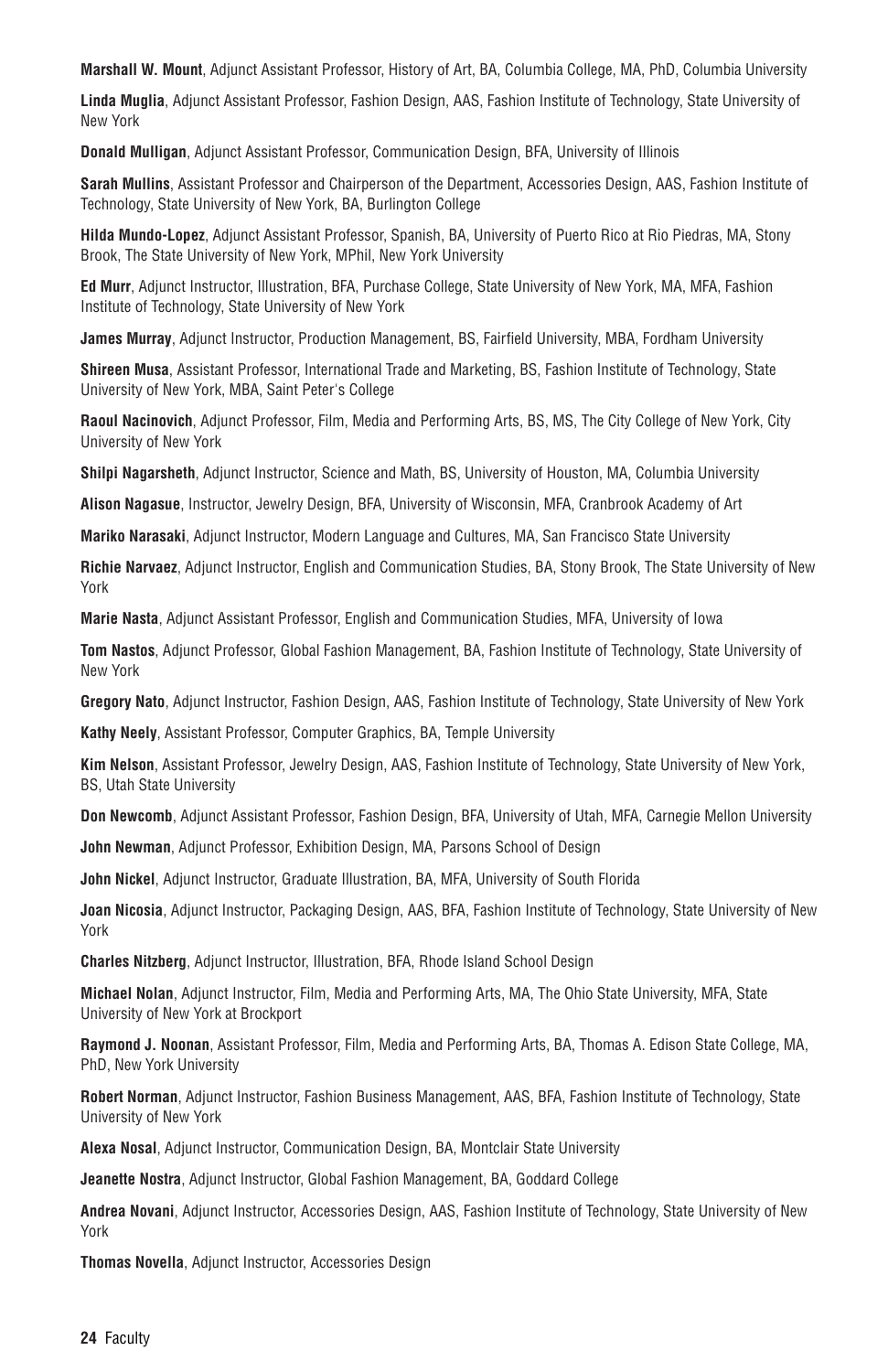**Hilary Nudell**, Adjunct Instructor, Film, Media and Performing Arts, BM, Queens College, City University of New York

**Lisa Nuttall**, Adjunct Instructor, Fabric Styling, BFA, Syracuse University

**Anthony J. Nuzzo**, Adjunct Assistant Professor, Fashion Design, AAS, Fashion Institute of Technology, State University of New York

**Margaret O'Bryan**, Adjunct Assistant Professor, Educational Skills, BFA, New York University, MA, Hunter College, City University of New York

**Brian O'Hare**, Adjunct Instructor, Social Science, MA, MPhil, Columbia University

**Lamont O'Neal**, Adjunct Instructor, Fashion Design, Certificate, Parsons School of Design, The New School

**Emmanuel Obeng**, Adjunct Instructor, Science and Math, MA, Columbia University

**Poul Ober**, Adjunct Instructor, Photography

**Joanne Kane Offerman**, Assistant Professor, Fashion Business Management, BS, St. John's University

**Marcos Oksenhendler**, Adjunct Assistant Professor, Illustration

**Kathryn M. Olen**, Adjunct Assistant Professor, Communication Design

**Alexandria Oliveri**, Adjunct Instructor, Fashion Business Management, BA, Fashion Institute of Technology, State University of New York

**Mark Osborne**, Adjunct Instructor, Fashion Business Management, BA, Coventry University

**Gennady Osmerkin**, Adjunct Instructor, Jewelry Design, BS, Boston University, MA, Columbia University

**Ellen Oster**, Adjunct Assistant Professor, Textile/Surface Design, AAS, Fashion Institute of Technology, State University of New York, BFA, Alfred University College of Ceramics

**Nancy Kaplan Ostroff**, Professor and Assistant Chairperson of the Department, Fashion Business Management, BS, Fashion Institute of Technology, State University of New York, MA, New York University, 2010-11 State University of New York Chancellor's Award for Excellence in Teaching

**Emre Ozsoz**, Associate Professor, Social Sciences, BA, Franklin and Marshall College, MA, PhD, Fordham University, 2015-16 State University of New York Chancellor's Award for Excellence in Scholarship and Creative Activities

**Jaime Padilla**, Adjunct Instructor, Communication Design, BA, University of Texas, Austin, MA, New York University

**Jo Ann Paganette**, Adjunct Assistant Professor, Advertising and Marketing Communications, BA, Marygrove College

**Roberta T. Paley**, Associate Professor, Psychology, BA, Queens College, City University of New York, MA, PhD, Fordham University, 2007-08 State University of New York Chancellor's Award for Excellence in Teaching

**Gustavo Panchame**, Adjunct Instructor, Fashion Business Management, BA, University of Delaware

**Seema Pandya**, Adjunct Instructor, Sustainable Interior Environments, BFA, Rocky Mountain College of Art and Design

**Bill Pangburn**, Adjunct Instructor, Fine Arts, MFA, Pratt Institute

**Laura Pantazis**, Adjunct Assistant Professor, Film, Media and Performing Arts, MA, Hunter College, City University of New York

**Nikolaos Papanikolaou**, Adjunct Instructor, Social Sciences, BS, Salem State University, MA, The City College of New York, City University of New York

**Nik Papic**, Adjunct Instructor, Direct and Interactive Marketing, BS, Arizona State University

**Isaac Paris**, Adjunct Assistant Professor, Communication Design, Graphic Design, BFA, Parsons School of Design

**Brad Paris**, Associate Professor and Assistant Chairperson of the Department, Photography, BFA, Rochester Institute of **Technology** 

**Esther Pariser**, Adjunct Assistant Professor, Fashion Business Management, AAS, Fashion Institute of Technology, State University of New York, BA, New York University, MA, The New School for Social Research

**Jinbae Park**, Assistant Professor, Interior Design, BA, MS, PhD, Yonsei University, Seoul, Korea, MS, Pratt Institute

**Sariah Park**, Adjunct Instructor, Fashion Design, BFA, Eugene Lang College, The New School for Social Research

**Jaihyun Park**, Adjunct Instructor, Social Sciences, MS, PhD, Yale University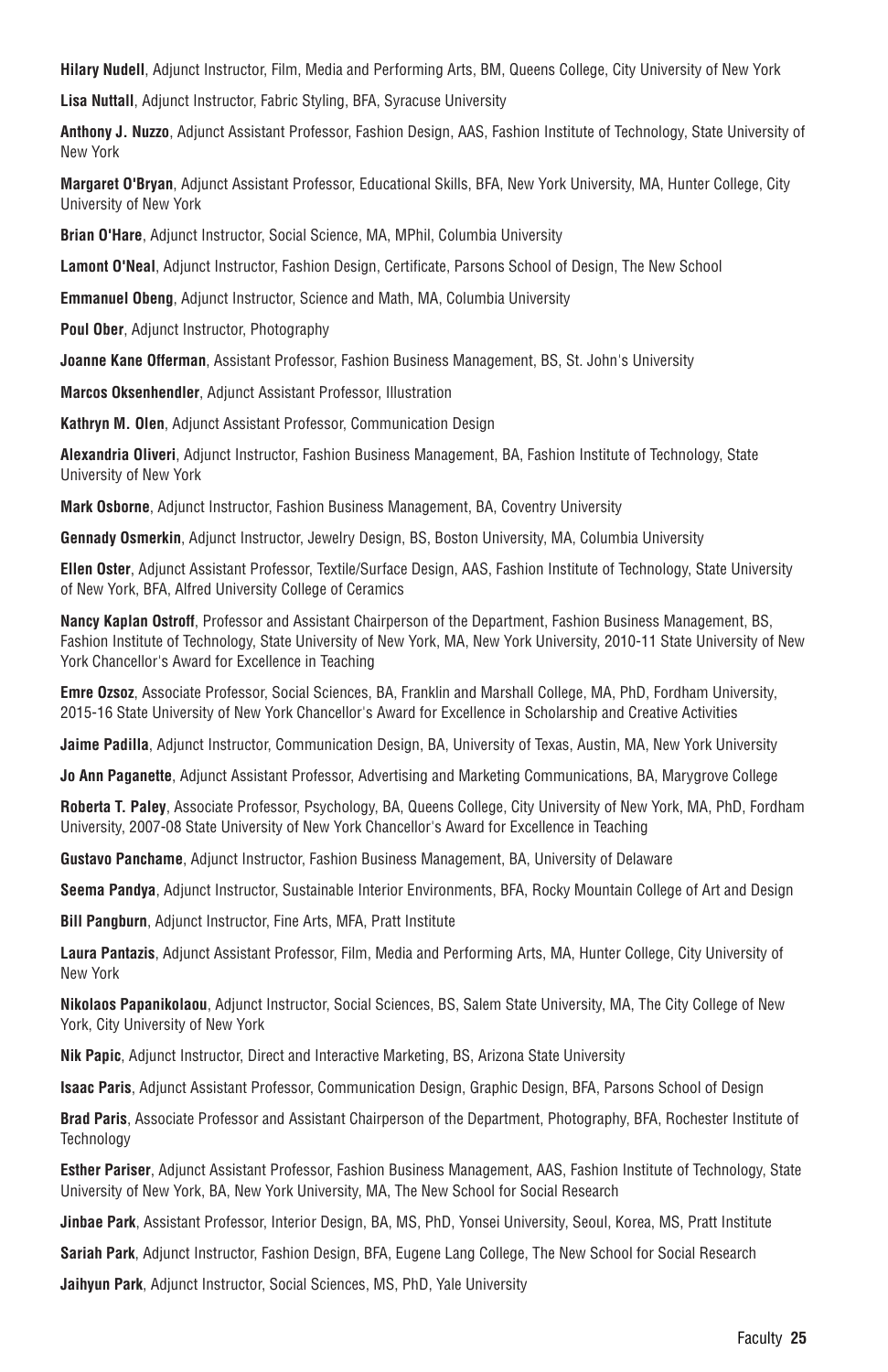**Pearl Park**, Adjunct Instructor, Advertising Design, BA, Florida International University

**Sueyoung Park-Primiano**, Adjunct Instructor, Film, Media and Performing Arts, MA, New York University

**Kingsley Parker**, Adjunct Instructor, Communication Design, Graphic Design, BA, Middlebury College, MA, Hunter College, City University of New York

**Steven Parker**, Adjunct Assistant Professor, Jewelry Design, AAS, Fashion Institute of Technology, State University of New York, AAS, Parkland College, BA, Columbia University

**Christopher Parrish**, Adjunct Instructor, Interior Design, AAS, BFA, Fashion Institute of Technology, State University of New York

**Kenneth Parsons**, Adjunct Instructor, Textile/Surface Design, BS, Pembroke State University

**Luz Pascal**, Assistant Professor, Technical Design, AAS, Fashion Institute of Technology, State University of New York, BA, The New School for Social Research

**Nicholas Pavone**, Adjunct Instructor, Advertising and Marketing Communications, AAS, BS, Fashion Institute of Technology, State University of New York

**Katherine Payne**, Adjunct Instructor, English and Communication Studies, BA, Brigham Young University, MFA, Columbia University

**Tetyana Pazelsky**, Adjunct Instructor, Fashion Design, AAS, Fashion Institute of Technology, BS, State University of New York, Empire State College

**Karen R. Pearson**, Professor and Associate Chairperson of the Department, Science and Math, BA, Clark University, PhD, Washington State University, 2010-11 State University of New York Chancellor's Award for Excellence in Teaching

**Linda Peer**, Adjunct Assistant Professor, Fine Arts, BFA, Boston University, MFA, Queens College, City University of New York

**Linda Peer**, Adjunct Instructor, Fine Arts, BFA, Boston University, MFA, Queens College, City University of New York

**Daniel Pelavin**, Adjunct Instructor, Graduate Illustration, BA, Michigan State University

**Marie Peppard**, Adjunct Assistant Professor, Fashion Design, AAS, Fashion Institute of Technology, State University of New York, BFA, New York Institute of Technology, MA, Long Island University

**Melissa Perilli**, Adjunct Instructor, Fashion Business Management, AAS, Fashion Institute of Technology, State University of New York, BS, College of Oneonta, State University of New York

**Glenda Perreira**, Adjunct Instructor, Production Management, BBA, Baruch College, City University of New York, MBA, Long Island University

**Jennifer Miller Peters**, Acting Director of Internship Studies and Associate Professor, BA, MBA, Binghamton, State University of New York, MSEd, Hunter College, City University of New York

**Lisa N. Peters**, Adjunct Instructor, History of Art, BA, Colorado College, PhD, The Graduate School and University Center, The City of University of New York

**Sarah Peterson**, Adjunct Instructor, Interior Design, BFA, Miami University, MS, University of Pennsylvania

**Douglas Peterson**, Adjunct Instructor, Production Management, MSEd, College of New Rochelle

**Sara Petitt**, Assistant Professor, Textile/Surface Design, and Coordinator, Fabric Styling, BA, Bennington College

**Anthony Petrizzo**, Adjunct Assistant Professor, Textile/Surface Design, BFA, Fashion Institute of Technology, State University of New York

**Richard Petrucci**, Adjunct Instructor, Photography, BFA, Rochester Institute of Technology

**Matthew Petrunia**, Associate Professor and Acting Chairperson, English and Communication Studies, BA, Youngstown State University, MA, Colorado State University, PhD, University of New Mexico

**James Matthew Phillips**, Assistant Professor, Fine Arts, BA, Hampshire College, MFA, Boston University

**Suzanne Piazza**, Adjunct Assistant Professor, Fashion Business Management, AAS, Fashion Institute of Technology, State University of New York

**Michelle Piccora**, Adjunct Assistant Professor, Textile/Surface Design, BFA, Fashion Institute of Technology, State University of New York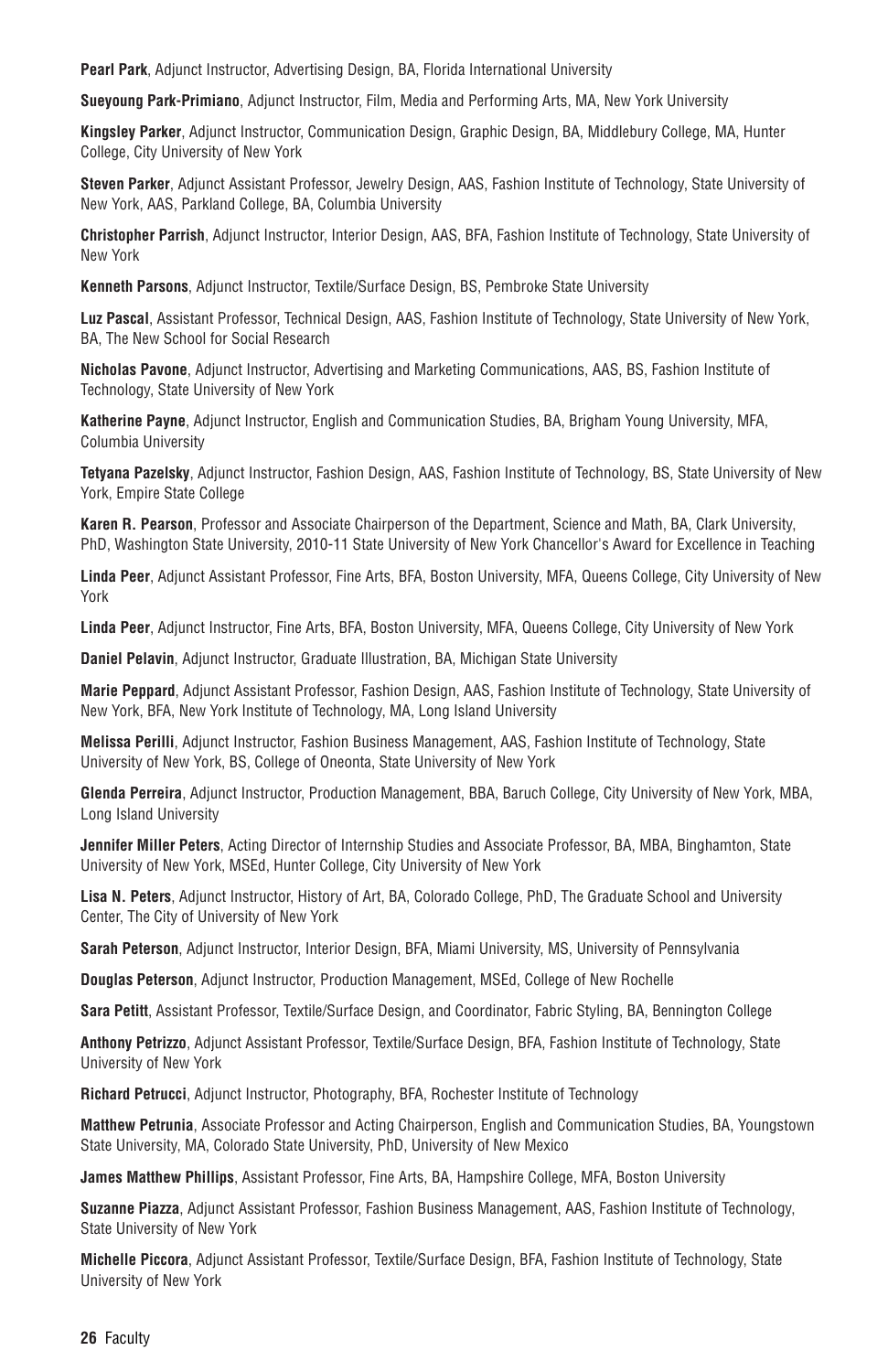**Stephanie Pierce**, Assistant Professor, Fine Arts, BFA, MFA, The Art Institute of Boston, MFA, University of Washington

**Grazyna Pilatowicz**, Associate Professor, Interior Design, BFA, Fashion Institute of Technology, State University of New York, MA, Lublin Catholic University, Poland

**Sharon Pinckney**, Adjunct Assistant Professor, Fashion Design, BS, Howard University

**Rocco Piscatello**, Adjunct Assistant Professor, Communication Design, Graphic Design, BFA, State University of New York College at Fredonia, Certificate, New York University

**Arlene Pitterson**, Adjunct Instructor, Advertising and Marketing Communications, BBA, Drexel University

**Nicholas Plakoris**, Adjunct Instructor, Advertising and Marketing Communications, BS, MBA, St. John's University, Jamaica

**Maria Politano**, Adjunct Instructor, Modern Languages and Cultures, MA, New York University

**Yvonne Polite**, Adjunct Instructor, Production Management, BA, University of Toledo, MA, The State University of New York Center at Albany

**Nicholas Politis**, Professor, Interior Design, BArch, BS, The City College, City University of New York, RA, IIDA, ASID-Allied, IDEC, 1995-96 State University of New York Chancellor's Award for Excellence in Teaching

**Carol Poll**, Adjunct Professor, Sociology, BA, MA, Hunter College, City University of New York, MS, Adelphi University, PhD, The City College, City University of New York, 1997-98 State University of New York Chancellor's Award for Excellence in Teaching

**Eve Pollack**, Associate Professor, Fashion Business Management, BA, MS, New York University

**Frances Pollitt**, Adjunct Instructor, Communication Design, BA, University of North Carolina, Chapel Hill, MFA, School of Visual Arts

**Mark Polson**, Adjunct Professor, Cosmetics and Fragrance Marketing and Management, MPS, Fashion Institute of Technology, State University of New York, BA, Syracuse University

**Christine S. Pomeranz**, Associate Professor and Chairperson of the Department, International Trade and Marketing, AB, Assumption College, MBA, New York University

**Catherine Pond**, Adjunct Instructor, English and Communication Studies, BA, Skidmore College, MFA, Columbia University

**Anne Posten**, Adjunct Instructor, English and Communication Studies, BA, Oberlin College, MFA, Queens College, City University of New York

**Tracy Postert**, Adjunct Instructor, Science and Math, BA, Washington University, DSc, University of Texas

**Sharon Preiss**, Adjunct Instructor, Educational Skills and English and Communication Studies, AAS, Paul Smith College of Arts and Science, BA, State University of New York Center at Albany, MFA, Bennington College

**Jessica Price**, Adjunct Instructor, Fashion Design, BFA, Eugene Lang College, The New School

**Mary Priebe-Anderson**, Adjunct Instructor, Fashion Business Management, BA, Pratt Institute

**Karen Pritchett-Neuman**, Adjunct Assistant Professor, Fashion Design, AST, Art Institute of Pittsburgh

**Nikita Prokhorov**, Adjunct Instructor, Communication Design, BA, Central Connecticut State University, MFA, Savannah College of Art and Design

**Tommaso Proscia**, Adjunct Instructor, Fashion Design, AAS, Fashion Institute of Technology, State University of New York

**Lori Pulichino**, Adjunct Instructor, Fashion Business Management, BFA, Academy of Art University

**Alis Purcell**, Adjunct Assistant Professor, Advertising and Marketing Communications, BA, Wilkes University

**Mensur Purisic**, Adjunct Instructor, Science and Math, MA, The City College of New York, City University of New York

**Howard Puro**, Adjunct Instructor, Film, Media and Performing Arts, BA, California State at Los Angeles, MA, St John's University, Jamaica

**Pamela A. Purvis**, Adjunct Instructor, Textile/Surface Design, BA, BPS, Empire State College, State University of New York

**Kyunghee Pyun**, Assistant Professor, History of Art, BA, Seoul National University, Korea, MA, PhD, New York University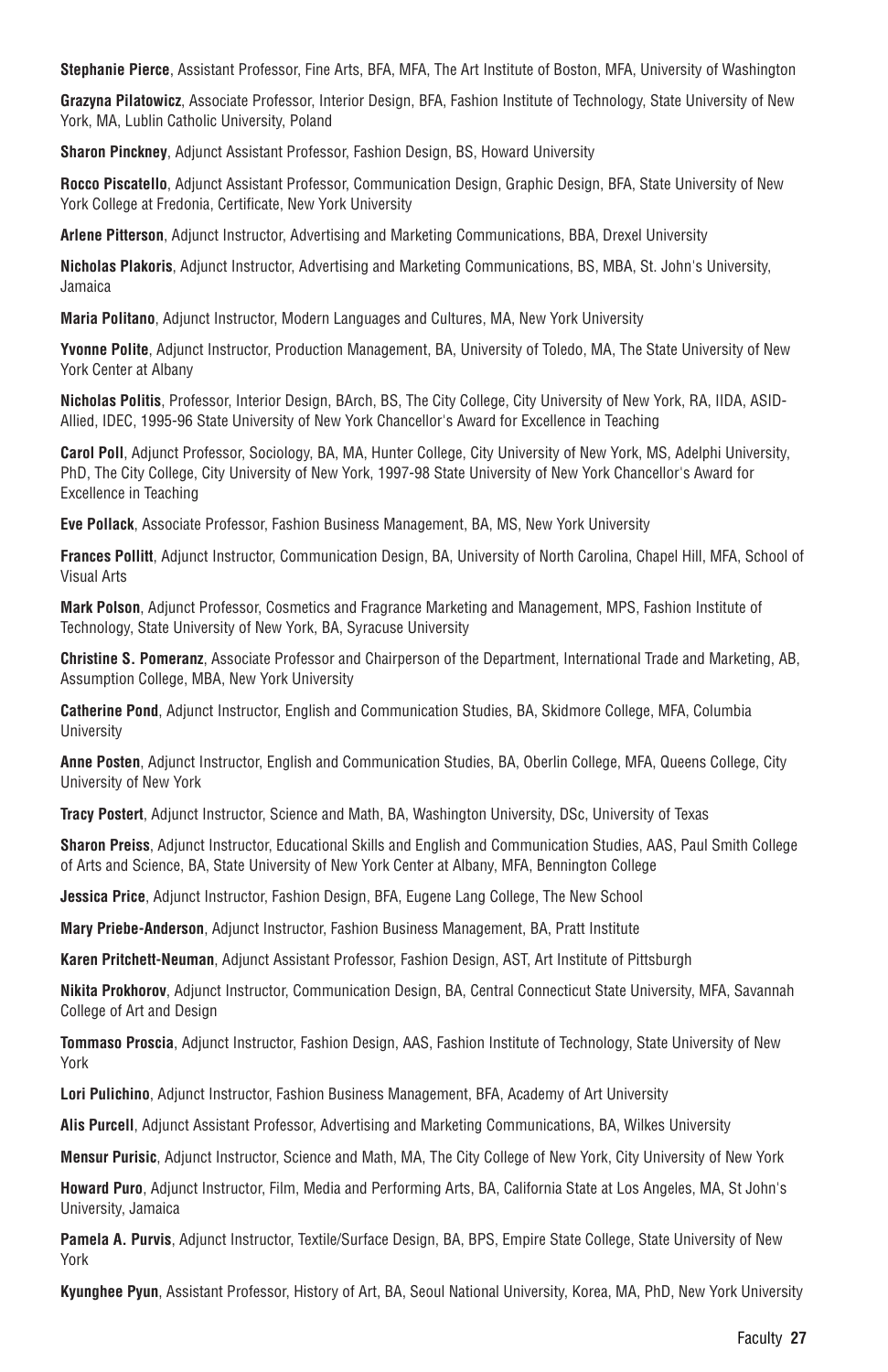**Vincent Quan**, Associate Professor, Fashion Business Management, BS, New York University, MBA, Empire State College, State University of New York

**Eric Ramirez**, Associate Professor, Textile/Surface Design, AAS, BFA, Fashion Institute of Technology, State University of New York

**Glenville Rawlins**, Adjunct Instructor, Social Sciences, BA, Michigan State University

**Amanda Reeves**, Adjunct Instructor, Fashion Design , BS, Iowa State University

**Walter Reichel**, Adjunct Assistant Professor, Advertising and Marketing Communications, BA, Columbia University, MA, MPhil, New York University

**James Reid**, Adjunct Instructor, Fine Arts, MFA, Indiana University

**Robert J. Reid**, Assistant Professor, Fashion Business Management, BS, James Madison University

**Michael Reidbord**, Adjunct Instructor, Fashion Business Management, BA, University of Pittsburgh

**Melanie Reim**, Associate Professor, Illustration, Graduate Illustration, BS, State University of New York College at Buffalo, MFA, Syracuse University, 2010-11 State University of New York Chancellor's Award for Excellence in Faculty Service

**William Reinisch**, Adjunct Instructor and Acting Associate Chairperson of the Department, Entrepreneurship, BS, Rochester Institute of Technology, MBA, Fordham University, MA, University of California Santa Barbara, PhD, University of California Santa Barbara

**Jacqueline Reiss**, Adjunct Assistant Professor, Enterprise Center, AAS, Fashion Institute of Technology, State University of New York, BS, MA, New York University

**Jean Marc Rejaud**, Assistant Professor, Advertising and Marketing Communications, MS, University of Paris

**Michael Renzulli**, Professor, Fashion Design, BFA, Pratt Institute, Diploma, National Experimental Center of Cinematography School, Rome

**Robert Ricci**, Adjunct Professor, Cosmetics and Fragrance Marketing and Management, BS, St. John's University, MBA, New York University

**Martha Rich**, Adjunct Instructor, Graduate Illustration, MA, University of Pennsylvania

**Alfredo Rico**, Adjunct Assistant Professor, Communication Design, Graphic Design, BFA, Universidad Autonoma De Nuevo Leon, Mexico

**Susan Rietman**, Professor, Textile/Surface Design, BS, Skidmore College, 2015-16 State University of New York Chancellor's Award for Excellence in Faculty Service

**Barbara Rietschel**, Adjunct Associate Professor, Communication Design, Graphic Design, BFA, School of Visual Arts, MFA, Marywood University

**Esther Rifkin**, Adjunct Professor, Mathematics, BS, MA, Montclair State College, MS, Fairleigh Dickinson University

**Christopher Ritchie**, Adjunct Instructor, Communication Design, BS, Philadelphia University, MFA, School of Visual Arts

**Doreen Rivieccio**, Adjunct Assistant Professor, Fashion Design, AA, Empire State College, The State University of New York

**David Roberts**, Adjunct Instructor, Fashion Design, BFA, College at New Paltz, State University of New York

**Amie Robinson**, Adjunct Instructor, Fashion Business Management, BA, University of Texas at Austin

**Frank Rocco**, Adjunct Instructor, Photography, BA, Queens College, City University of New York

**Lester Rodriguez**, Adjunct Instructor, Fashion Design, BFA, Parsons School of Design

**Geoffrey L. Rogers**, Professor, Science and Math, BA, Colby College, MS, PhD, New York University

**Reginald Keith Rogers**, Adjunct Assistant Professor, Visual Presentation and Exhibition Design, AAS, Fashion Institute of Technology, State University of New York

**Stuart Rogers**, Adjunct Instructor, Communication Design

**Alvin Rogers**, Adjunct Instructor, Production Management, BS, Roosevelt University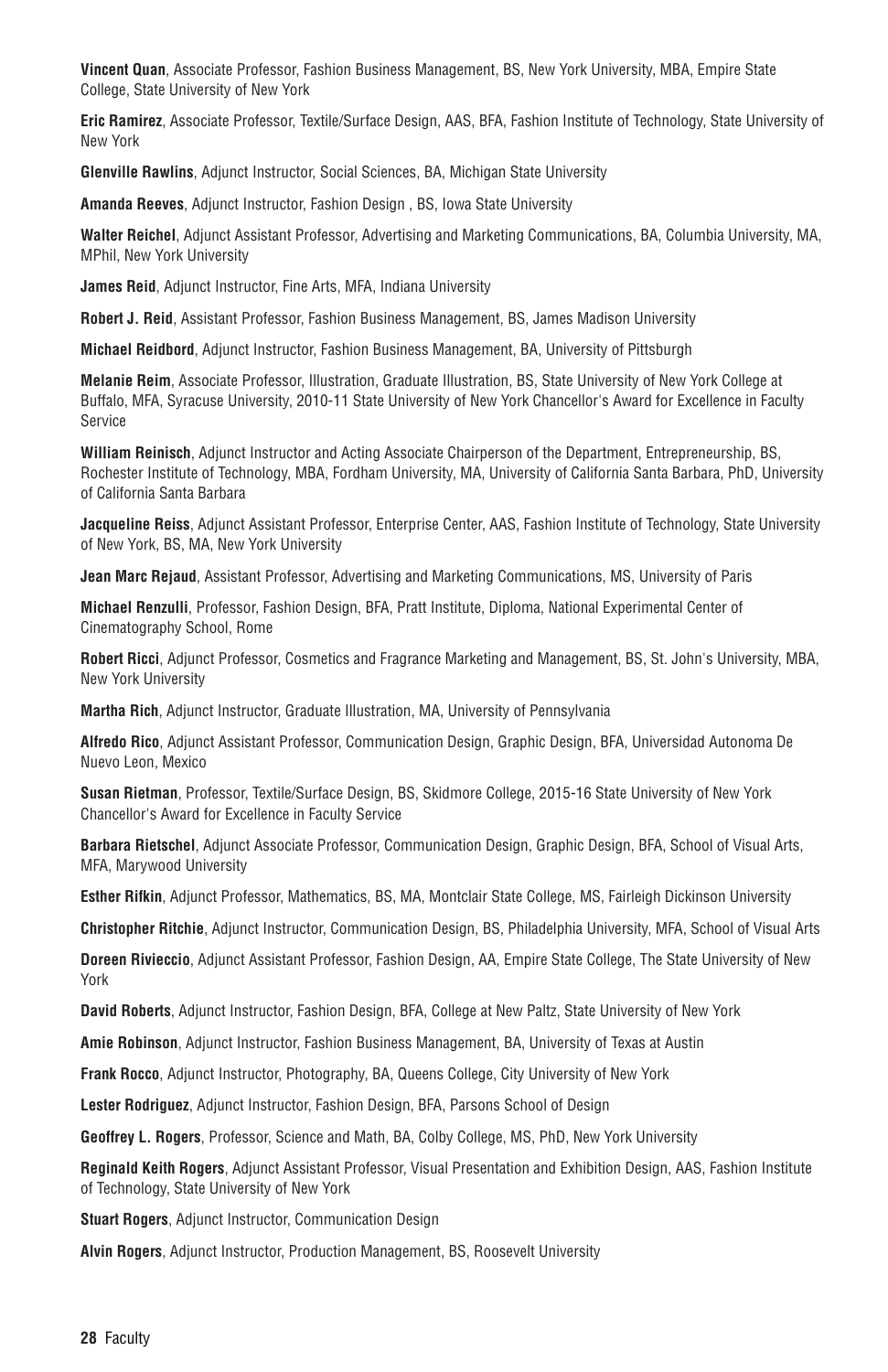**Albert M. Romano**, Associate Professor and Assistant Chairperson of the Department, Advertising and Marketing Communications, BA, Hunter College, City University of New York, MS, Bernard M. Baruch College, City University of New York, 2007-08 State University of New York Chancellor's Award for Excellence in Teaching

**Veronica Romano**, Adjunct Assistant Professor, Visual Presentation and Exhibition Design, AAS, Fashion Institute of Technology, State University of New York

**Juliette Romano**, Professor, Internship Studies, BA, College of New Rochelle, MS, Hunter College, City University of New York

**Elena Romero**, Adjunct Assistant Professor, Advertising and Marketing Communications, BA, MS, New York University

**Dean Rorvig**, Adjunct Assistant Professor, Advertising and Marketing Communications, AAS, Fashion Institute of Technology, State University of New York, BS, North Dakota State University, MA, Syracuse University

**Sharon L. Rosen**, Adjunct Assistant Professor, Sociology, BA, Herbert H. Lehman College, City University of New York, MA, City College of New York, City University of New York

**Harvey Rosenberg**, Professor, Interior Design, BFA, Pratt Institute

**Marcy Rosenblat**, Adjunct Assistant Professor, Fine Arts, BFA, Kansas City Art Institute, MFA, Vermont College of Fine Arts

**Richard Rosenfeld**, Adjunct Assistant Professor, Fashion Design, Certificate, Parsons School of Design

**Gary Roskin**, Adjunct Instructor, Jewelry Design, Graduate Gemologist, Gemological Institute of America, BA, Northwestern University

**Patricia Rosof**, Adjunct Instructor, Social Sciences, MA, PhD, New York University

**Jamie Ross**, Adjunct Instructor, Fashion Business Management, AAS, BS, Fashion Institute of Technology, State University of New York

**Kathleen Ross**, Adjunct Instructor, English and Communication Studies, BA, Brown University, MFA, Columbia **University** 

**Sharon Rothman**, Adjunct Assistant Professor, Fashion Design, AAS, State University of New York, Agricultural and Technical Institute at Farmingdale

**Dirk Rowntree**, Adjunct Instructor, Communication Design, BA, Northern Oklahoma College

**Meeta Roy**, Assistant Professor, BA, McGill University, Montreal, MBA, ESSEC Business School, Paris, MBA, London Business School, London

**Robert Rubyan**, Adjunct Assistant Professor, Advertising and Marketing Communications, BA, MA, Wayne State University

**Jess Rudolph**, Adjunct Instructor, Fashion Business Management, BS, State University of New York, College at Fredonia

**Lyla Ann Ruggiero**, Adjunct Assistant Professor, Fashion Design, AAS, Fashion Institute of Technology, State University of New York

**Sammy Rumley**, Adjunct Instructor, Science and Math, BS, The City College of New York, City University of New York, MA, St John's University, Jamaica

**Judith Runyon**, Adjunct Instructor, Fashion Design, BS, Virginia Polytechnic Institute and State University

**Melanie Rush**, Assistant Professor, Internship Studies, BA, Rider University, MS, College of New Rochelle

**G. Carl Rutberg**, Adjunct Assistant Professor, American History, BA, Stockholm School of Economics, MA, Pratt Institute, PhD, New York University

**William Saccardi**, Adjunct Instructor, English and Communication Studies, BA, Thomas Edison State College, MA, St. Peter's College, MST, University of New Hampshire, EdD, Widener University

**Robin Sackin**, Assistant Professor and Chairperson of the Department, Fashion Business Management, BA, Rider College, MS, Thomas A. Edison State College, 2006-07 State University of New York Chancellor's Award for Excellence in Faculty Service

**Magdalena Sagardia**, Adjunct Instructor, Modern Languages and Cultures, MA, The City University of New York, The Graduate School and University Center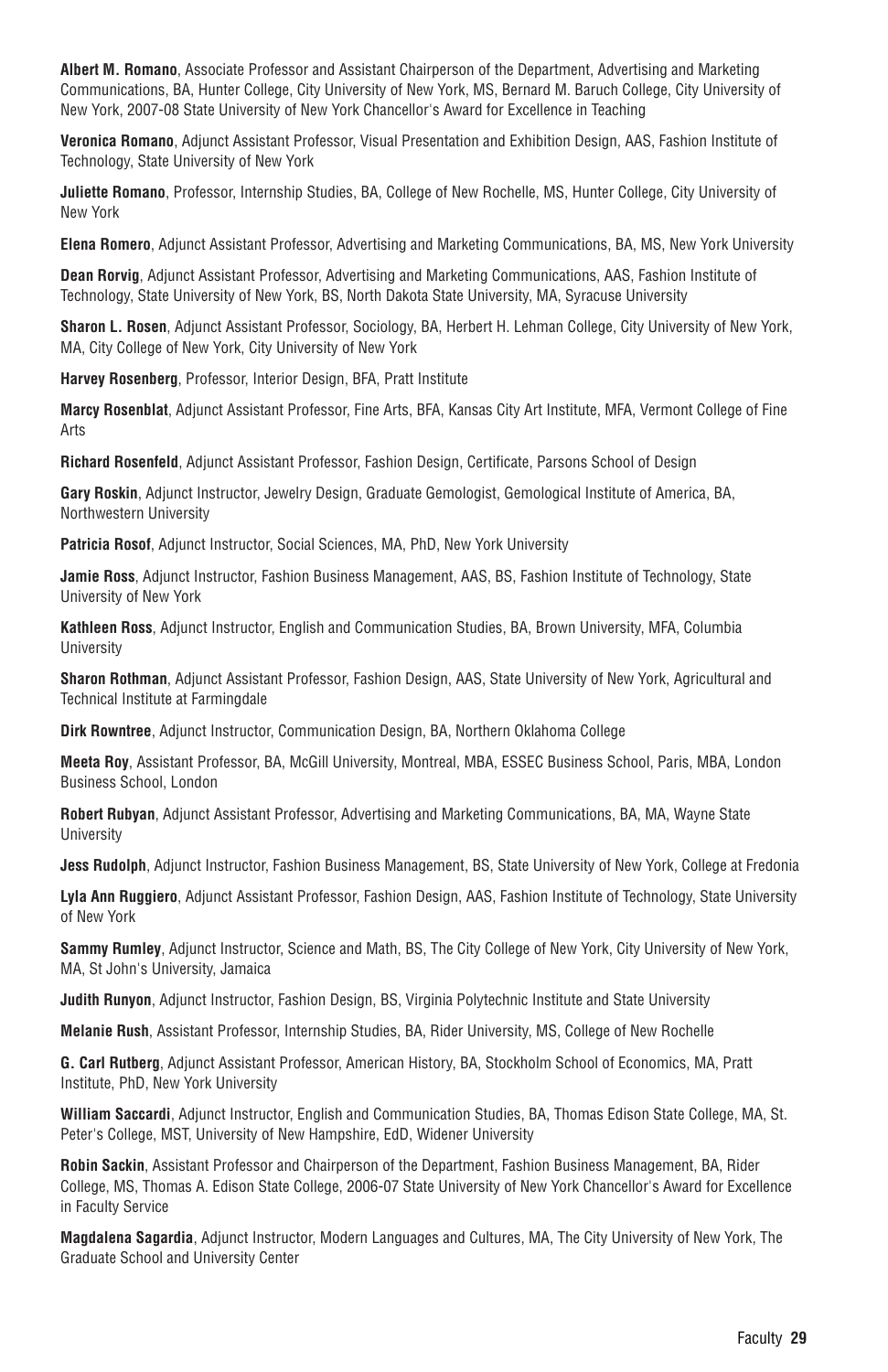**Janis Salek**, Adjunct Instructor, Illustration, BS, University of Rochester, BFA, MFA, University of Pennsylvania, Certificate, School of Visual Arts

**Robert Salem**, Adjunct Assistant Professor, Fashion Business Management, BBA, Bernard M. Baruch College, City University of New York, MS, New York University

**Robert Salerno**, Adjunct Instructor, Fashion Business Management, BS, Clarkson University, MBA, Cornell University

**Rebecca Salois**, Adjunct Instructor, Modern Languages and Cultures, BA, MA, University of New Hampshire

**George Sanchez**, Adjunct Assistant Professor, Fashion Business Management, BS, Fordham University, MPS, New York Institute of Technology

**Carmita Sanchez-Fong**, Professor and Assistant Chairperson of the Department, Interior Design, Diploma, Eurocentre de Paris, BArch, The City College, City University of New York, MS, University of Albany, IDEC, IIDA

**Mark Sandler**, Adjunct Instructor, Advertising and Marketing Communications, BA, Stony Brook, State University of New York

**Linda Sands**, Adjunct Assistant Professor, Fashion Design, AAS, BFA, Fashion Institute of Technology, State University of New York

**Andrew Sanfratello**, Adjunct Instructor, Science and Math, BS, Binghamton, State University of New York, MA, Columbia **University** 

**Gene Santillo**, Adjunct Instructor, Textile Development and Marketing, AAS, BFA, Fashion Institute of Technology, State University of New York

**Melanie Santoriello**, Adjunct Instructor, Textile Development and Marketing, BS, Fashion Institute of Technology, State University of New York

**Karen Santry**, Associate Professor, Illustration, BS, Skidmore College, MFA, University of Pennsylvania

**Anthony Santuoso**, Adjunct Instructor, Fine Arts, Certificate, School of Visual Arts

**Shiri Sarfati**, Adjunct Instructor, Cosmetics and Fragrance Marketing, BFA, Pratt Institute, BFA, Barnard College, MPS, Fashion Institute of Technology, State University of New York

**Ajoy Sarkar**, Associate Professor, Textile Development and Marketing, PhD, University of Georgia

**Herbert Satzman**, Adjunct Assistant Professor, Advertising and Marketing Communications, BS, New York University

**Lasse Savola**, Associate Professor, Math, BA, Rice University, MS, PhD, Columbia University, 2013-14 State University of New York Chancellor's Award for Excellence in Teaching

**Steven Sawyer**, Adjunct Instructor, Social Sciences, MA, MPHIL, PhD, Eugene Lang College, New School for Social Research

**Carmela Scala**, Adjunct Instructor, Modern Languages and Cultures, PhD, The Graduate School and University Center, City University of New York, UAPC

**Catherine Scalere**, Adjunct Instructor, Toy Design, BFA, Fashion Institute of Technology, State University of New York

**Theodore Schachter**, Assistant Professsor, Advertising and Marketing Communications, BBA, Bernard M. Baruch College, City University of New York, MBA, St. John's University

**Gilbert Schaye**, Professor, English and Communication Studies, BSS, The City College, City University of New York, MA, New York University

**Karen Scheetz**, Associate Professor and Assistant Chairperson, Student-Related Activities of the Department, Fashion Design, Certificate, Parsons School of Design, BA, Empire State College, State University of New York

**Kate Schein Waisman**, Adjunct Professor, Exhibition Design, MS, Bank Street College of Education

**Apollinaire Scherr**, Adjunct Assistant Professor, English and Communication Studies, BA, University California Berkeley, MPhil, Cornell University

**Michael L. Schlueter**, Adjunct Assistant Professor, Advertising and Marketing Communications, BFA, School of Visual Arts

**Jason Schoenfeld**, Adjunct Assistant Professor, Educational Skills, BA, MA, Hunter College, City University of New York, MA, Columbia University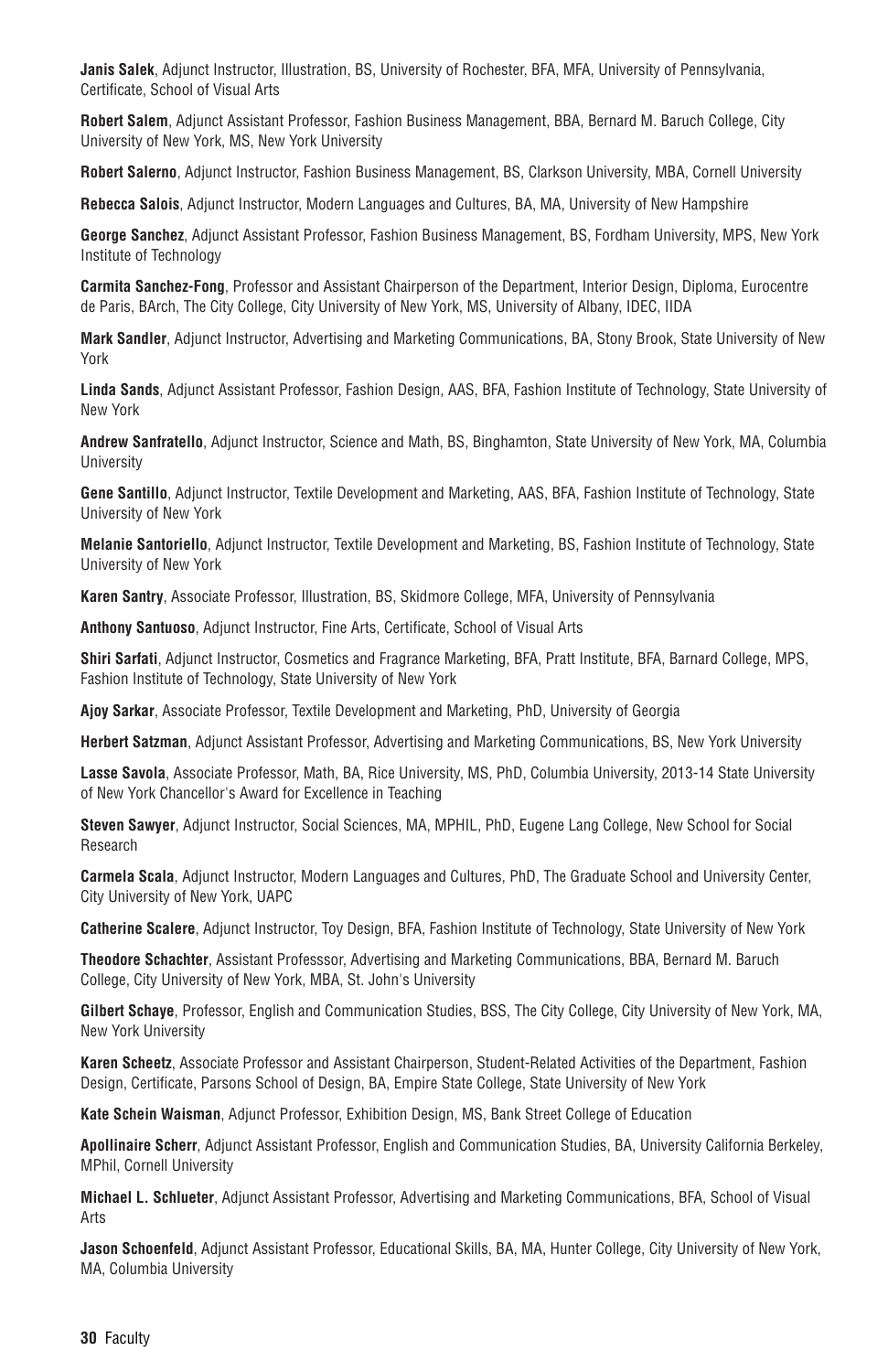**Frederun Scholz**, Associate Professor, Communication Design, Graphic Design, AAS, Parsons School of Design, BS, Empire State College, MA, Fashion Institute of Technology, State University of New York, MPhil, Bard Graduate Center

**Aaron Schorr**, Professor, Production Management, AAS, Fashion Institute of Technology, State University of New York, BBA, University of Arkansas at Little Rock, MBA, University of Arkansas at Fayetteville

**Jada Schumacher**, Associate Professor, Communication Design, BA, Trinity University, MArch, University of Texas at Austin, MFA, Cranbrook Academy of Art

**Nancy Schumacher**, Adjunct Assistant Professor, Fashion Design, AAS, Fashion Institute of Technology, State University of New York

**Birgit Schwarz-Hickey**, Adjunct Assistant Professor, Communication Design, Advertising Design

**Jeannine Scimeme**, Adjunct Assistant Professor, Accessories Design, AAS, Fashion Institute of Technology, State University of New York

**Lucinda Segar**, Adjunct Instructor, English and Communication Studies, BA, Oberlin College, MFA, Columbia University

**Barbara Seggio**, Adjunct Associate Professor, Fashion Design, AAS, Fashion Institute of Technology, State University of New York

**Michael Seiz**, Adjunct Professor, Fashion Design, Certificate, Reutlingen University, Germany, BS, Empire State College, State University of New York

**Christene Selleck**, Adjunct Assistant Professor, Visual Presentation and Exhibition Design, AAS, Fashion Institute of Technology, State University of New York

**Edward Seltzer**, Adjunct Assistant Professor, Textile/Surface Design, Fabric Styling

**Michael Sengstack**, Adjunct Instructor, Fashion Business Management, BS, Syracuse University

**Christopher Serluco**, Adjunct Instructor, Fashion Business Management, BS, Chancellor University

**Susan Sermoneta**, Adjunct Assistant Professor, English and Communication Studies, BA, Columbia University, MA, University of Virginia

**Sadia Seymour**, Adjunct Instructor, Photography, BBA, Fashion Institute of Technology, State University of New York

**Ann Shafer**, Adjunct Instructor, History of Art, MArch, Rhode Island School of Design, PhD, Harvard University

**Ashish Shah**, Adjunct Instructor, Communication Design, MS, Pratt Institute

**Asal Shakeri**, Adjunct Instructor, Communication Design, BA, Azahra University, School of Art, Tehran, Iran, MA, Fashion Institute of Technology, State University of New York

**Haggai Shamir**, Adjunct Assistant Professor, Communication Design, Graphic Design, BFA, Bezalel Academy of Art and Design, Israel

**Vera Shanov**, Adjunct Instructor, Advertising and Marketing Communications, BA, MBA, New York University

**Phyllis Shapiro**, Instructor, Fashion Business Management, BS, Fashion Institute of Technology, State University of New York

**Michael Sharkey**, Adjunct Instructor, Photography, BACH, Bennington College

**Donna Sharp**, Adjunct Instructor, International Trade and Marketing, MPA, Columbia University

**Christine Shaw**, Adjunct Instructor, Social Sciences, BA, Harvard University, MPHIL, University of Cambridge, PhD, Columbia University

**Dan Shefelman**, Assistant Professor, Illustration, BA, Kenyon College

**Margarita Sheflyand**, Adjunct Instructor, Fashion Design, AAS, Fashion Institute of Technology, State University of New York

**Diane Sheridan**, Adjunct Instructor, Packaging Design, AAS, BFA, Fashion Institute of Technology, State University of New York

**Nancy F. Sheridan**, Associate Professor, Fashion Business Management, BS, University of Maryland, MPS, Fashion Institute of Technology, State University of New York, 2008-09 State University of New York Chancellor's Award for Excellence in Teaching

**Christie Shin**, Assistant Professor, Communication Design, BFA, MS, MFA, Pratt Institute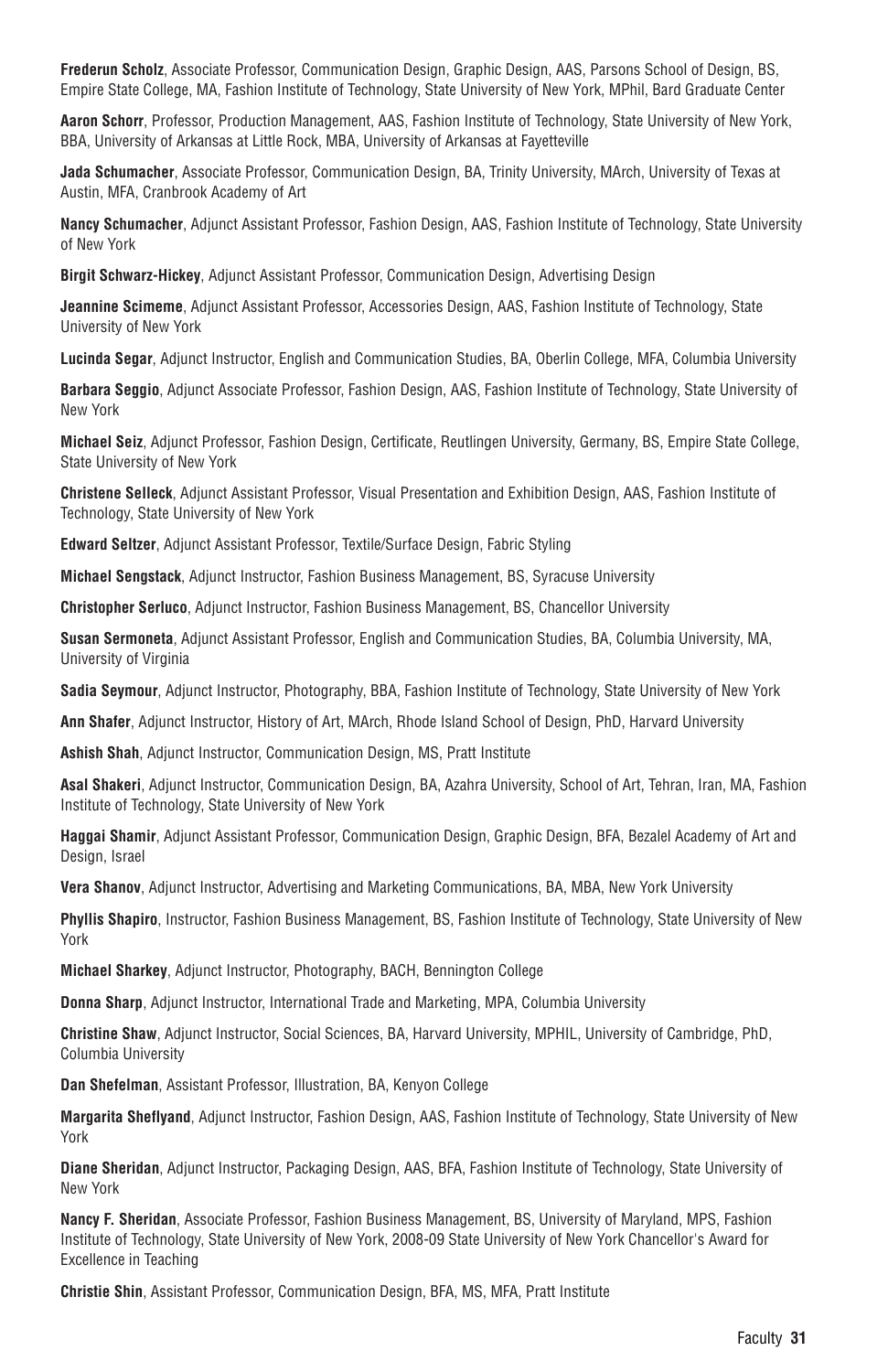**Jon Shoates**, Adjunct Instructor, Communication Design, AAS, BFA, Fashion Institute of Technology, State University of New York

**Gail Tarkan Shube**, Adjunct Instructor, Visual Presentation and Exhibition Design, BA, Brown University

**Robert H. Shultz**, Assistant Professor, Fashion Business Management, BS, Shippensburg State College, MA, New York **University** 

**Marc Shur**, Adjunct Instructor, Social Sciences, ScD, Rutgers University

**Anwar Siddiqui**, Adjunct Instructor, Social Sciences, MA, Parsons School of Design, The New School

**Laura Sidorowicz**, Adjunct Assistant Professor, Psychology, BA, Hunter College, City University of New York, MPhil, PhD, The Graduate School and University Center, City University of New York

**Lucy Siegel**, Adjunct Instructor, Advertising and Marketing Communications, BA, Connecticut College

**David Siff**, Adjunct Assistant Professor, English and Communication Studies, BA, Bard College, MA, PhD, New York University

**Jeffrey Silberman**, Professor and Chairperson of the Department, Textile Development and Marketing, BS, Philadelphia College of Textiles and Science, MA, North Carolina State University College of Textiles, 2015-16 FIT President's Award for Faculty Excellence

**Rena Sussman Silverman**, Adjunct Associate Professor, Textile/Surface Design, Fabric Styling, Internship Studies, AAS, AAS, Fashion Institute of Technology, State University of New York, BS, Empire State College, State University of New York

**Marjorie Silverman**, Acting Chairperson, Internship Studies, BS, Boston University, MA, Columbia University

**Richard W. Silvia**, Adjunct Assistant Professor, Textile Development and Marketing, BS, Southeastern Massachusetts Technological Institute

**John Simone**, Assistant Professor, Advertising and Marketing Communications, BA, University of Notre Dame, MA, Bernard M. Baruch College, City University of New York

**Caroline Simonelli**, Adjunct Instructor, Fashion Design, BFA, Certificate, Parsons School of Design

**George M. Simonton**, Assistant Professor, Fashion Design, AAS, Fashion Institute of Technology, State University of New York, BS, Empire State College, State University of New York, 2009-10 State University of New York Chancellor's Award for Excellence in Teaching

**Samantha Sims**, Adjunct Instructor, International Trade and Marketing, MPA, New York University

**Noelle Sinclair**, Adjunct Instructor, Direct and Interactive Marketing, BA, Vassar College, MBA, California State University at Monterey Bay

**Erin Siodmak**, Adjunct Instructor, Social Sciences, BA, New York University, MPHIL, The City College of New York, City University of New York

**Donald Sipley**, Adjunct Instructor, Illustration

**Barbara Skelly**, Adjunct Instructor, Textile Development and Marketing, MBA, St. John's University

**Nicholas Skirka**, Adjunct Associate Instructor, Film, Media and Performing Arts, BS, MA, University of Maryland, PhD, New York University

**Asta Skocir**, Associate Professor, Fashion Design, BS, Empire State College, State University of New York, Diploma, Ryerson University, Certificate, Parsons School for Design

**Sandra Skurvida**, Adjunct Associate Professor, History of Art, PhD, State University of New York, Stony Brook

**Ronald Slavin**, Adjunct Instructor, Science and Math, BA, New York University

**Susan Slotkis**, Adjunct Assistant Professor, Interior Design, AAS, Fashion Institute of Technology, State University of New York, BA, State University of New York at Albany, MSSS, Boston University

**Wallace Sloves**, Adjunct Professor, Fashion Design, AAS, Fashion Institute of Technology, State University of New York, BPS, Empire State College, State University of New York

**Christine Slusarek**, Adjunct Instructor, Direct and Interactive Marketing, BS, Philadelphia University, MBA, Drexel University, MS, Fordham University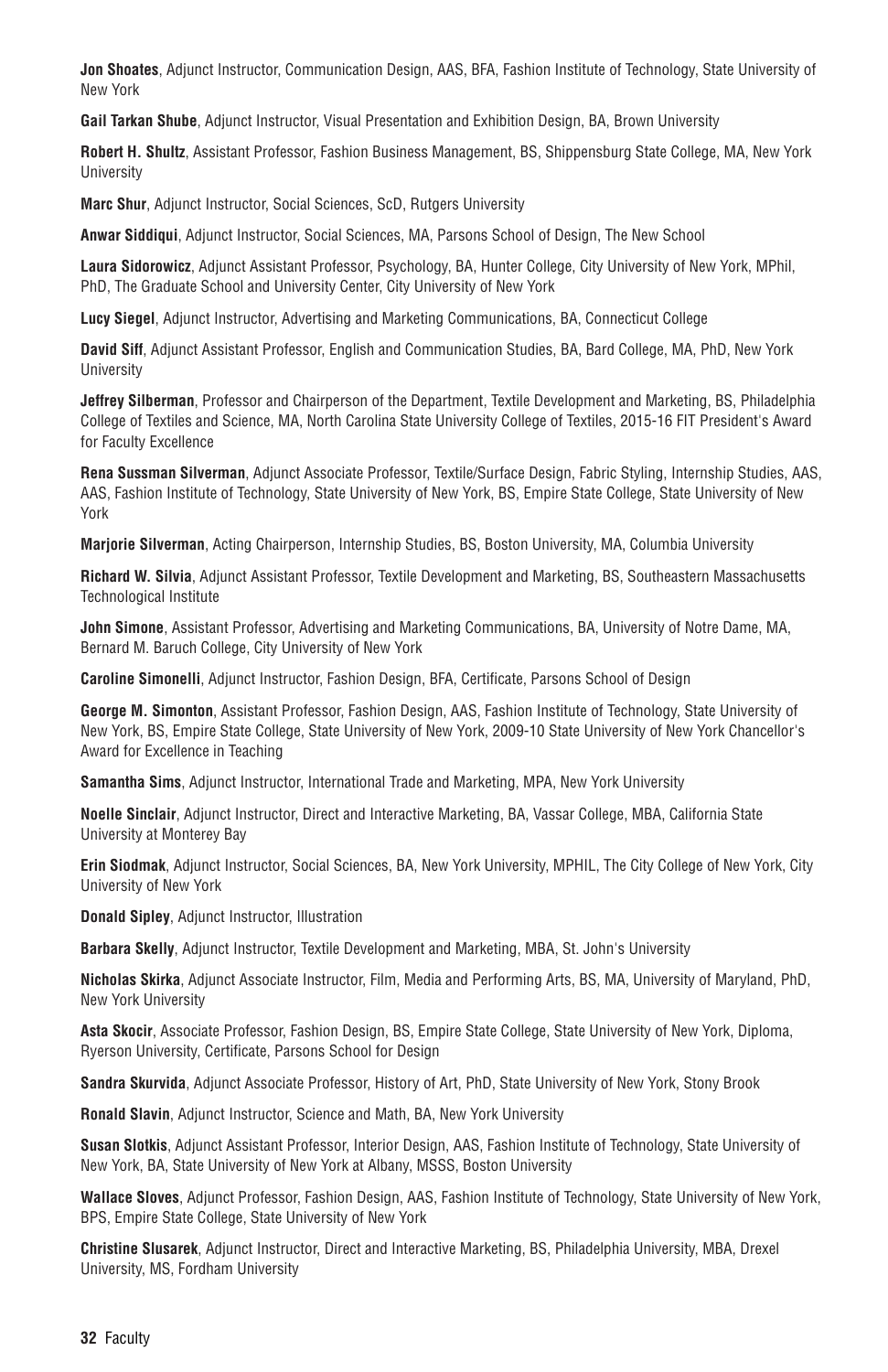**Valerie Small**, Adjunct Instructor, English and Communication Studies, AAS, BS, Fashion Institute of Technology, State University of New York

**Francine Smith**, Adjunct Instructor, Interior Design, BFA, Fashion Institute of Technology, State University of New York

**Laurence R. Smith**, Adjunct Assistant Professor, Cosmetics and Fragrance Marketing, BS, Long Island University

**Stacy Stewart Smith**, Adjunct Assistant Professor, Fashion Design, BFA, School of Visual Arts

**Stephen A. Smith**, Adjunct Associate Professor, Production Management, AAS, Fashion Institute of Technology, State University of New York, BS, State University of New York at Stony Brook, MA, The New School for Social Research

**Lorenza Smith**, Adjunct Assistant Professor, History of Art, MA, Universita degli Studi di Ca Foscari

**Pamela Snyder-Gallagher**, Adjunct Instructor, Fashion Design, Textile/Surface Design, BFA, Kent State University, MFA, New York University

**Ronald J. Sok**, Associate Professor, Advertising and Marketing Communications, BS, University of Connecticut, MBA, Rensselaer Polytechnic Institute

**Glenn Sokoli**, Adjunct Assistant Professor, Visual Presentation and Exhibition Design

**Barry Soloff**, Adjunct Instructor, Advertising and Marketing Communications, MA, New York University

**Rennard M. Solomito**, Adjunct Instructor, Advertising and Marketing Communications, BBA, Bernard M. Baruch College, City University of New York, MBA, St. John's University

**Juliette Solomon**, Adjunct Instructor, Fashion Design, AAS, Fashion Institute of Technology, State University of New York

**Timothy Soter**, Adjunct Instructor, Photography

**Ed Soyka**, Assistant Professor and Chairperson of the Department, Illustration, AAS, Fashion Institute of Technology, State University of New York, BS, Regents College

**Amy Sperber**, Adjunct Instructor, Fashion Design, BFA, Fashion Institute of Technology, State University of New York

**Cynthia Spiegel**, Adjunct Instructor, Fashion Business Management, MPS, Fashion Institute of Technology, State University of New York

**Karen Spinner**, Adjunct Instructor, Fashion Business Management, BS, University of Delaware

**Dolores Spivack**, Adjunct Instructor, Interior Design, BArch, Pratt Institute

**Richard Spokowski**, Adjunct Assistant Professor, Interior Design, BFA, Concordia University, Montreal, Canada, MFA, Pratt Institute

**Chris Spollen**, Adjunct Associate Professor, Illustration, BFA, Parsons School of Design

**Joseph Staluppi**, Assistant Professor, Communication Design, Advertising Design, BFA, Pratt Institute

**Peter Stavrianidis**, Adjunct Instructor, Fashion Business Management, MBA, Baruch College, City University of New York

**Lee Stewart**, Adjunct Assistant Professor, Textile/Surface Design

**Lynda Stewart**, Adjunct Instructor, Fashion Business Management, BA, Long Island University

**Michael Stiller**, Adjunct Professor, Exhibition Design, BA, Bard College

**Steven Stipelman**, Associate Professor, Fashion Design, AAS, Fashion Institute of Technology, State University of New York, BFA, Empire State College, State University of New York, 1999-2000 State University of New York Chancellor's Award for Excellence in Teaching

**Dan Stone**, Adjunct Instructor, Advertising and Marketing Communications, Production Management, MS, Brooklyn Polytechnic, MS, Polytechnic University of Bucharest, Romania

**James Stone**, Adjunct Instructor, Communication Design, AAS, BS, Art Institute of Ft. Laurderdale

**Kathy Strack**, Adjunct Assistant Professor, Fashion Design, AAS, Fashion Institute of Technology, State University of New York

**Richard M. Strassberg**, Adjunct Assistant Professor, Math, AB, Columbia College, MS, Bernard M. Baruch College, City University of New York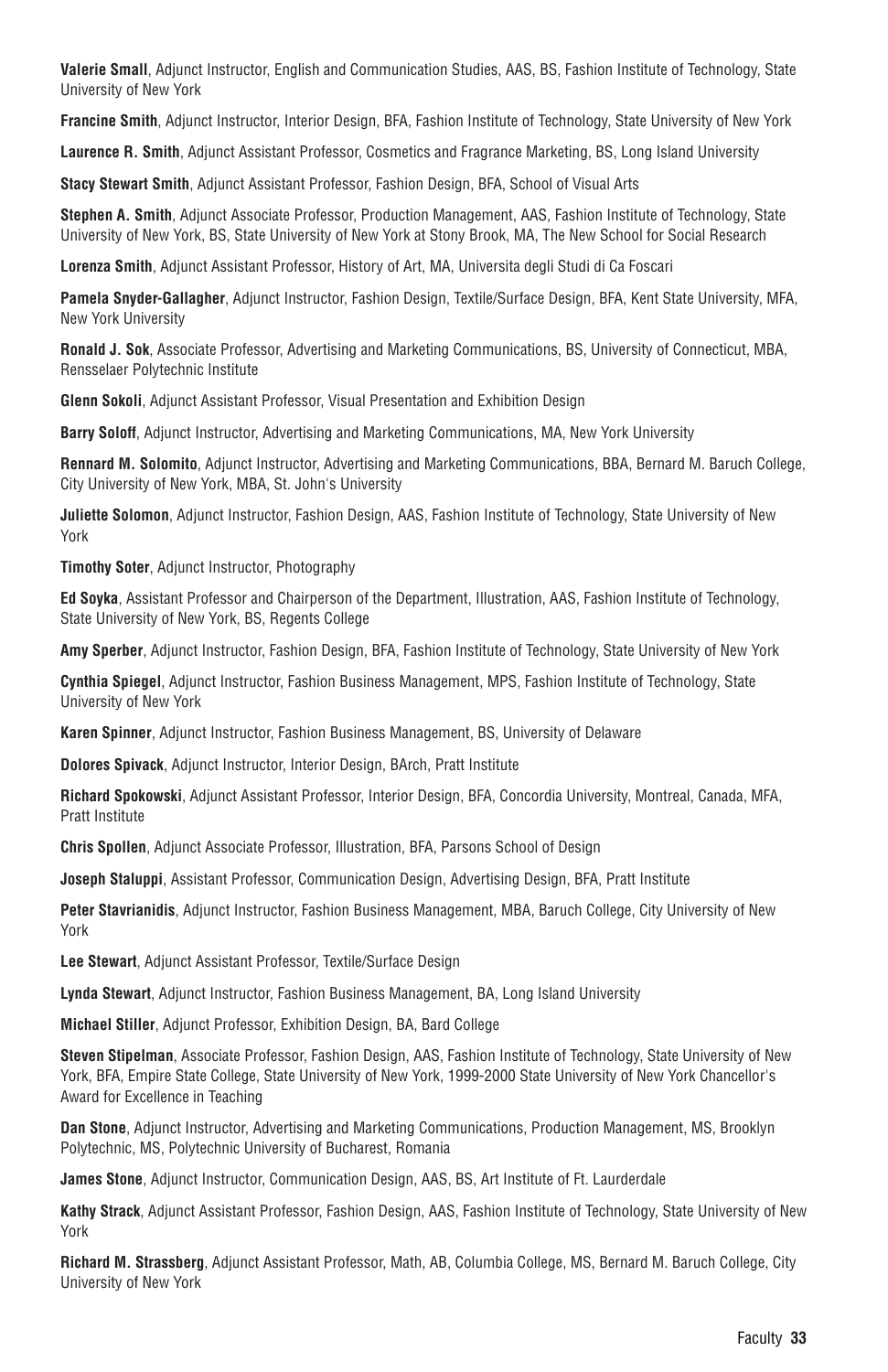**Adam Straus**, Adjunct Assistant Professor, Communication Design, Packaging Design, BFA, Rochester Institute of **Technology** 

**Rhonda Burrell Stubbs**, Assistant Professor and Assistant Chairperson of the Department, Fashion Design, AAS, Fashion Institute of Technology, State University of New York, BS, Nyack College

**Barbara Suhr**, Adjunct Instructor, Communication Design, MA, Temple University

**James J. Sullivan**, Associate Professor, Educational Skills, BA, Boston College, MA, Long Island University, MA, MPhil, PhD, Columbia University

**Sean Sullivan**, Adjunct Instructor, Computer Graphics, BA, St John's University, MFA, Pratt Institute

**Richard Sumner**, Adjunct Instructor, Internship Studies, BS, New York University

**David Sussman**, Adjunct Instructor, Science and Math, BS, The City College of New York, City University of New York, PhD, New York University

**Kathleen Szabo**, Adjunct Instructor, Fashion Business Management, MBA, Southern Illinois University

**Thomas Taaffe**, Adjunct Instructor, Social Sciences, BA, Iona College, MA, St John's University, Jamaica, PhD, The Graduate School and University Center, City University of New York

**Steven Tabbutt**, Adjunct Instructor, Illustration, BFA, Savannah College of Art and Design

**Linda Tain**, Professor, Fashion Design, AAS, Fashion Institute of Technology, State University of New York, BA, Queens College, City University of New York, 1998-99 State University of New York Chancellor's Award for Excellence in **Teaching** 

**Eileen Takakjian**, Adjunct Instructor, Advertising and Marketing Comunications, MBA, Pace University

**Tetsuo Tamanaha**, Adjunct Instructor, Fashion Design, AAS, Fashion Institute of Technology, State University of New York, BS, The City College of New York, City University of New York, MFA, Boston University

**Annemarie Tamisnasello**, Adjunct Associate Professor, Modern Languages and Cultures, BS, Fashion Institute of Technology, State University of New York, MS, Boston University, MA, PhD, New York University

**Brandon Tatum**, Adjunct Instructor, Social Sciences, MEd, Columbia University

**George A. Tay**, Adjunct Professor, Textile Development and Marketing, BS, New York Institute of Technology, MEng, Stevens Institute of Technology

**Tomoyuki Teratani**, Adjunct Instructor, Jewelry Design, Certificate, Tokyo Design Academy, Japan

**Bret Tesman**, Assistant Professor, Advertising and Marketing Communications, BS, New York Institute of Technology, MA, New York University

**Stephanie Tevonian**, Adjunct Associate Professor, Graphic Design, BA, Vassar College, BFA, MFA, Yale University

**Paul Thimou**, Adjunct Assistant Professor, Textile/Surface Design, AAS, Fashion Institute of Technology, State University of New York

**Paula Thompson**, Adjunct Assistant Professor, Fashion Business Management, BA, University of Cincinnati

**Whitney Thompson**, Adjunct Instructor, History of Art, BA, University of Michigan, MPhil, The Graduate School and University Center, City University of New York

**Xiaoxi Tian**, Adjunct Instructor, Science and Math, MA, Towson University, MPhil, PhD, Columbia University

**Denton R. Tillman**, Adjunct Assistant Professor, Photography, BA, Empire State College, State University of New York

**Dominic Tinnerello**, Adjunct Assistant Professor, Fashion Business Management, AAS, BS, Fashion Institute of Technology, State University of New York

**Christina Tisi-Kramer**, Adjunct Assistant Professor, Photography, AAS, Fashion Institute of Technology, State University of New York, BS, St. John's University, MPS, School of Visual Arts

**Melissa Tombro**, Associate Professor, English and Communication Studies, BA, Rutgers, The State University of New Jersey, MA, University of Chicago, PhD, University of Illinois at Urbana-Champaign, 2012-13 State University of New York Chancellor's Award for Excellence in Teaching

**Larry Toth**, Adjunct Assistant Professor, Textile/Surface Design, BA, Southern Illinois University

**Marie Toucet**, Adjunct Instructor, Interior Design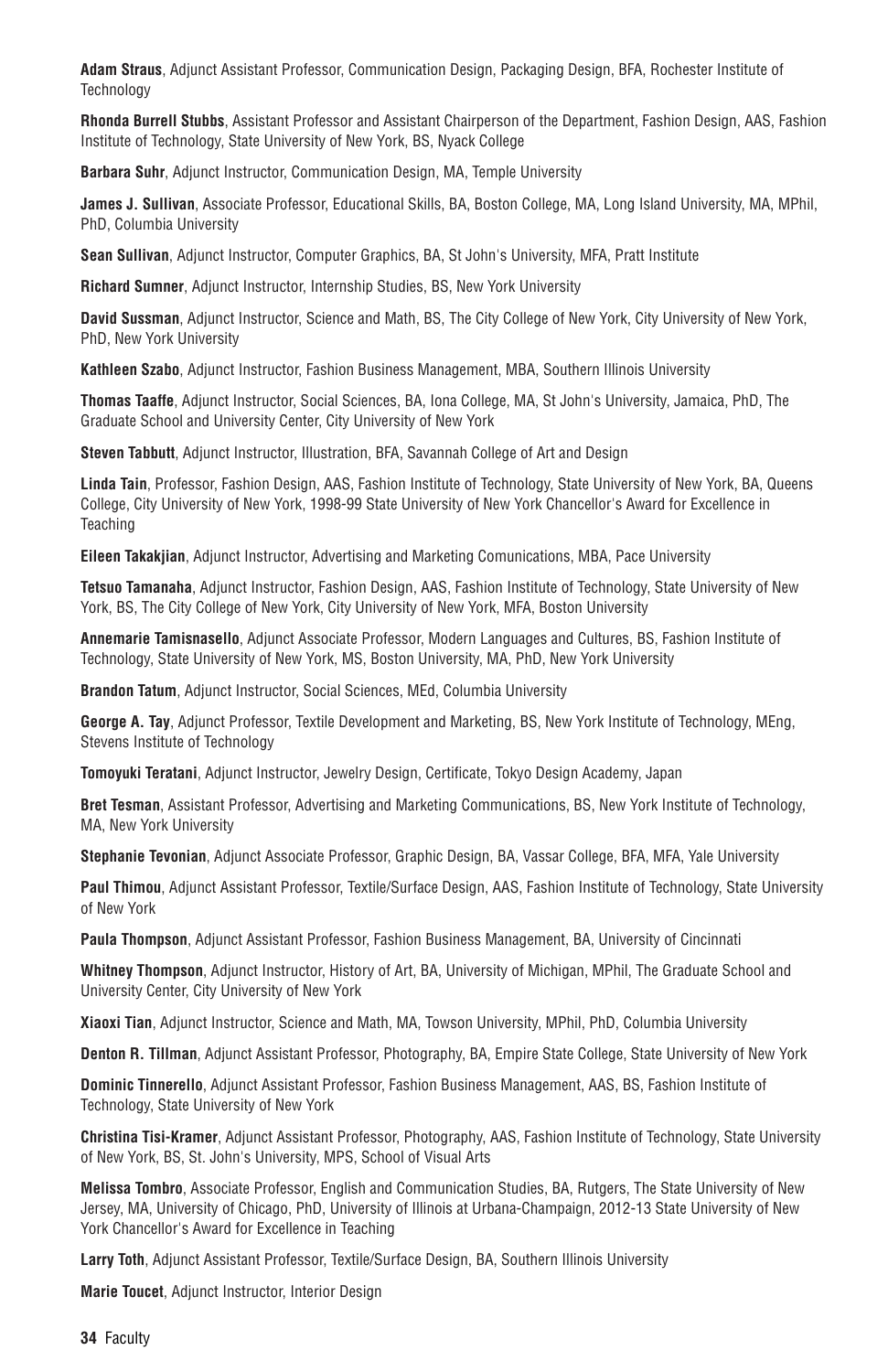**Barry Trachtenberg**, Adjunct Instructor, Fashion Business Management, BBA, Bernard M. Baruch College, City University of New York

**Tuyet A. Tran**, Adjunct Instructor, Advertising and Marketing Communications, AB, Barnard College

**Leonard Trattner**, Adjunct Assistant Professor, Patternmaking Technology, AAS, BS, Fashion Institute of Technology, State University of New York

**Jack Travis**, Adjunct Assistant Professor, Interior Design, BArch, Arizona State University, MArch, University of Illinois, RA, FAIA, NCARB, NOMAC, NCIDQ

**Vincent Trocchia**, Adjunct Assistant Professor, Interior Design, BArch, Pratt Institute

**Tsetsilia Tsypina**, Adjunct Instructor, Fashion Design, BFA, Parsons School of Design

**Mary Tumolo**, Adjunct Professor, Cosmetics and Fragrance Marketing and Management

**Richard Turnbull**, Professor, History of Art, BA, Cornell University, MA, PhD, Institute of Fine Arts, New York University, 2007-08 State University of New York Chancellor's Award for Excellence in Teaching

**Julie Turpin**, Adjunct Instructor, Fashion Business Management, BS, South Dakota State University

**Freddy Tutiven**, Adjunct Instructor, Toy Design, AAS, BFA, Fashion Institute of Technology, State University of New York

**Sheikh Uddin**, Adjunct Instructor, Science and Math, BA, MA, The City College of New York, City University of New York

**David Ulan**, Adjunct Assistant Professor, Accessories Design, Certificate, P.W. Minor Xtra Depth University

**Cynthia J. Underwood**, Adjunct Assistant Professor, Fashion Design, AAS, Fashion Institute of Technology, State University of New York

**Virginia Urban**, Professor, Math, BA, Oberlin College, MA, Teachers College, Columbia University

**Donald Uselmann Ii**, Adjunct Instructor, Fashion Business Management, BBA, University of Wisconson at Madison

**Christopher Uvenio**, Assistant Professor, Fashion Design, AAS, BFA, Fashion Institute of Technology, State University of New York

**Pamela Vaile**, Adjunct Professor, Cosmetics and Fragrance Marketing and Management, BA, Adelphi University, MBA, Pace University

**Mario Valero**, Assistant Professor, Spanish, BA, Universidad de Carabobo, Venezuela, MA, Fashion Institute of Technology, State University of New York, MA, PhD, Columbia University

**David Van Buskirk**, Adjunct Associate Professor, Textile/Surface Design

**Maria Van Horn**, Adjunct Instructor, Accessories Design, AAS, Fashion Institute of Technology, State University of New York, BFA, University of Wisconsin

**Jennifer Van Tiem**, Adjunct Instructor, Social Sciences, MA, Columbia University

**Kara Vancleaf**, Adjunct Instructor, Social Sciences, BA, MA, University of Kansas

**Josephine Vargas**, Adjunct Assistant Professor, Fashion Design

**Paula Varsalona**, Adjunct Instructor, Fashion Design, BFA, Washington University

**Robert W. Vassalotti**, Professor, Fashion Business Management, BBA, Hofstra University, MA, Teachers College, Columbia University

**Rebecca Vaughan**, Adjunct Assistant Professor, Educational Skills, BA, Temple University, MA, Hunter College, City University of New York

**Ari Vega**, Assistant Professor, Production Management, AAS (Fashion Design), AAS (Fashion Business Management), AAS (Patternmaking), BS, Fashion Institute of Technology, State University of New York, MSCIS, University of Phoenix

**Phil Vehap**, Adjunct Instructor, Communication Design, Graphic Design, AAS, BFA, Fashion Institute of Technology, State University of New York

**Eric Velasquez**, Adjunct Instructor, Illustration, BFA, School of Visual Arts

**Vanessa Velez**, Adjunct Instructor, Photography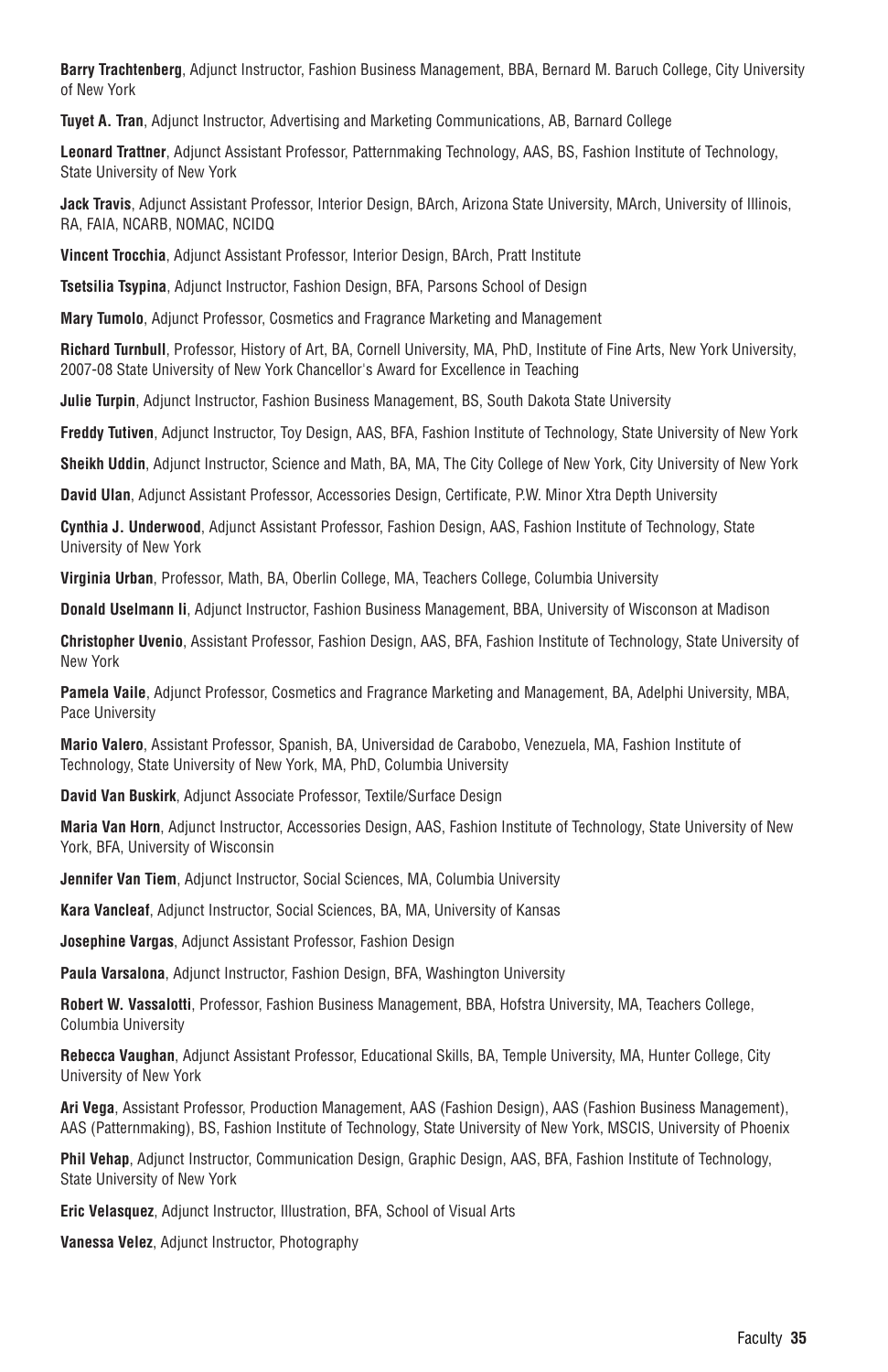**Rebeca Velez-San Andres**, Assistant Professor, Fashion Design, AAS, Fashion Institute of Technology, State University of New York, BS, Empire State College, State University of New York

**Vincenzo Vella**, Adjunct Assistant Professor, Communication Design, Graphic Design, BFA, School of Visual Arts

**Olga Viakhireva**, Adjunct Instructor, Fashion Design, AAS, Fashion Institute of Technology, State University of New York

**Frances Victory**, Adjunct Instructor, Social Sciences, BA, The State University of New York at Binghamton, MS, Northeastern University

**Kevin Visconti**, Assistant Professor, English and Communication Studies, BA, New York University, MA, Georgetown University, PhD, University of Miami

**Diane Vitale**, Adjunct Instructor, Fashion Business Management, BA, Queens College, The City University of New York, MBA, Dowling College

**Sheetal Vitha**, Adjunct Instructor, Fashion Business Management, BS, Fashion Institute of Technology, State University of New York

**Loretta Volpe**, Professor, Advertising and Marketing Communications, and Associate Chairperson of the Department, Direct and Interactive Marketing, BBA, MBA, Bernard M. Baruch College, City University of New York, 2009-10 State University of New York Chancellor's Award for Excellence in Teaching

**Kevin Voorhees**, Adjunct Instructor, Toy Design, BFA, Fashion Institute of Technology, State University of New York

**Rosina Wachtel**, Assistant Professor, Fashion Business Management, LLM, New York University

**Allison Wade**, Assistant Professor, Photography, BFA, Iowa State University, MA, University of New Mexico, MFA, Cornell University

**Nancy C. Waites**, Adjunct Assistant Professor, Fashion Business Management, BS, Auburn University

**Sandra Walcott-Tabb**, Adjunct Assistant Professor, Accessories Design, AB, Colby College

**Gary Waldman**, Adjunct Instructor, Enterprise Center, BA, Ithaca College

**Harriet Walker**, Adjunct Assistant Professor, History of Art, PhD, Louisiana State University

**Chungkuang Wang**, Adjunct Assistant Professor, Math, MA, St. John's University, MS, Stanford University

**Paula Wang**, Adjunct Instructor, Advertising and Marketing Communications, MA, New York University

**Michele Y. Washington**, Assistant Professor, Cosmetics and Fragrance Marketing and Management, MFA, School of Visual Arts, MA, Pratt Institute

**Jeffrey Way**, Associate Professor, Fine Arts, BA, Kenyon College, MA, New York University

**Robin Weaver**, Adjunct Instructor, English and Communication Studies, BA, Wilson College, JD, Emory University

**Carolyn Webb**, Adjunct Instructor, Film, Media and Performing Arts, MFA, University of Michigan

**Seta Wehbe**, Adjunct Instructor, Fashion and Textile Studies, BS, American University of Beirut, MA, Fashion Institute of Technology, State University of New York

**Andrew Weinstein**, Associate Professor, History of Art, BA, Brown University, MA, University of Pennsylvania, MA, New York University, PhD, Institute of Fine Arts, New York University, 2015-16 State University of New York Chancellor's Award for Excellence in Teaching

**Laural Weintraub**, Adjunct Assistant Professor, History of Art, BA, University of California at Los Angeles, MA, University of Southern California, PhD, The Graduate School and University Center, City University of New York, UAPC

**Paul J. Weisbroat**, Adjunct Assistant Professor, Jewelry Design, AAS, Fashion Institute of Technology, State University of New York, Diploma, Gemological Institute of America, Certified Gemologist, American Gem Society

**Emily Weiskopf**, Adjunct Instructor, Internship Studies, MFA, Temple University

**Raymond Weisman**, Adjunct Instructor, American History, BA, Vassar College, MA, MPH, PhD, Columbia University

**Henry Welt**, Adjunct Assistant Professor, International Trade and Marketing, AB, Columbia College, JD, Columbia Law School

**Barbara S. Wentz**, Adjunct Assistant Professor, Packaging Design, BFA, Pratt Institute

**Amy Werbel**, Associate Professor, History of Art, BA, Harvard and Radcliffe Colleges, PhD, Yale University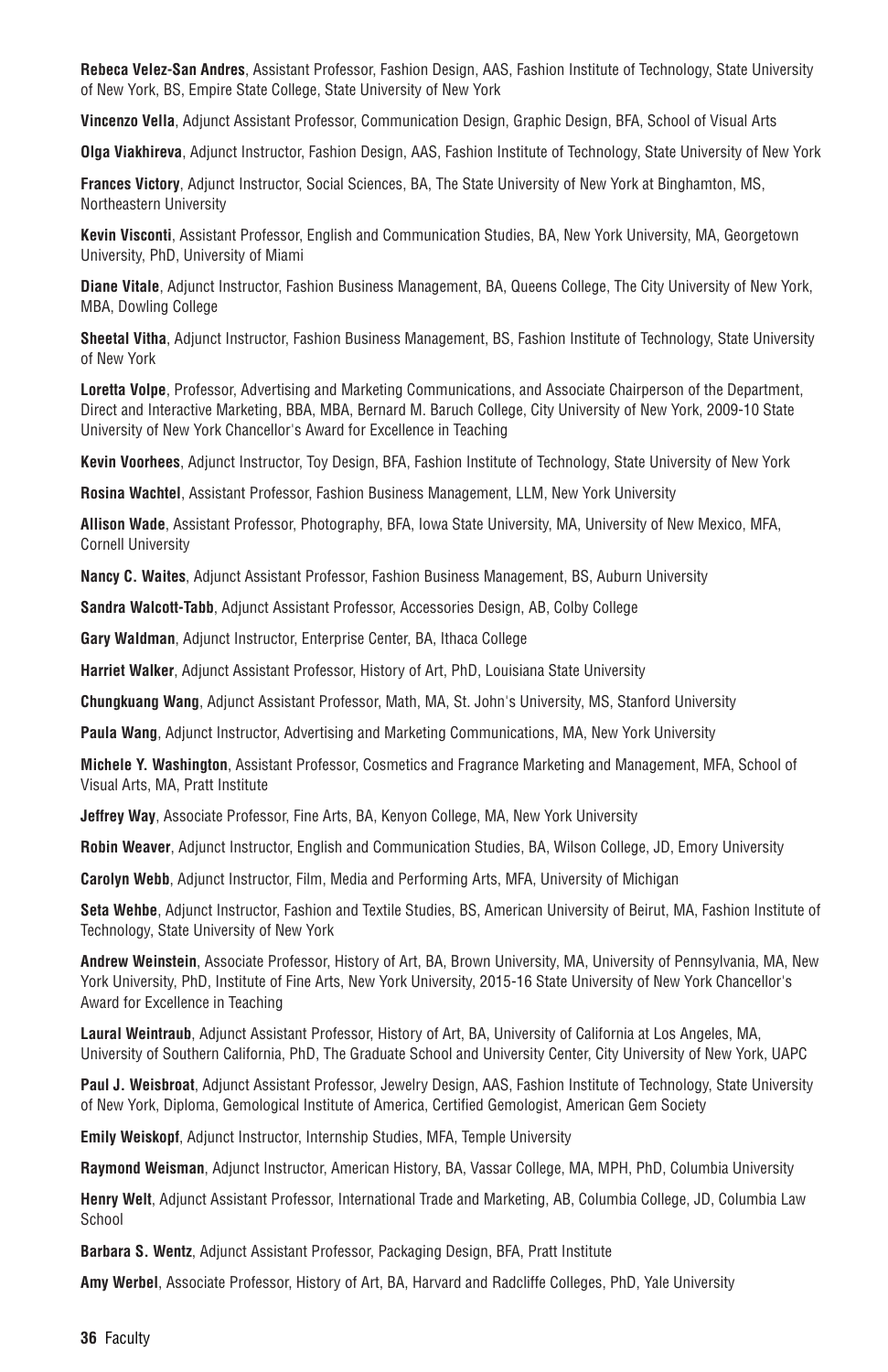**Allison Wermager**, Associate Professor, Photography, BFA, Iowa State University, MA, University New Mexico Albuquerque, MFA, Cornell University

**Jane Werner**, Professor, Fashion Business Management, BS, MSEd, St. John's University, 1999-2000 State University of New York Chancellor's Award for Excellence in Teaching

**Joel Werring**, Associate Professor, Fine Arts, BA, University of California at Berkeley, MFA, Yale University, 2015-16 FIT Faculty Excellence Award

**Michele Wesen Bryant**, Adjunct Instructor, Fashion Design, BFA, Syracuse University

**Sharon B. White**, Assistant Professor, Fashion Business Management, AAS, BS, Fashion Institute of Technology, State University of New York, MBA, Columbia University

**Joshua Whitehead**, Adjunct Instructor, Communication Design, Graphic Design, MFA, The University of the Arts

**Ben Whitehouse**, Adjunct Instructor, Communication Design, BFA, Purchase College, The State University of New York

**Lee Whiting**, Adjunct Assistant Professor, Educational Skills, BA, Purchase College, The State University of New York, MA, Columbia University

**David Wilburn**, Adjunct Instructor, Interior Design, BA, University of Pittsburgh, BFA, New York University

**Daniel Levinson Wilk**, Associate Professor, American History, BA, Amherst College, MA, PhD, Duke University, 2010-11 State University of New York Chancellor's Award for Excellence in Teaching

**Cassandra Williams**, Assistant Professor, Technical Design, BFA, Parsons School of Design

**Troy Williams**, Adjunct Instructor, Visual Presentation and Exhibition Design, AAS, Fashion Institute of Technology, State University of New York

**Joshua Williams**, Adjunct Instructor, Special Programs, BA, Brigham Young University, MPS, Fashion Institute of Technology, State University of New York

**Joelle Williams**, Adjunct Instructor, Fashion Business Management, BA, Fisk University

**Calvin Williamson**, Professor and Chairperson of the Department, Science and Math, BA, University of South Florida, PhD, University of Michigan, 2011-12 State University of New York Chancellor's Award for Excellence in Teaching

**Sue Willis**, Adjunct Associate Professor, Fine Arts, BFA, University of Illinois at Urbana-Champaign, MFA, Tyler School of Art

**Curtis Willocks**, Adjunct Instructor, Photography, AAS, Fashion Insititute of Technology

**Martin Wilson**, Adjunct Instructor, Toy Design, BFA, Rochester Institute of Technology

**Mary Wilson**, Assistant Professor, Menswear, BFA, Parsons School of Design

**Anyse Winston**, Adjunct Assistant Professor, Fashion Business Management, AAS, Fashion Institute of Technology, State University of New York, BS, Hunter College, City University of New York, MA, Montclair State College

**Ofer Wolberger**, Adjunct Instructor, Photography, BFA, State University of New York at Binghamton, MFA, School of Visual Arts

**Gary Wolf**, Assistant Professor, Fashion Business Management, BA, University of Georgia, MBA Georgia State University

**Colette L. Wong**, Professor, Fashion Design, AAS, Fashion Institute of Technology, State University of New York, BS, Empire State College, State University of New York, 2003-04 State University of New York Chancellor's Award for Excellence in Faculty Service

**David Wong**, Adjunct Instructor, Toy Design, BS, State University of New York at Binghamton

**Kim Tao Wong**, Adjunct Instructor, Science and Math, MA, State University of New York, Center at Albany

**Gregg Woodcock**, Adjunct Instructor, Accessories Design

**Wendy Woodruff**, Adjunct Instructor, Textile/Surface Design, BS, Michigan State University

**James Worrell**, Adjunct Instructor, Photography, BFA, University of Iowa

**Marie Wright**, Assistant Professor, Fashion Design, AAS, Fashion Institute of Technology, State University of New York, BA, Queens College, City University of New York

**Alexandra Wright**, Assistant Professor, BA, Beloit College, PhD, University of Wisconsin-Milwaukee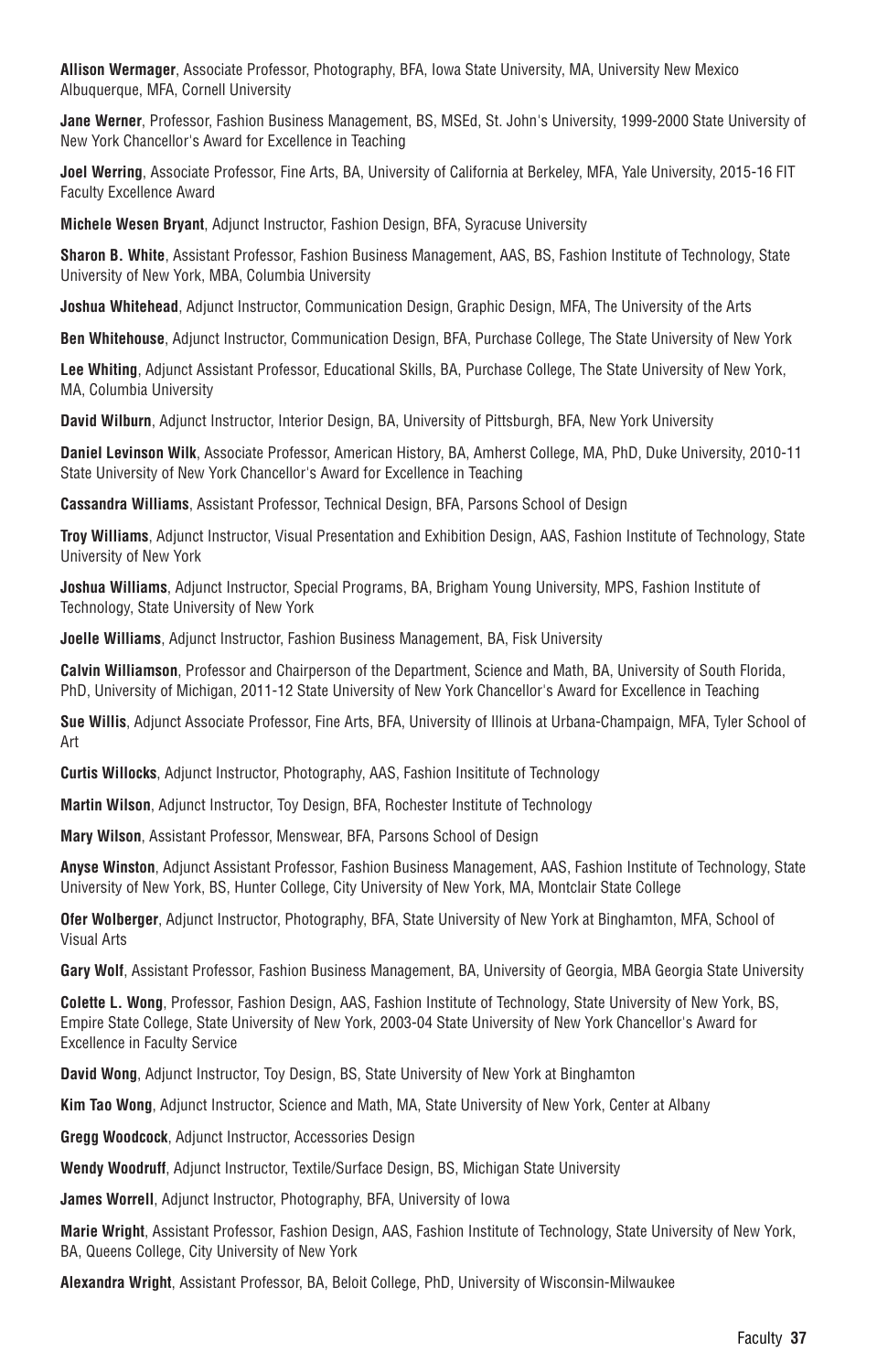**Jessica Wynne**, Associate Professor, Photography, MFA, Yale University

**Patrick Yanez**, Assistant Professor, International Trade and Marketing, BA, State University of New York College at Old Westbury, MBA, Empire State College, State University of New York

**Xiaojin Ye**, Adjunct Instructor, Science and Math, MA, Kansas State University, Manhattan

**C.J. Yeh**, Professor and Assistant Chairperson of the Department, Communication Design, and Assistant Professor, Advertising Design, Graphic Design, BFA, Pratt Institute, MFA, University of Pennsylvania, 2010-11 State University of New York Chancellor's Award for Excellence in Teaching

**Charles Yoo**, Adjunct Instructor, Production Management, MS, New Jersey Institute of Technology

**Regina Yoo**, Adjunct Instructor, Production Management, BFA, Parsons School of Design

**Elle Yoon**, Adjunct Instructor, Communication Design, BFA, East Carolina, MFA, Rochester Institute of Technology

**Ron York**, Adjunct Assistant Professor, Advertising Design, Communication Design, Graphic Design, AAS, New York City Community College, BS, Brooklyn College, City University of New York, MS, Pratt Institute

**Wendy Yothers**, Assistant Professor and Chairperson of the Department, Jewelry Design, BFA, University of Michigan, Certificate, Croyden College of Art, England, Diploma, The Institute of Precious Metals, Copenhagen Technical School

**Benjamin Young**, Adjunct Instructor

**Heidi Younger**, Adjunct Assistant Professor, Illustration, BFA, School of Visual Arts, MA, Fashion Institute of Technology, State University of New York

**Robin Zachary**, Adjunct Instructor, Photography, BA, Binghampton, State University of New York

**Louis Zaera**, Professor, Economics, BS, Carnegie Mellon University, MBA, Seton Hall University, MA, The New School for Social Research

**Carmile Zaino**, Adjunct Instructor, Graduate Illustration

**Svetlana Zakharina**, Adjunct Instructor, Internship, MS, Smolensk St Pedagogical University, Russia

**Frank Zambrelli**, Adjunct Instructor, Accessories Design, AAS, BS, Fashion Institute of Technology, State University of New York

**Janet M. Zeevalk**, Assistant Professor, Fashion Business Management, BS, University of Delaware

**Nicole Zeftel**, Adjunct Instructor, English and Communication Studies, BA, University of Toronto, MA, University of Buffalo

**Chen Zhang**, Adjunct Assistant Professor, Modern Languages and Cultures, MA, Shanghai Normal University, China

**Suikang Zhao**, Associate Professor, Fine Arts, BFA, Shanghai Teachers College, MFA, School of Visual Arts

**Ruobing Zhao**, Adjunct Instructor, Fashion Design, MFA, Savannah College of Art and Design

**Lauren Zodel**, Adjunct Instructor, Fashion Design, BFA, Fashion Institute of Technology, State University of New York

**Lauren Zodel**, Assistant Professor, AAS, BFA, Fashion Institute of Technology, State University of New York

**Joel Zucker**, Adjunct Associate Professor, Production Management, Textile Development and Marketing, AAS, Fashion Institute of Technology, State University of New York, BS, Philadelphia College of Textiles and Science

**Steven Zucker**, Adjunct Assistant Professor, History of Art, BA, Bard College

**Jerilyn Zulli**, Adjunct Assistant Professor, English and Communication Studies, BA, William and Mary College, MA, Adelphi University, PhD, George Washington University, 2015-16 State University of New York Chancellor's Award for Excellence in Adjunct Teaching

**Josef Zutelgte**, Adjunct Assistant Professor, Fine Arts, MA, University of Munster, Germany, MA, City College of New York, Cty University of New York

## CLASSROOM ASSISTANTS

**Norbert Bogner**, Textile Development and Marketing, AAS, Fashion Institute of Technology, State University of New York

**Anthony Capone**, Textile/Surface Design, AAS, Fashion Institute of Technology, State University of New York

**Kathryn Malik**, Textile Development and Marketing, AAS, BS, Fashion Institute of Technology, State University of New York